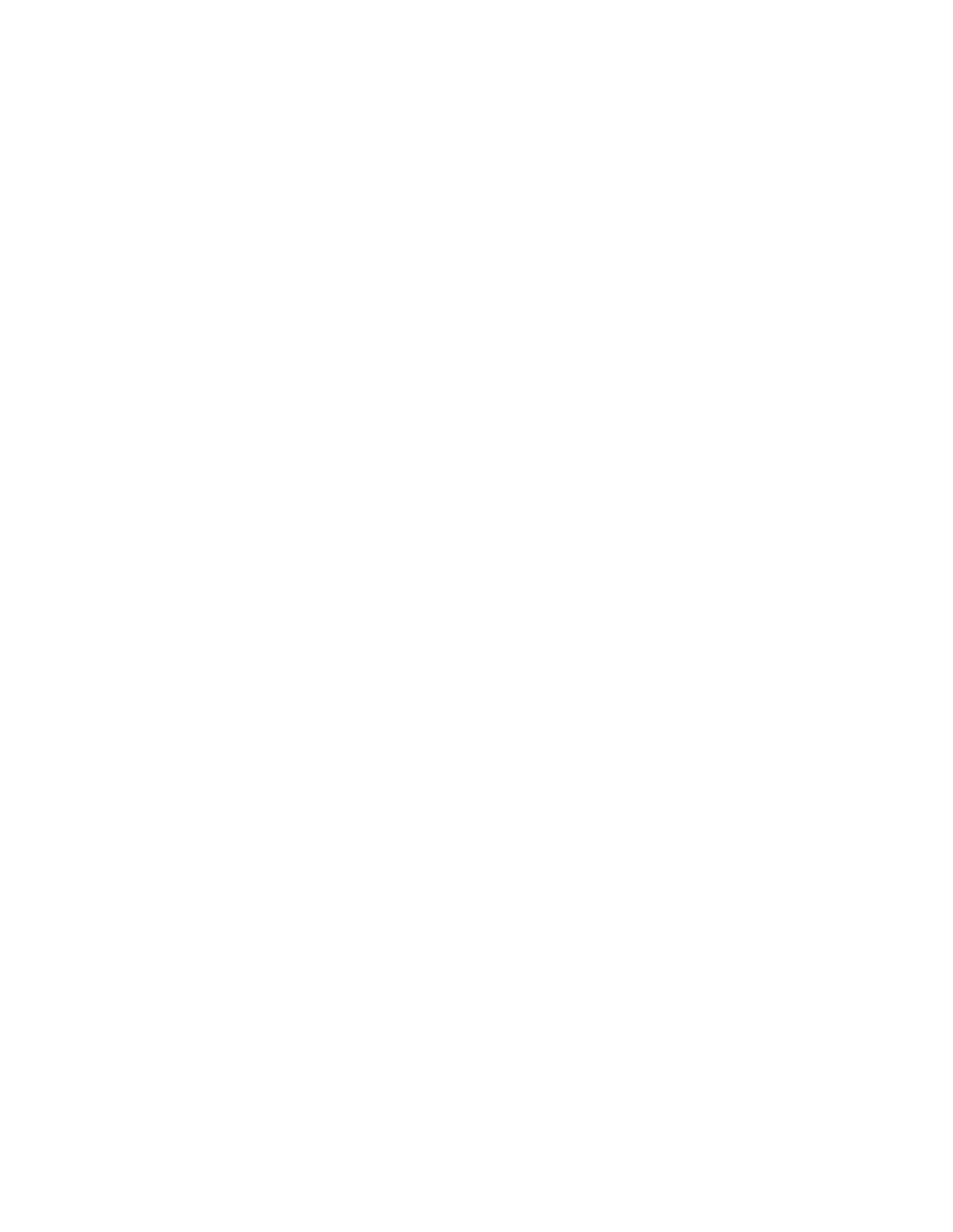# Private School Choice and Special Needs Scholarship Programs

Prepared by

Christa Pugh

Wisconsin Legislative Fiscal Bureau One East Main, Suite 301 Madison, WI 53703 [http://legis.wisconsin.gov/lfb](http://legis.wisconsin.gov/lfb/)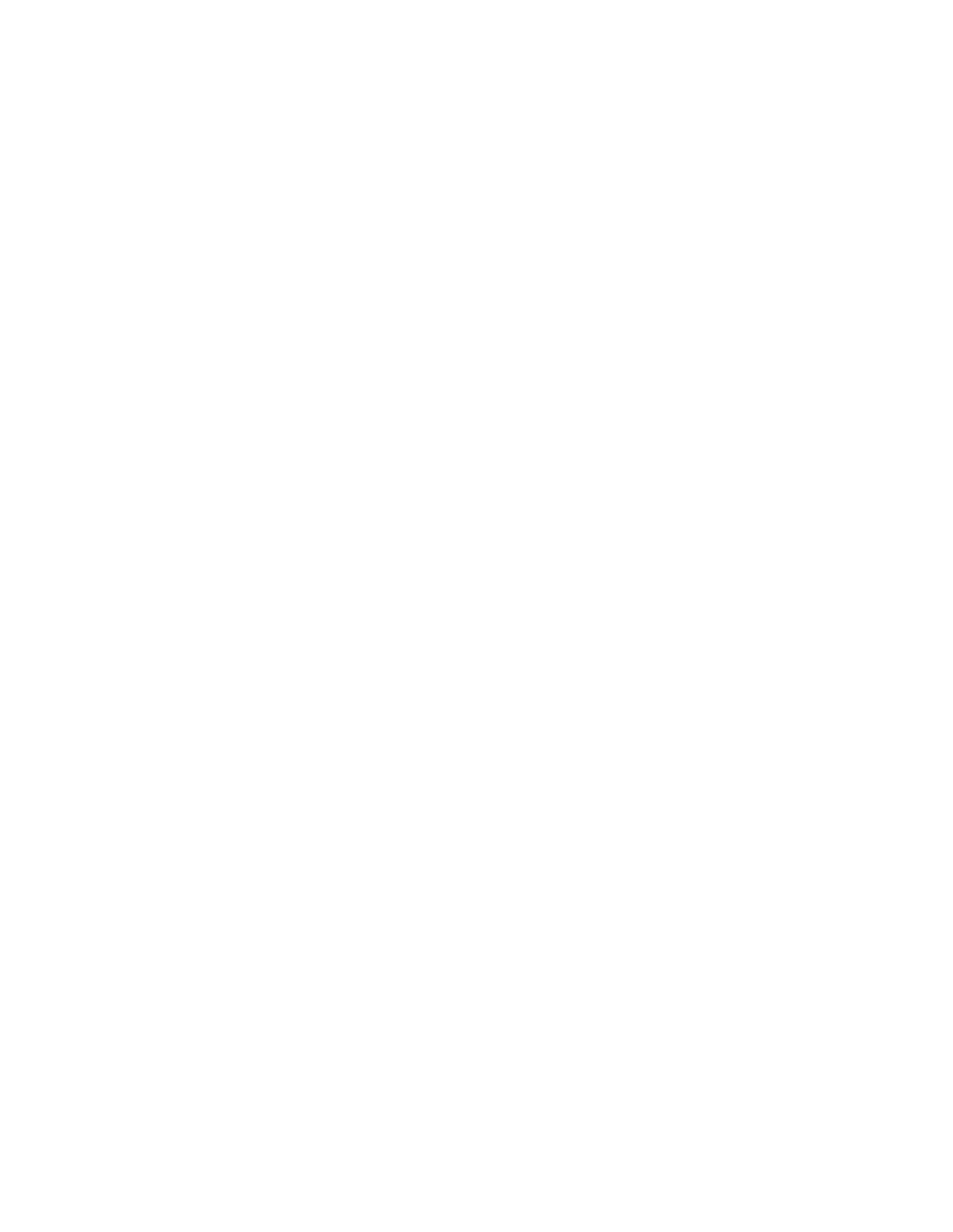# Private School Choice and Special Needs Scholarship Programs

Under the Milwaukee, Racine, and statewide Wisconsin private school choice programs, state funds are used to pay for the cost of children from eligible families in the City of Milwaukee, the Racine Unified School District (RUSD), or other Wisconsin school districts statewide to attend private schools participating in the program. Pupils began attending private schools under the Milwaukee program in 1990-91, the Racine program in 2011-12, and the statewide program in 2013-14.

Under the special needs scholarship program, state funds are used to pay for the cost of private school attendance for pupils with disabilities. Pupils first attended schools under the program in 2016-17.

This paper provides information on the following aspects of the three private school choice programs: (1) a brief historical overview of the programs; (2) the major statutory provisions governing the programs; (3) pupil participation; and (4) program funding. The final section describes the special needs scholarship program, including program requirements, participation, and funding.

#### **Historical Overview**

As enacted in 1989 Act 336, there were relatively few requirements placed on schools in the Milwaukee program, which was more limited in scope at that time. The program was open to pupils in the City of Milwaukee with a family income less than 175% of the federal poverty level. Private schools in the choice program were required to be nonsectarian and located in the City of Milwaukee. Choice schools had to comply with federal nondiscrimination laws, meet the health and safety codes applicable to public schools, meet one of the four standards related to pupil achievement or parental involvement to continue to be eligible to participate in the program, and meet certain administrative deadlines. No more than 1% of the enrollment in the Milwaukee Public Schools (MPS) could participate in the program, and no more than 49% of a choice school's enrollment could consist of choice pupils. These thresholds were increased to 1.5% and 65%, respectively, under 1993 Act 16.

Once the choice program was enacted in 1990, its legality was immediately challenged. In subsequent years, the program was upheld by the Dane County Circuit Court, the Court of Appeals, and the State Supreme Court. Appendix I to this paper describes the legal challenges to the Milwaukee choice program during its early history.

The Milwaukee program expanded in 1995 Act 27, which allowed sectarian schools to participate in the program, increased the participation limit to 15% of MPS enrollment, deleted the percentage limit on the share of choice pupils in a choice school, and required that choice schools be subject to uniform financial accounting standards and provided for an annual independent financial audit.

Additional requirements on choice schools related to financial operations were enacted under 2003 Act 155. That act also created penalty provisions under which the State Superintendent could immediately terminate schools from the program, bar schools from participating in the program in the current year, and withhold payment from parents of pupils in choice schools. Under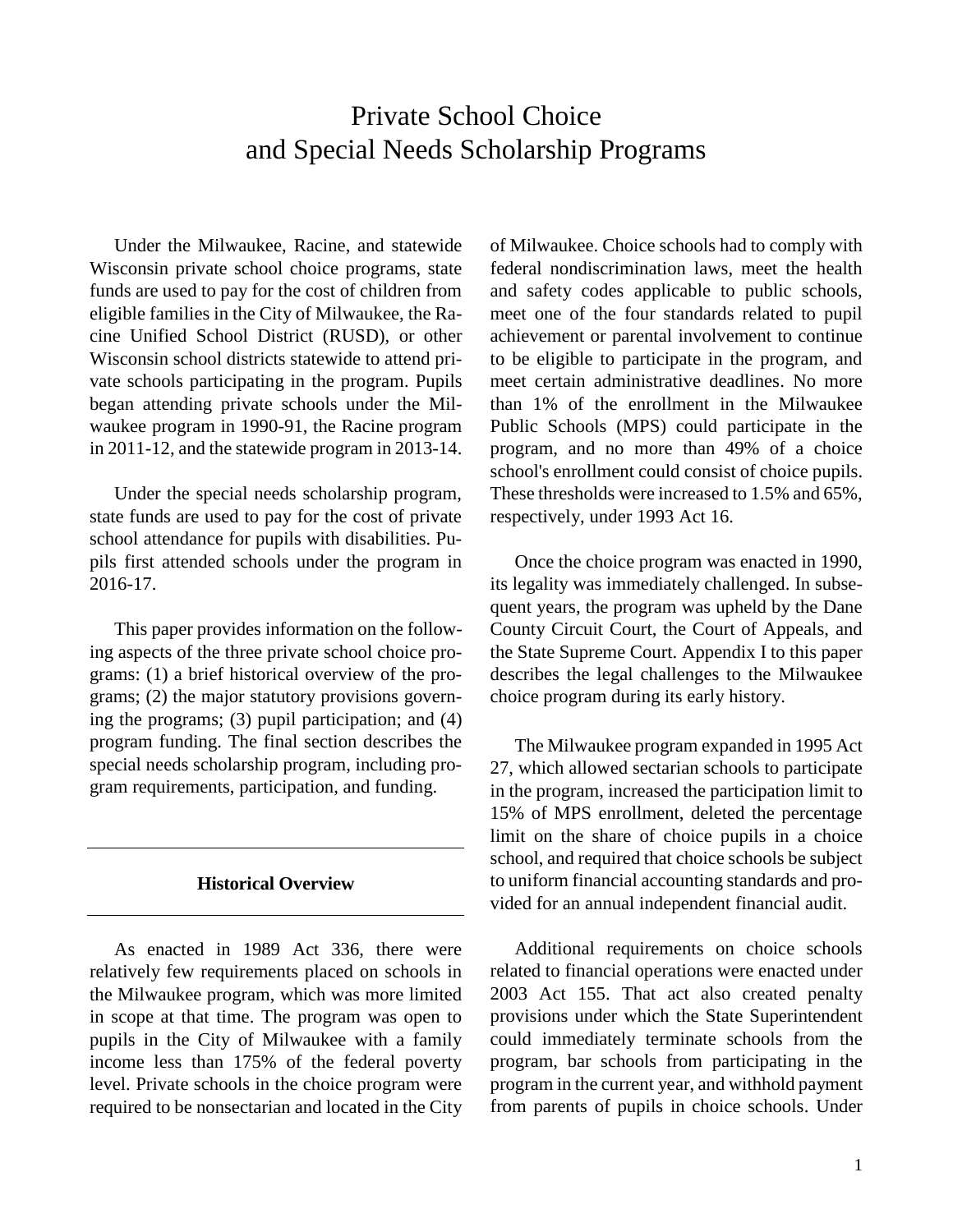2005 Act 125, choice schools were required to achieve accreditation and administer a nationallynormed standardized test in certain subjects to pupils in certain grades. That act also increased the enrollment limit for the program to 22,500 pupils. Act 125 also specified that continuing pupils and siblings of pupils would be eligible for the program if their family income was under 220% of the federal poverty level.

Numerous accountability requirements were placed on schools in the Milwaukee program under 2009 Act 28. That act required choice schools to administer the same assessments to choice pupils as required of public school pupils under state and federal law, adopt a policy regarding pupil promotion to certain grades, and adopt pupil academic standards. The act also raised the academic credentials needed by staff in a choice school and the hours of instruction that a choice school needed to provide.

The Milwaukee program was expanded under 2011 Act 32, which deleted the enrollment limit on the program, raised the income threshold to 300% of the federal poverty level, and deleted the geographic requirement for schools in the program.

Act 32 also created a process under which a private school choice program could be created in eligible school districts other than MPS. Under the act, pupils in a district would be eligible to participate in a choice program substantially similar to the Milwaukee program if the district met certain statutory criteria. Under Act 32, the Department of Public Instruction (DPI) determined that RUSD was the only district to meet these criteria. Subsequent legislation ended this process, so that RUSD was the only district in which a choice program was created under the provisions of Act 32.

Under 2011 Act 32, participation in the Racine program was limited to no more than 250 FTE pupils in 2011-12 and 500 FTE pupils in 2012-13. Beginning in the 2013-14 school year, no pupil participation limit has applied to the Racine program.

The private school choice program was further expanded under 2013 Act 20, which created a statewide private school choice program for pupils with a family income of less than 185% of the federal poverty level who reside in a Wisconsin school district other than Milwaukee or Racine. Act 20 limited pupil enrollment to 500 pupils in the 2013-14 school year and 1,000 pupils in the 2014-15 school year, with participation from any one district limited to no more than 1% of that district's total enrollment. Additionally, the number of private schools that could participate in the program was limited to the 25 schools that received the greatest number of applications in 2013-14. In 2014-15, the schools that participated in 2013-14 were allocated the same number of pupils as they had in 2013-14. The remaining pupils under the 1,000 pupil limit applicable to 2014-15 were allocated to the 25 schools that received the greatest number of applications in 2014-15.

Under 2015 Act 55, the 1,000 pupil limit on the statewide choice program was eliminated. Instead, the total number of pupils residing in a school district who can participate in the program is limited to no more than 1% of that school district's prior year membership in 2015-16 and 2016-17. Beginning in 2017-18, the participation limit is increasing by one percentage point in each year until the limit reaches 10% in 2025-26. Beginning in 2026- 27, no limit will apply. Act 55 also eliminated the restriction on the number of private schools that can participate in the statewide choice program. The family income limit was increased to 220% of the federal poverty level under 2017 Act 59.

Appendix II of this paper describes program evaluations of the choice programs conducted by the Legislative Audit Bureau and other organizations between 1990 and 2012.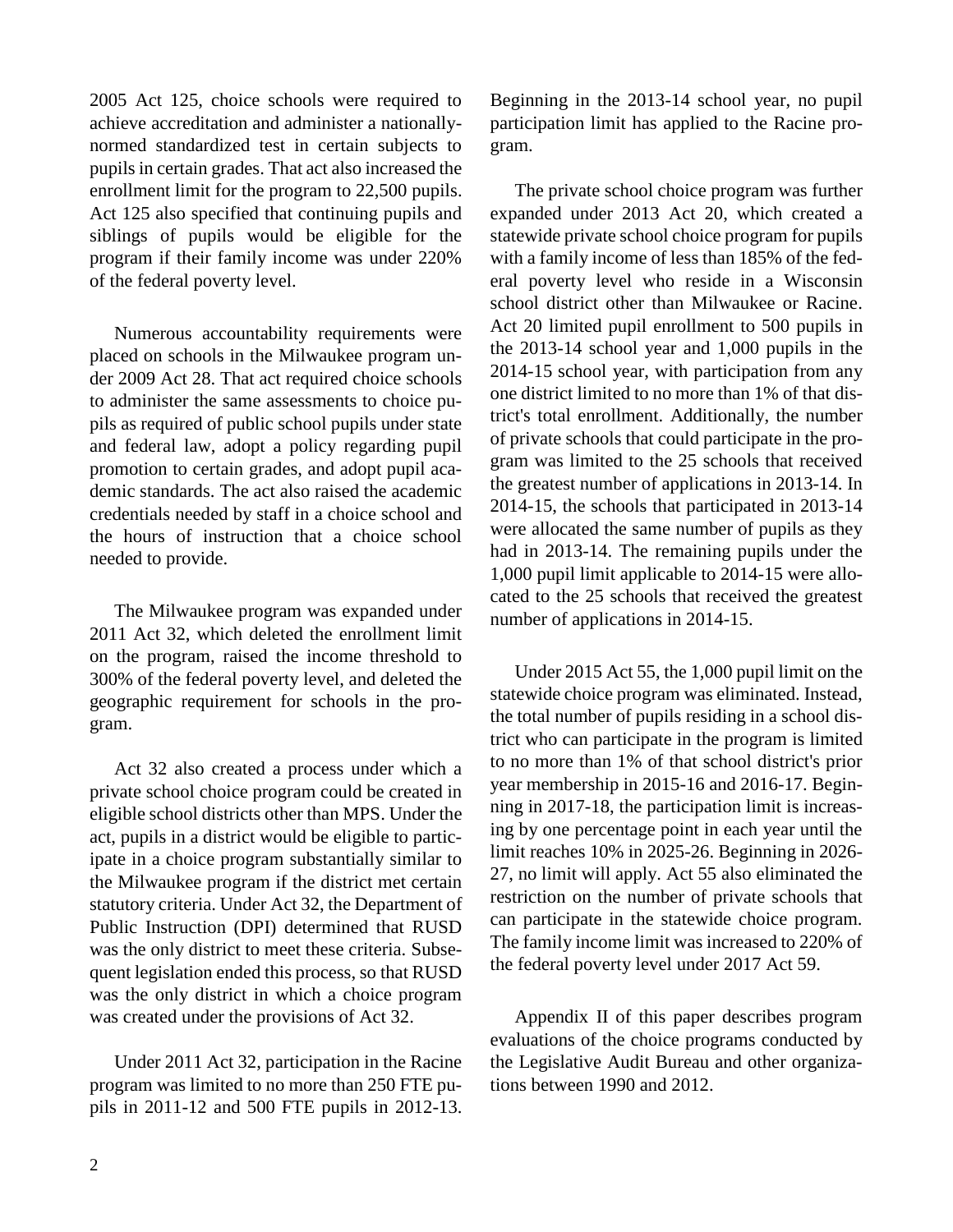#### **Statutory Requirements**

The following section describes the major statutory provisions governing the Milwaukee, Racine, and statewide private school choice programs. Separate statutory sections govern the Milwaukee program [s. 119.23] and the Racine and statewide programs [s. 118.60], but those sections are substantially similar. In the following section of this paper, the provisions described apply to both programs, unless otherwise noted in the text.

**Limits on Pupil Eligibility**. Participation is limited to pupils in grades kindergarten through twelve. Pupils must also meet income and prior year attendance criteria to be eligible to participate in the programs.

*Income Eligibility.* To be eligible to attend a choice school for the first time, the total family income of a pupil in the Milwaukee or Racine programs must not exceed 300% of the federal poverty level. For new pupils in 2018-19, 300% of the federal poverty level is \$48,720 for a family of two; \$61,260 for a family of three; \$73,800 for a family of four; and \$12,540 for each additional family member above four. For pupils in the statewide program, total family income must not exceed 220% of the federal poverty level. For new pupils in 2018-19, 220% of the federal poverty level is \$35,728 for a family of two; \$44,924 for a family of three; \$54,120 for a family of four; and \$9,196 for each additional family member above four. Family income for a family in which the pupil's parents or guardians are married is reduced by \$7,000. With the \$7,000 reduction, a married couple with two children could have family income up to \$80,800 and be eligible for the Milwaukee or Racine programs, or family income up to \$61,120 and be eligible for the statewide program.

A pupil attending a choice school whose

family income increases may continue to attend a choice school. If a pupil who attended a private school under the statewide program in the previous school year applies to attend a choice school in any other school district, the pupil's family income does not need to be verified a second time. Additionally, if a pupil attended a private school under the Milwaukee, Racine, or statewide choice programs in the prior school year and applies to attend a private school under another choice program in the immediately following school year, the pupil's family income does not need to be verified a second time. As a result, if a pupil participates in the Milwaukee or Racine program and then moves to another school district, the pupil can participate in the statewide private school choice program even if his or her family income exceeds 220% of the federal poverty level, if the pupil met the income eligibility guidelines for the Milwaukee or Racine program at the time of his or her initial participation.

Family income is defined as the federal adjusted gross income of the parents or legal guardians residing in the same household as the pupil for the tax year preceding the school year for which family income is being verified or, if not available, for the tax year preceding the tax year preceding the school year for which family income is being verified.

To verify income eligibility for the choice program, a choice school or a pupil's parent or guardian must submit to DPI the names, addresses, social security numbers, and tax identification numbers, if any, of the pupil's parents or guardians that reside in the same household as the pupil, whether and to whom the parents or legal guardians are married, the names of all the other members of the pupil's family residing in the same household as the pupil, and the school year for which family income is being verified. The Department of Revenue (DOR) must review the information submitted and verify the eligibility or ineligibility of a pupil to participate based on family income.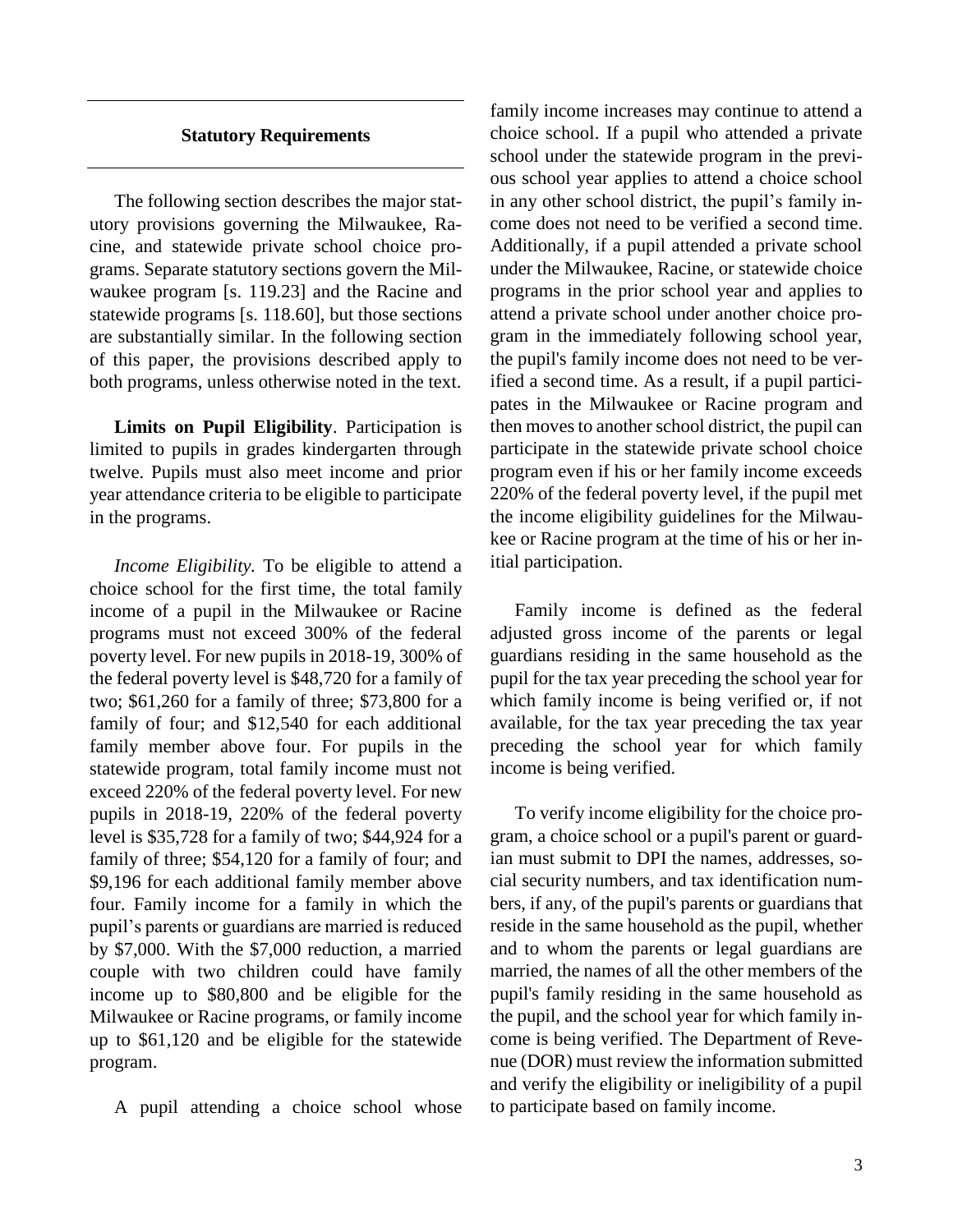DOR may take no other action on the basis of the information submitted by DPI. DOR must notify DPI if it is unable to verify family income or to verify whether the pupil is eligible or ineligible to participate in the program based on family income. DPI must then use an alternative process, as established by DPI, to determine whether the pupil is eligible to participate in the program based on family income. DPI may not request any additional verification of income from the family of a pupil once DOR has verified that the pupil is eligible to participate in the program based on family income. DPI must establish a procedure for determining family income eligibility for those pupils for whom no social security number or tax identification number has been provided.

*Prior Year Attendance.* Prior year attendance criteria apply to the Racine and statewide programs. To be eligible to participate in the Racine or statewide programs, a pupil must satisfy one or more of the following criteria in the year prior, or be enrolling in kindergarten, first grade, or ninth grade in the current year: (a) was enrolled in a public school; (b) was not enrolled in school; (c) was enrolled in a private school choice program; (d) was enrolled in a school in another state; (e) had applied to attend a private school under any of the choice programs and was placed on a waiting list because the private school to which he or she applied did not have space; or (f) applied to participate in the statewide choice program and was placed on a waiting list because of the district's pupil participation limit.

State law defines one exception to the prior year attendance criteria described above. If a private school that does not participate in a private school choice program enters into an agreement to be subject to the same governing body as a private school that participated in the Racine or statewide program in the previous school year, the prior year attendance criteria would not apply to the new school in the first two school years in which the schools are governed by the same governing body under a governing body agreement.

**Admission and Selection Procedures**. The State Superintendent of Public Instruction is required to annually inform families of the private schools participating in the programs. Applications must be submitted to the private schools on a form provided by the State Superintendent during specified time periods. For the statewide program, state law specifies that applications must be submitted between February 1 and April 20. For the Milwaukee and Racine programs, applications are accepted during specified application periods throughout the year. If more than one pupil from the same family applies to attend the same school, a single application may be used.

Within 60 days after the end of the application period during which the application is received, the school must notify an applicant, in writing, whether the pupil has been accepted. A choice school may reject an applicant only if it has reached its maximum general capacity or seating capacity. If a school rejects an application, the notice must include the reason why it cannot admit the applicant. If a private school rejects an applicant due to a lack of space, the pupil may transfer his or her application to another participating private school that has space available.

An applicant who has been rejected by a choice school or who was placed on the waiting list for the statewide choice program as a result of the pupil participation limit may be admitted to a choice school for the following school year, provided that the applicant still meets the residency requirement for the program. In that following school year, DPI may not require the school to submit financial information regarding the applicant or to verify the eligibility of the applicant to participate in the program on the basis of family income.

The State Superintendent must ensure that private schools accept pupils on a random basis, except that a school may give preference to pupils in the following order: (1) pupils who attended the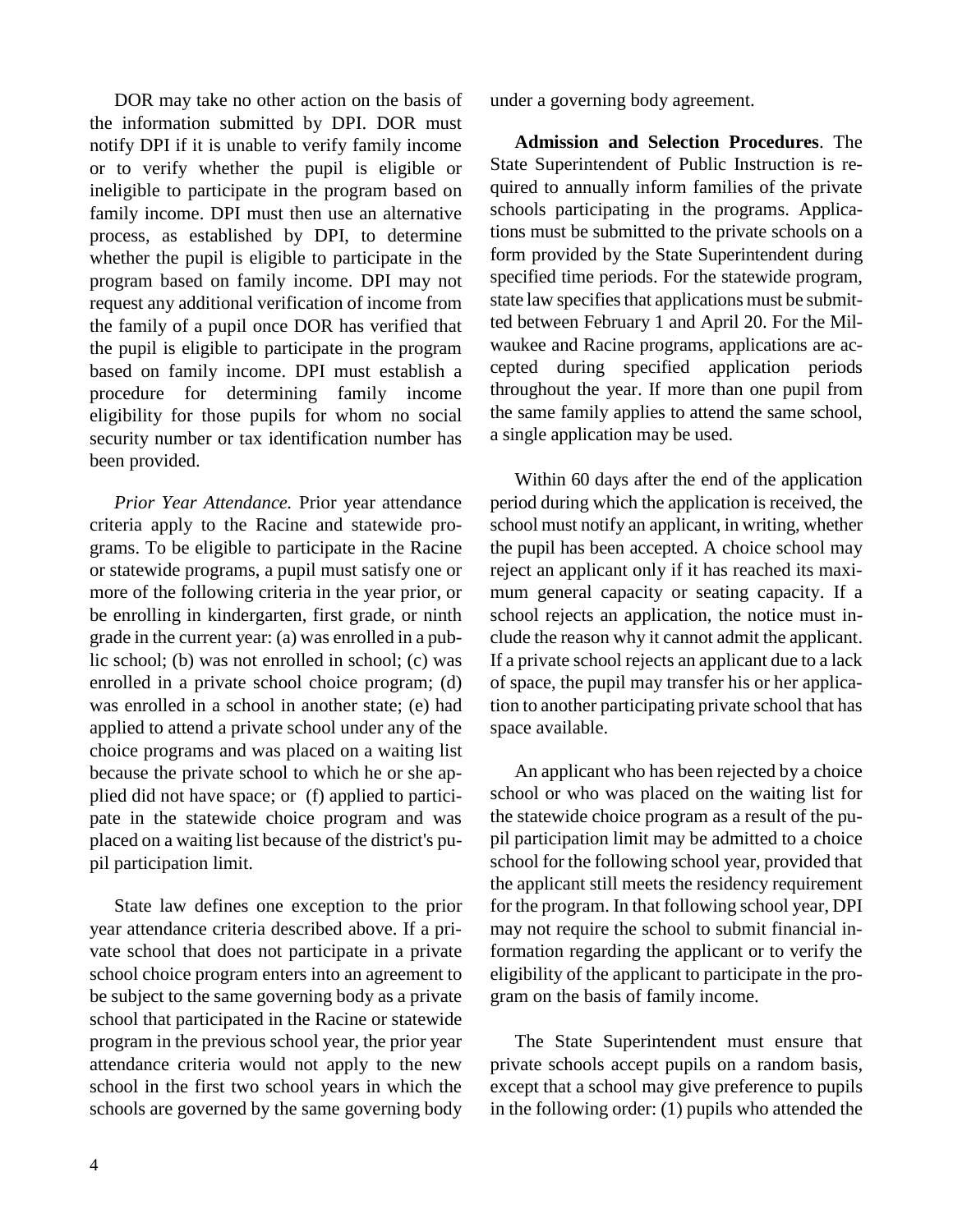private school under the private school choice program during the previous year; (2) siblings of pupils who attended the private school under the choice program during the previous school year; (3) pupils who attended a different private school under a private school choice program in the previous school year; (4) siblings of pupils who attended a private school under a private school choice program in the previous year; and (5) siblings of pupils who have been randomly selected to attend a private school under the choice program but who did not attend a private school under a private school choice program in the previous school year.

For the Racine and statewide programs, each accepted pupil's parent or guardian must notify DPI by the 3<sup>rd</sup> Friday in September that the pupil is currently participating in the program using a form provided by DPI. The form must require the pupil's parent or guardian to indicate the school year during which the pupil first began participating in the Racine or statewide choice program.

If a pupil's residence changes between April 21 and the third Friday in August, DPI may transfer a pupil's application to another private school participating in the statewide program, if the following occur: (a) the pupil was accepted to attend a participating private school, and the pupil's income was verified by that school; (b) the pupil continues to reside in a district other than Racine or Milwaukee; (c) the participating private school to which the pupil transfers has space available in the pupil's grade; and (d) the transfer would not cause the pupil's resident district to exceed the pupil participation limit. DPI may transfer an application between the first weekday in August and the third Friday in August.

Additionally, if a pupil applies to participate in the statewide program, is accepted to a private school participating in both the statewide and Racine programs, and moves to the Racine Unified School District by the 3rd Friday in September, the pupil is considered to be participating in the Racine program and is not counted towards any district's enrollment limit.

When releasing data about pupil applications, enrollment, or waiting lists, DPI is required to release the data all at the same time, uniformly, and completely.

**Enrollment Limit.** No enrollment limit currently applies to the Milwaukee or Racine programs. For the statewide program, the total number of pupils residing in a school district who are participating in the program cannot exceed 3% of that district's prior year membership in 2018-19. The limit will increase by one percentage point in each year until it reaches 10% in 2025-26. Beginning in 2026-27, no limit will apply.

Annually by May 1, each private school that receives applications under the statewide choice program must report to DPI the number of pupils who applied to attend the school under the program and the names of applicants whose siblings also applied to attend a private school under the program. DPI must determine the total number of applicants residing in each school district, counting pupils who applied to attend more than one private school under the program only once. DPI must then determine whether the number of applicants residing in each district would cause the total number of choice pupils residing in that district to exceed its participation limit.

If the number of applicants would cause a district to exceed its participation limit, DPI must determine which applications to accept on a random basis, with preference given to certain pupils as described above, and establish a waiting list in accordance with the statutory order of pupil preference. If a private school determines that an accepted pupil will not attend the private school under the statewide choice program, the school must notify DPI. If DPI determines that the number of pupils participating in the program has fallen below the school district's participation limit, DPI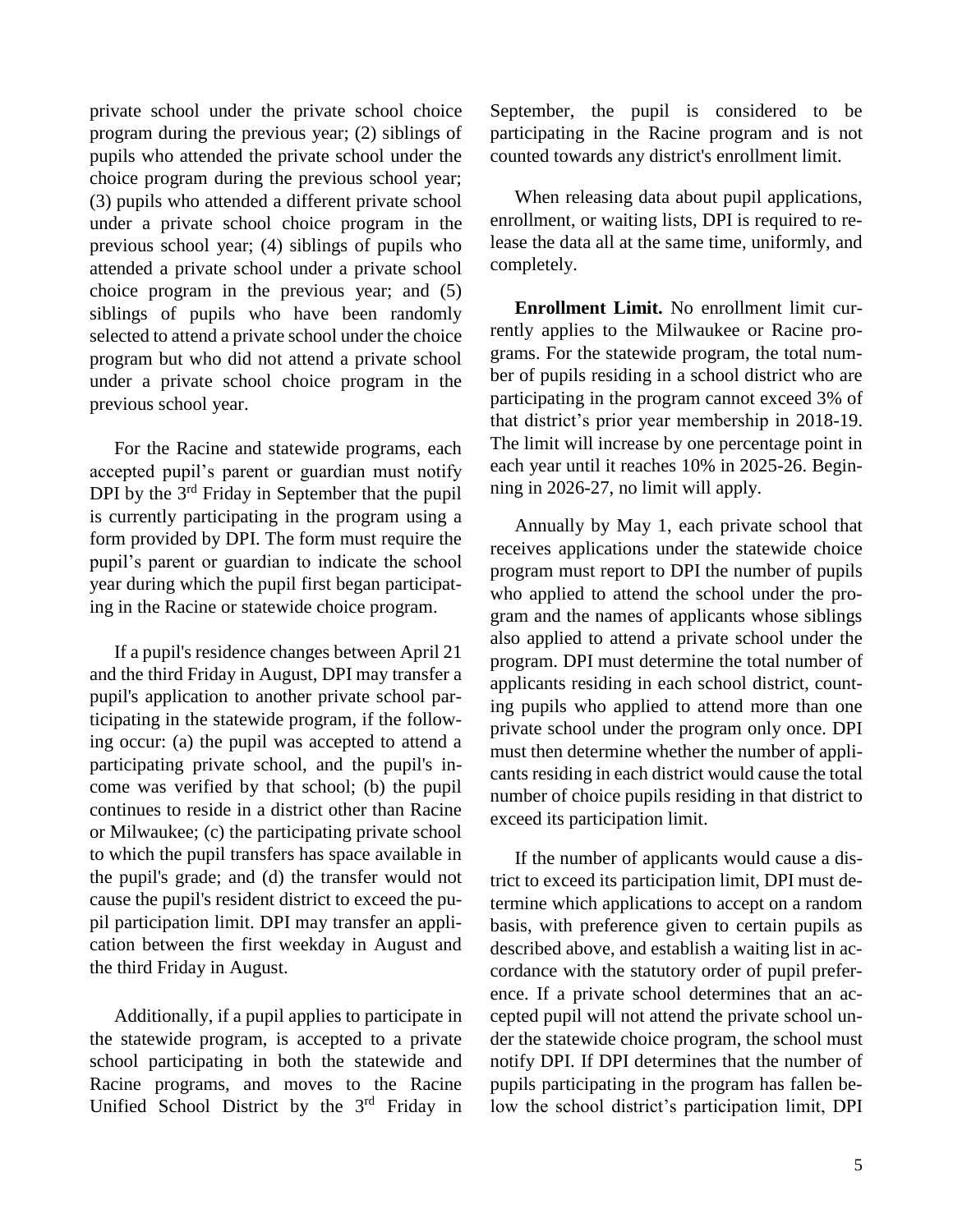must fill any available slot in that district using the district's waiting list.

A pupil whose application is not accepted because the number of participants from his or her school district of residence exceeds the district's participation limit can participate in the program if he or she attended a private school under the statewide choice program in the previous school year and if the private school has not exceeded its maximum general capacity or seating capacity.

**Requirements of the Private Schools.** A number of legal requirements are placed on schools that participate in the choice program.

DPI is required to notify each choice school of any proposed changes to the choice program or to administrative rules governing the program prior to the beginning of the school year in which the changes take effect. By law, this includes changes to application or filing deadlines, but does not include changes to provisions governing health or safety.

*General Compliance*. The participating schools must meet all state health and safety laws or codes applicable to public schools and a number of federal laws and regulations which apply to both public and private schools. At the time the private school files a notice of intent to participate in the program, the school must agree to comply with federal law that prohibits discrimination on the basis of race, color, or national origin.

*Intent to Participate and Auditor Fee.* Choice schools must notify the State Superintendent of their intent to participate in the program and the number of pupils for which the school has space by January 10 of the prior school year. A choice school must pay an annual fee to DPI with its notice of intent to participate in the program. DPI is required to set the fee in administrative rule at an amount such that the total fee revenue covers the costs of employing one full-time auditor to evaluate the financial information submitted to the

Department by schools participating in the choice program. For the 2018-19 school year, the fee was \$450. Fee revenue is deposited in a program revenue appropriation, which was budgeted at \$135,700 in 2018-19.

For a school that will be participating for the first time but is not a new private school, the following information must also be submitted by January 10:

a. the name, address, and telephone number of the school and the name of one or more contact persons at the school;

b. a list of the names of the members of the school's governing body and of the school's shareholders, if any;

c. a notice stating whether the school is an organization operated for profit or not for profit, and, if the school is a nonprofit organization, a copy of the certificate issued under section  $501(c)(3)$  of the Internal Revenue Code verifying the school's status;

d. a copy of the appeals process used if the school rejects the applicant;

e. a copy of the policy developed by the school specifying the criteria for granting a high school diploma;

f. a copy of the non-harassment policy used by the school and the procedures for reporting and obtaining relief from harassment;

g. a copy of the suspension and expulsion policies and procedures used by the school and the procedures for appealing a suspension or expulsion;

h. a copy of the policy used by the school for accepting or denying the transfer of credits earned by a choice pupil for the satisfactory completion of coursework at another school; and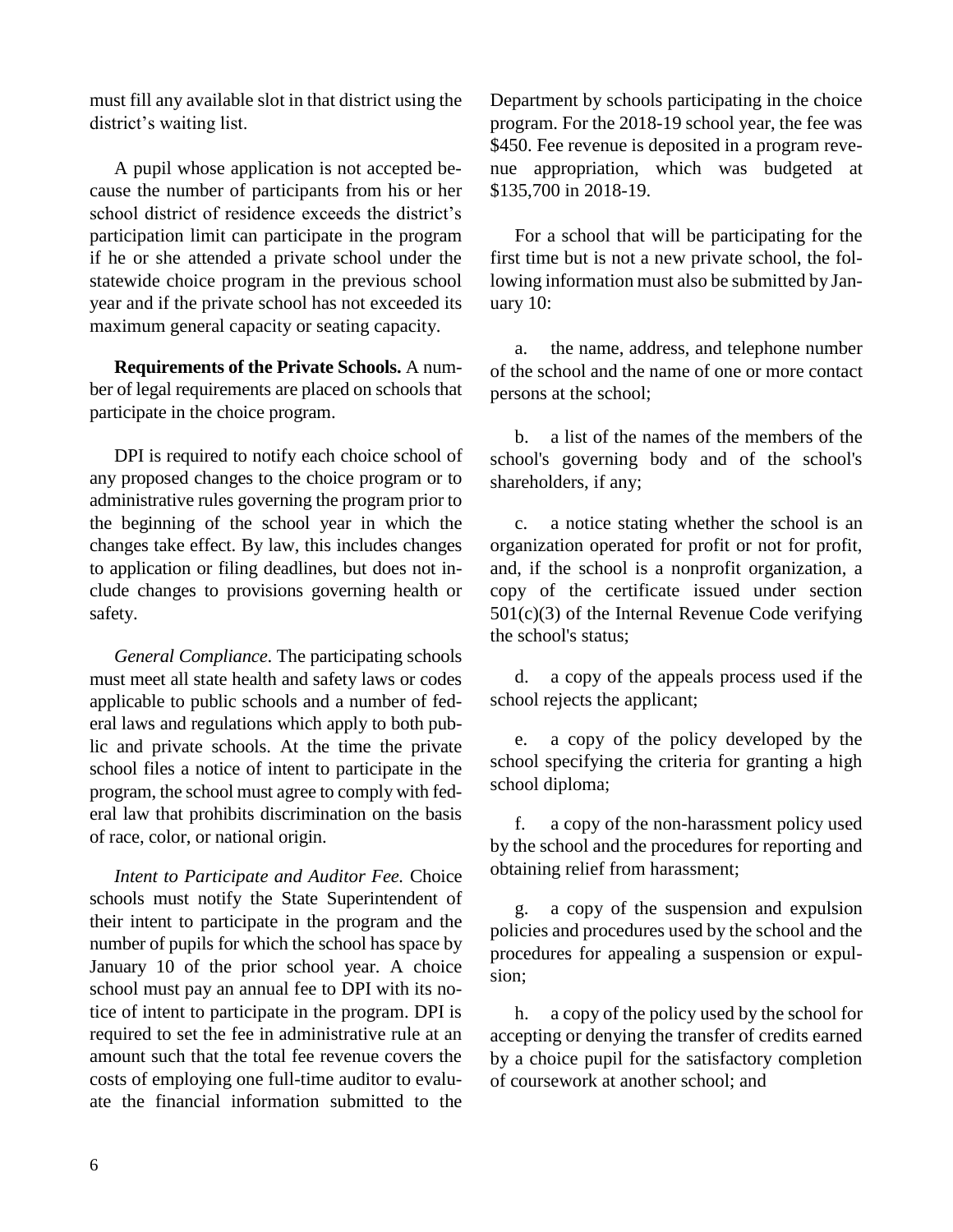i. a copy of the written policy developed by the school governing visitors and visits to the school.

j. a signed statement from each individual who is a member of the school's governing body verifying that the individual is a member of the governing body.

*New Private Schools*. The law defines a new private school as one which has been open in Wisconsin for less than 12 consecutive months, or one with fewer than 40 pupils enrolled in two or fewer grades.

New private schools must submit required documents by August 1 of the school year immediately preceding the school year in which the school intends to participate in the program. Required documents include:

a. a notice of intent to participate in the program and an agreement to comply with procedural requirements;

b. a complete anticipated budget for the first fiscal period of the school's participation in the choice program demonstrating that the school will have a positive cash flow in each month of the fiscal period and no operating deficit, including anticipated total enrollments and enrollments of choice pupils, estimated revenues and costs, a schedule of anticipated beginning and ending net choice program assets, a schedule of monthly cash flow requirements, and contingent funding sources to be used if enrollments are lower than expected;

c. the mailing address for the school, or, if no building has been secured, the mailing address of an administrator of the school;

d. the nonrefundable auditor fee established by DPI; and

e. information related to the school's policies and governing board.

The school must also obtain preaccreditation from an approved preaccrediting entity by December 15 of that year. By December 31 of the school year immediately preceding the school year in which the new private school intends to participate in the program, DPI must notify the school in writing whether it has met the above requirements. If not, the school may not participate in the choice program in the following year, but may reapply using the same process.

Additionally, a new private school must demonstrate by August 1 of the first school year in which it is participating in the choice program that it has contracted with a third-party payroll service that will remit state and federal payroll taxes for all school employees.

*Tuition and Fees*. A choice school may not charge or receive any additional tuition payment for a choice pupil other than the state choice payment if the pupil is in grades K-8 or if the pupil is in grades 9-12 and the family income of the pupil does not exceed 220% of the federal poverty level.

A choice school may charge a pupil tuition in an amount determined by the school, in addition to the state choice payment, if the pupil is in grades 9-12 and the family income of the pupil is greater than 220% of the federal poverty level. A choice school is responsible for determining whether tuition may be charged to a pupil on the basis of family income. Each choice school must establish an appeals process to the governing body of the school relating to determination of family income.

For tuition purposes, in 2018-19, 220% of the federal poverty level is \$35,728 for a family of two; \$44,924 for a family of three; \$54,120 for a family of four; and \$9,196 for each additional family member above four. As with the eligibility determination, family income for a family in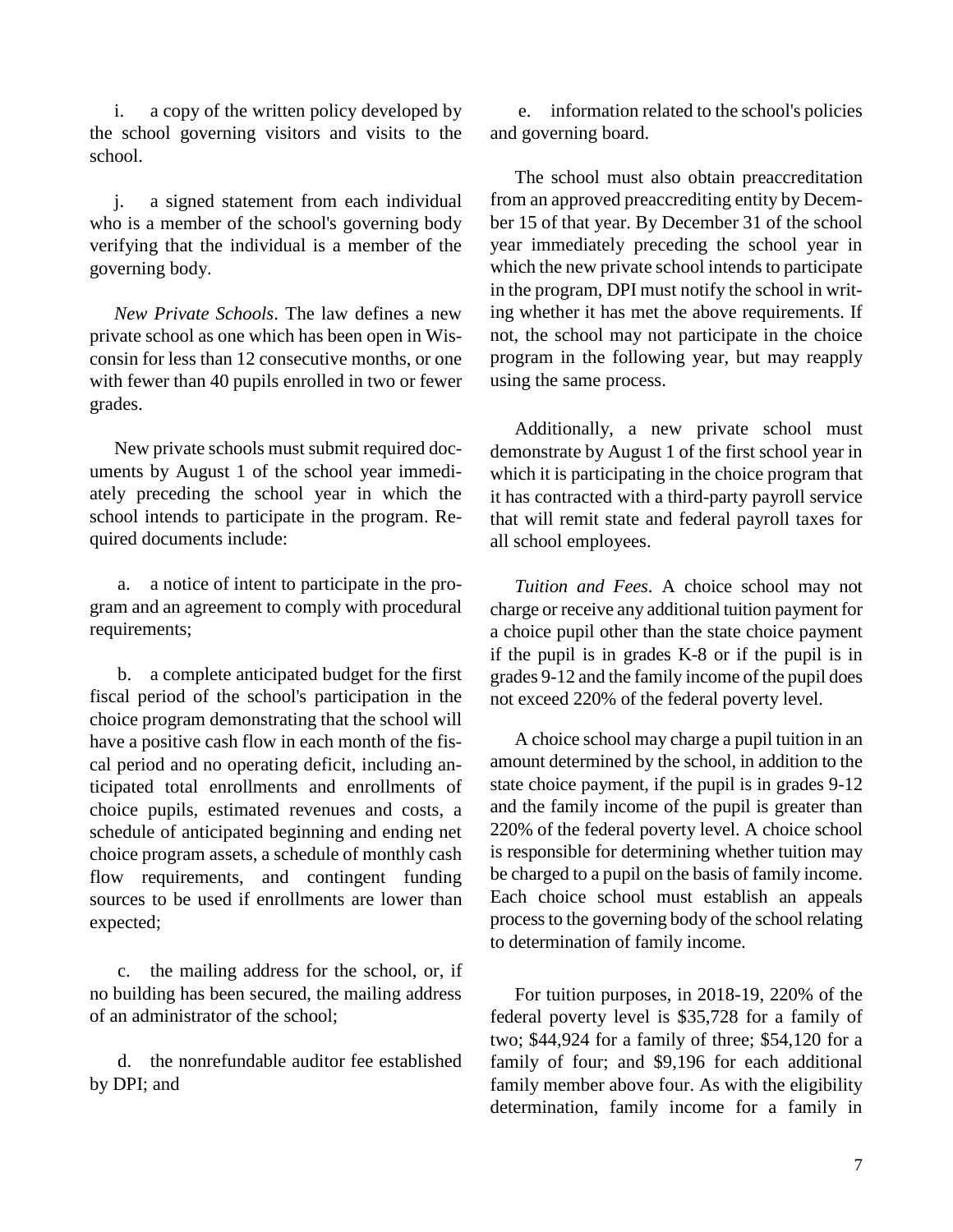which the pupil's parents or guardians are married is reduced by \$7,000 before the verification is made.

A choice school may recover the cost of providing the following to a choice pupil through reasonable fees in an amount determined by the school and charged to the pupil: (a) personal use items, such as uniforms, gym clothes, and towels; (b) social and extracurricular activities if not necessary to the school's curriculum; (c) musical instruments; (d) meals consumed by pupils of the school; (e) high school classes that are not required for graduation and for which no credits toward graduation are given; (f) transportation; (g) beforeschool and after-school child care; and (h) room and board at the private school. A school may not prohibit an eligible pupil from attending the school, expel or otherwise discipline a pupil, or withhold or reduce a pupil's grades because the pupil or the pupil's parent or guardian cannot pay or has not paid any such fees charged.

*Religious Activity*. A school participating in the choice program cannot require a choice pupil to participate in any religious activity in the school if the pupil's parent or guardian submits a written request to the pupil's teacher or the school's principal that the pupil be exempt from such activities.

*Financial Requirements.* Each private school is subject to uniform accounting standards established by DPI.

Each private school is required to maintain a cash and investment balance that is at least equal to its reserve balance. If a private school ceases to participate in or is barred from the choice programs and the school's reserve balance is positive, the school must refund the reserve balance to DPI. If a private school participating in the programs has a reserve balance that is greater than 50% of the total amount the private school received under either the Milwaukee choice program or the Racine and statewide choice programs in the

previous school year, the governing body of the private school must approve a plan for how it will use the amount of the reserve balance that exceeds 50% of the total amount the private school received under the choice programs in the previous school year. If the private school does not maintain a cash and investment balance that is at least equal to its reserve balance, the private school must refund the reserve balance to the department.

By August 1 before the first school year a new school participates in the program, or by May 1 if the school begins participating in the program during summer school, each school participating in the program must submit to DPI:

1. For a private school participating in the Racine or Milwaukee programs, a copy of the school's current certificate of occupancy issued by the municipality within which the school is located. If the school moves to a new location, the school must submit a copy of the new certificate of occupancy issued by the municipality within which the school is located to DPI before pupils attend school at the new location and before the next membership count date (either the third Friday in September or the second Friday in January). If the municipality within which the school is located does not issue certificates of occupancy, the school may submit a certificate issued by the local or regional governmental unit with the authority to issue certificates or a letter or form from the municipality that explains that the municipality does not issue certificates of occupancy. By law, a temporary certificate of occupancy does not meet this requirement.

2. Proof that the school's administrator has participated in a fiscal management training program approved by DPI.

*Audit Requirements.* Annually, by October 15 following a school year in which a school participated in the choice program, the school must submit to DPI: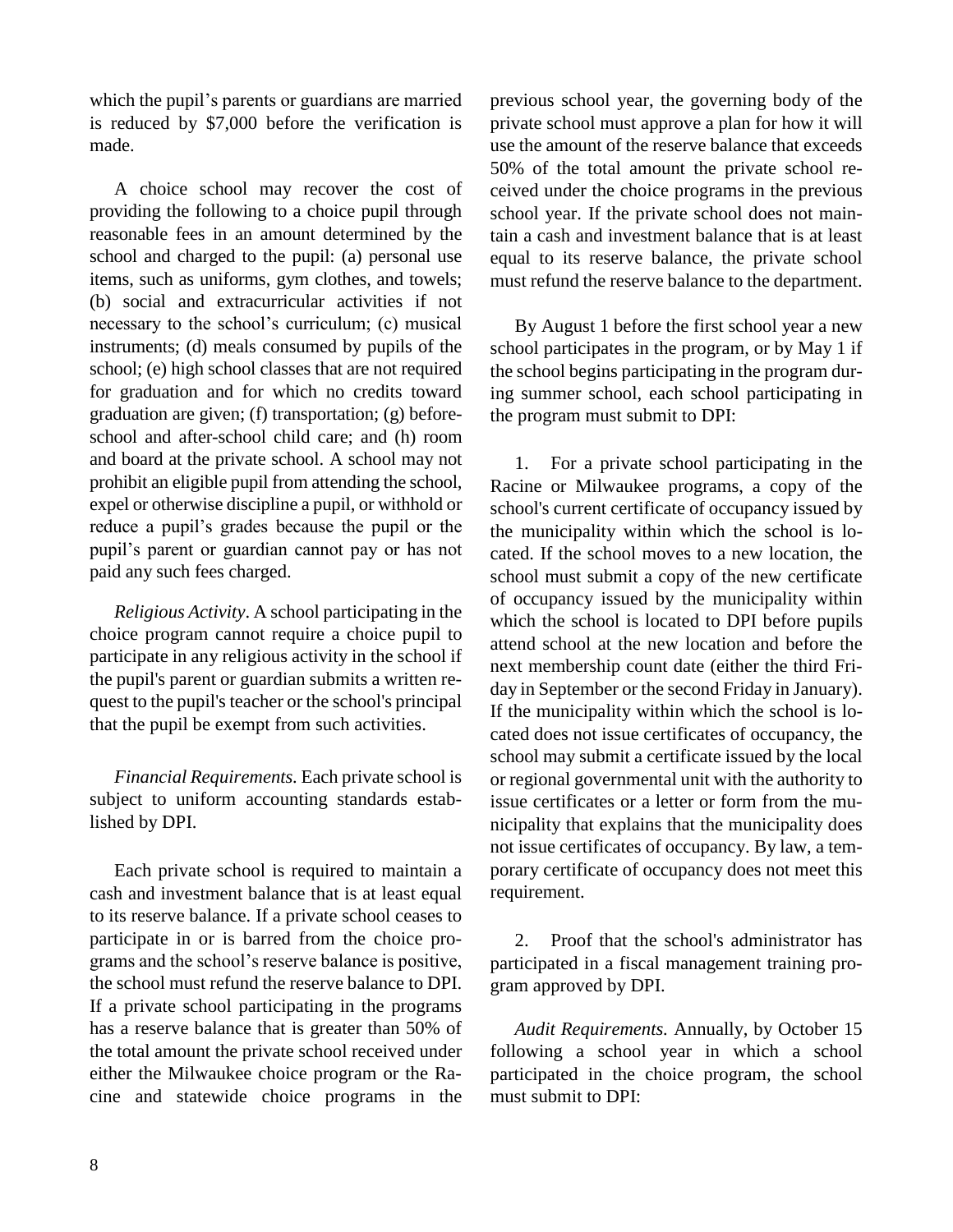1. An independent financial audit of the private school conducted by an independent certified public accountant, accompanied by the auditor's statement that the report is free of material misstatements and fairly presents the private school's eligible education expenses. Eligible education expenses are defined in law as all direct and indirect costs associated with a private school's educational programming for pupils enrolled in grades K-12 that are reasonable for the private school to achieve its educational purposes, as determined by the governing body of the private school in a written policy and tested by an independent auditor. Eligible education expenses include those related to management, insurance, transportation, extracurricular programming and activities, facility and equipment costs, development expenses, and child care programming. A cost is not included if an independent auditor determines, after testing, that it is not associated with the private school's educational programming for pupils enrolled in grades K-12 that is reasonable for the private school to achieve its educational purposes, as determined by the governing body of the private school in a written policy.

If the school annually received a total of \$100,000 in payments under the three choice programs and the special needs scholarship program, the audit must be conducted in accordance with generally accepted accounting principles, with allowable modifications for long-term fixed assets. If the school has not received at least \$100,000 in any year, the audit must be prepared as prescribed by DPI by rule.

The audit must include a calculation of the private school's net eligible education expenses and a calculation of the balance of the private school's fund for future eligible education expenses. The audit must be conducted in accordance with the auditing standards established by the American Institute of Certified Public Accountants, and DPI is prohibited from requiring that an auditor comply with standards that exceed the scope of the

standards of the American Institute of Certified Public Accountants.

If a private school participating in a choice program is part of an organization and the private school and the organization share assets, liabilities, or eligible education expenses, the private school may submit an audit of the private school or of the organization of which it is a part. If the school chooses to submit an audit of only the private school, the independent auditor is required to use his or her professional judgement to allocate any shared assets, liabilities, and eligible education expenses between the organization and the private school. If a private school participates in more than one choice program, the school may submit one comprehensive financial audit to satisfy the audit requirements.

2. Beginning in the second school year a private school participates in a choice program, a copy of a management letter prepared by the auditor.

3. Evidence of sound fiscal and internal control practices, as prescribed by DPI by rule. An independent auditor engaged to evaluate the private school's fiscal and internal control practices must conduct his or her evaluation, including determining sample sizes, in accordance with attestation standards established by the American Institute of Certified Public Accountants. The fact that a private school reports a negative reserve balance alone is not evidence that the private school does not have the financial ability to continue operating or that the private school does not follow sound fiscal and internal control practices. The independent auditor engaged to evaluate the private school's fiscal and internal control practice must also review any concerns raised in the private school's management letter.

4. If an independent auditor engaged to evaluate the private school's fiscal and internal control practice determines that the governing body of the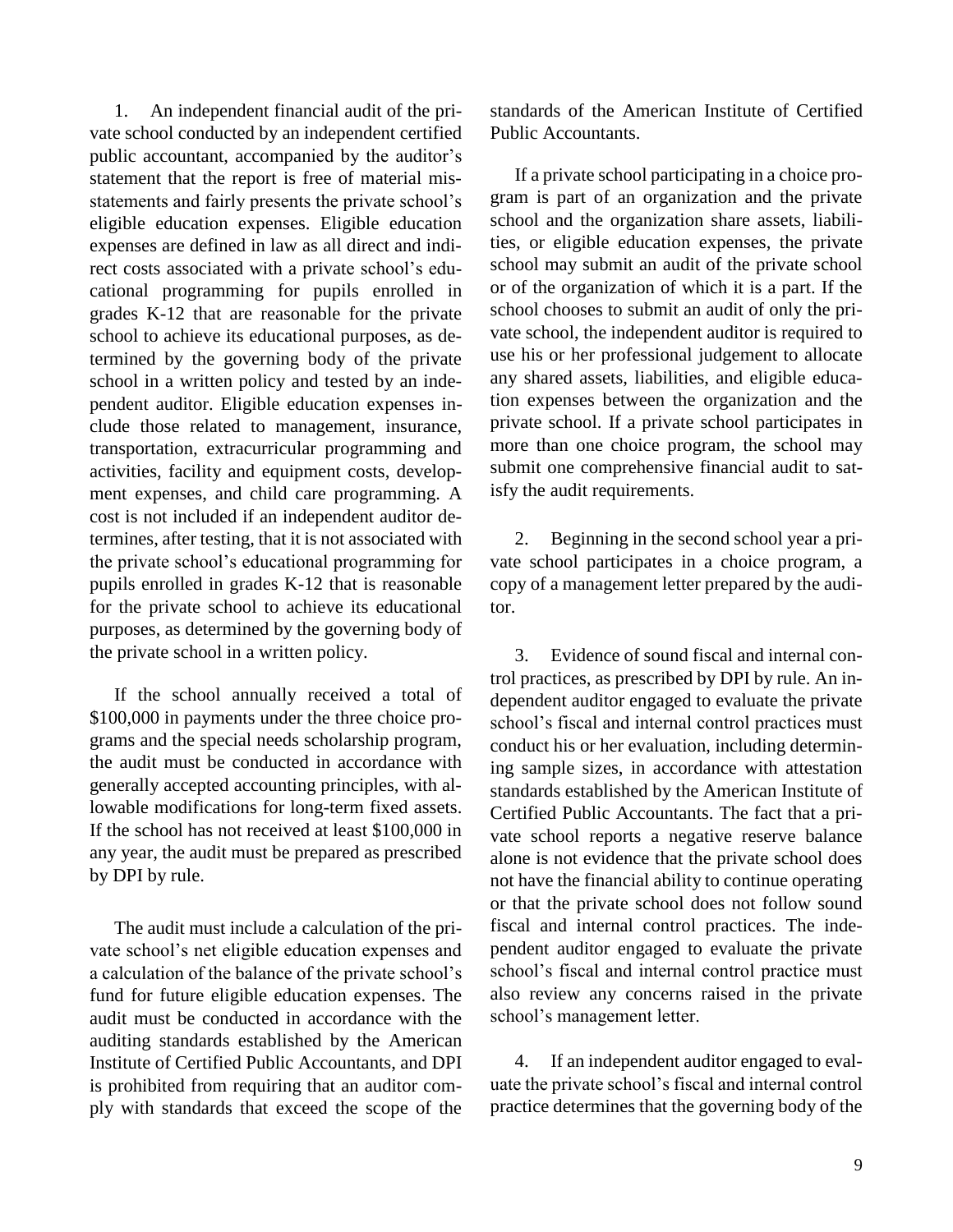private school has not taken reasonable actions to remedy any concerns raised in the management letter submitted in the previous school year, a report prepared by the independent auditor must be included that addresses the auditor's findings related to the governing body's actions to remedy any concerns related to the governing body's actions to remedy any concerns raised in the management letter for the previous school year.

After receiving the audit information, DPI must notify each private school whether or not additional information is required for DPI to complete its review of the audit by no later than February 15, or 120 days after the date on which the audit was received, whichever is later. DPI may request that an auditor provide additional information if the request is related to DPI's review of the audit. DPI must determine whether the school has provided the information and met the requirements by April 1. Prior to April 1, DPI may contact the auditor who prepared the independent financial audit only regarding matters that may impact the school's financial statement by an amount that is greater than 1% of the total amount the school received for the previous school year and any items or information DPI determines is missing from the audit. DPI may communicate with an auditor as necessary for the purpose of assessing the financial viability of a private school participating in the program. An auditor who receives a written communication must respond to DPI within 10 school days of receiving the written communication.

*Surety Bond.* By May 1 before the first term that a private school participates in a choice program, the school must submit to DPI one of the following: (a) a surety bond payable to the state in an amount equal to 25% of the total amount of payments the school expects to receive under the three choice programs in the first year; or (b) a complete anticipated budget, on a form provided by DPI, for the first fiscal period of the school's participation and evidence of financial viability, including anticipated total enrollments and enrollments of choice pupils, estimated revenues and costs, a schedule of anticipated beginning and ending net choice program assets, a schedule of monthly cash flow requirements, and contingent funding sources to be used if enrollments are lower than expected.

If the school submits a surety bond, the school must annually provide a surety bond equal to 25% of its anticipated payments until the private school submits all of the following to DPI: (a) a financial audit prepared in accordance with generally accepted accounting principles with allowable modifications for long-term fixed assets that does not contain any indicators that the private school is not financially viable; and (b) evidence of sound fiscal and internal control practices for the school year for which the audit is provided and one subsequent school year, neither of which indicate that the school is not financially viable.

If the school submits a complete anticipated budget, DPI must determine whether the school is financially viable by August 1. If DPI determines that the school is not financially viable, the private school is not eligible to participate in any choice program in the current school year.

*Staff Credentials*. With certain exceptions, all teachers and administrators in a school participating in the choice program are required to have a bachelor's degree or an educational credential higher than a bachelor's degree, including a masters or doctorate, from a nationally or regionally accredited institution of higher education or a teaching or administrator's license issued by DPI. For the purposes of this requirement, a teacher is defined as a person who has primary responsibility for the academic instruction of pupils. An administrator is defined as the superintendent, supervising principal, executive director, or other person who acts as the administrative head of the school.

Neither a teacher in a choice school who teaches only courses in rabbinical studies, nor an administrator of a choice school that prepares and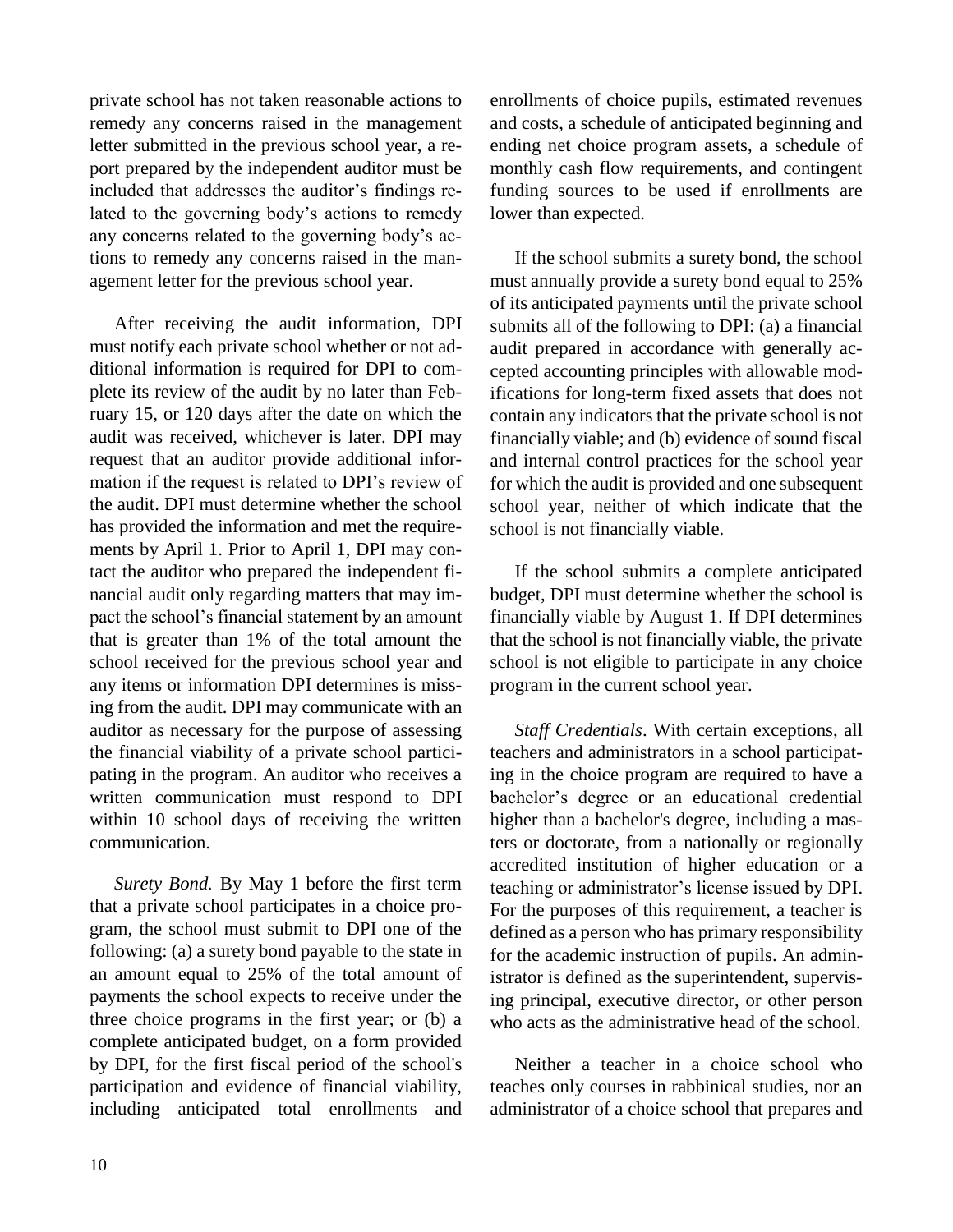trains pupils in rabbinical studies, is required to have a bachelor's degree.

Any teacher's aide employed by a choice school is required to have graduated from high school, been granted a declaration of equivalency of high school graduation, been granted a high school diploma by the administrator of a homebased educational program, been issued a general education development certificate of high school equivalency, or has obtained a degree or credential higher than a high school diploma.

Additionally, beginning in the 2018-19 school year, each private school participating in a choice program must conduct criminal background investigations of its employees and exclude from employment any person not permitted to hold a teaching license as the result of an offense and any person who might be reasonably believed to pose a threat to the safety of others.

*School Accreditation.* A choice school must achieve accreditation by December 31 of the third school year following the first school year in which it participates in the choice program. The statutorily-recognized accrediting agencies are AdvancED, Wisconsin Religious and Independent Schools Accreditation, Independent Schools Association of the Central States, Wisconsin Evangelical Lutheran Synod School Accreditation, National Lutheran School Accreditation, Wisconsin Association of Christian Schools, Christian Schools International, Association of Christian Schools International, the diocese or archdiocese within which the school is located, and any other organization recognized by the National Council for Private School Accreditation.

If, during the accrediting process, an accrediting agency determines that a school does not meet all of the current law requirements for a private school, the accrediting agency must report that failure to DPI. Under current law, an institution is considered a private school if its education

program meets the following criteria: (a) the primary purpose of the program is to provide private or religious-based education; (b) the program is privately controlled; (c) the program provides at least 875 hours of instruction each school year, although more hours are required under the choice program as described later; (d) the program provides a sequentially progressive curriculum of fundamental instruction in reading, language arts, mathematics, social studies, science, and health; (e) the program is not operated or instituted for the purpose of avoiding or circumventing the compulsory school attendance requirement; and (f) the pupils in the institution's educational program, in the ordinary course of events, return annually to the homes of their parents or guardians for not less than two months of summer vacation, or the institution is licensed as a child welfare agency.

If a private school participating in the choice program is accredited to offer instruction in any high school grade, but not any elementary grade and seeks to begin offering elementary grades, the school must apply for and achieve accreditation to offer the elementary grades. If a school is accredited to offer instruction in any elementary grades but not high school grades and seeks to begin offering high school grades, the school must apply for and achieve accreditation in the high school grades.

A private school that is a first-time participant in the choice program and that is not accredited must obtain preaccreditation by August 1 before the first school term of participation in the program, or by May 1 if the school begins participating in the program during summer school. Preaccreditation is defined as the review and approval of an educational plan. This review includes consideration of whether the school submitting the plan meets the statutory requirements of a private school.

Schools may seek preaccreditation from the following entities: the Institute for the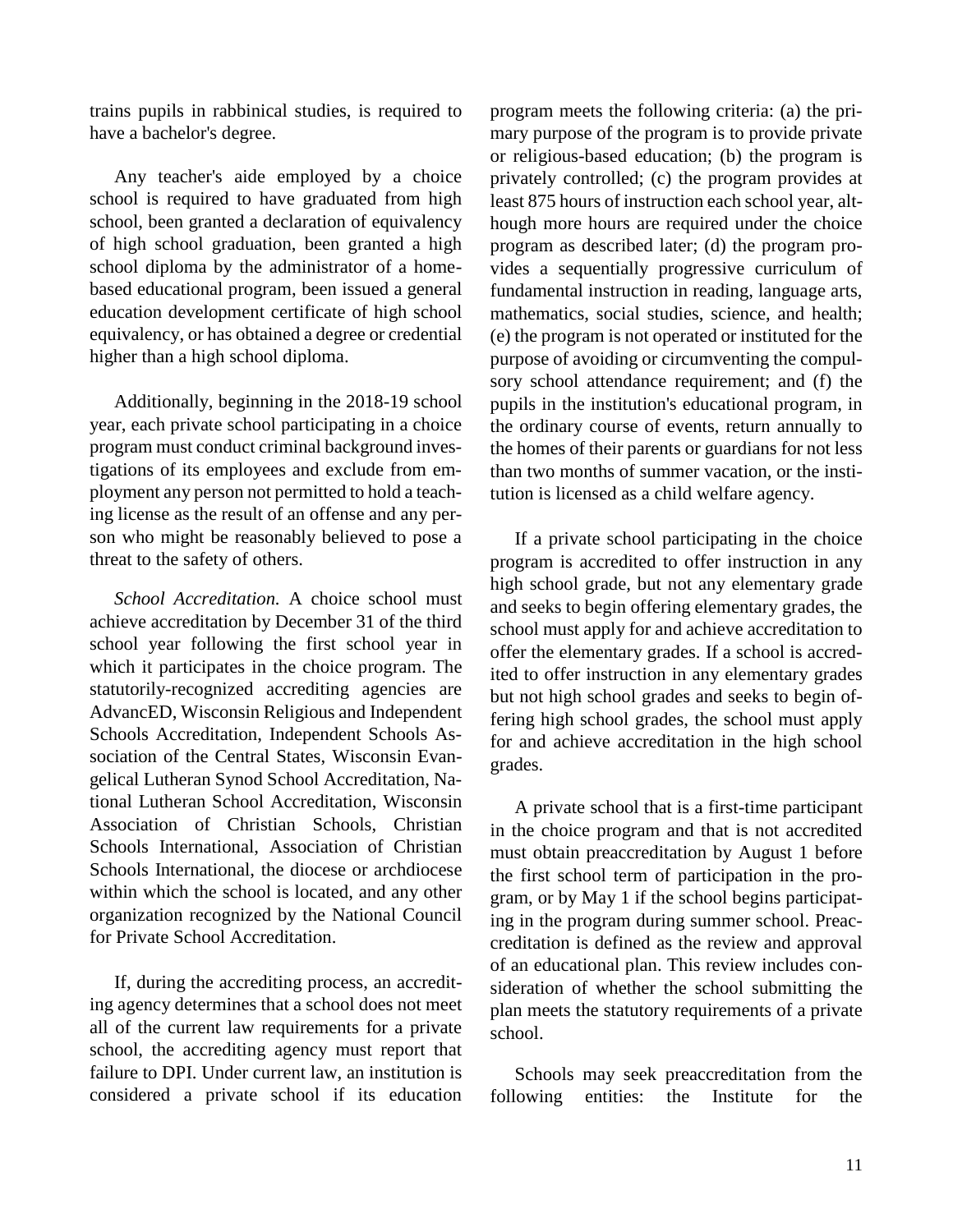Transformation of Learning (ITL) at Marquette University, Wisconsin North Central Association, Wisconsin Religious and Independent Schools Accreditation, Independent Schools Association of the Central States, Wisconsin Evangelical Lutheran Synod School Accreditation, National Lutheran School Accreditation, Wisconsin Association of Christian Schools, Christian Schools International, Association of Christian Schools International, or the diocese or archdiocese within which the school is located. In any school year, a private school may apply for and seek to obtain preaccreditation from only one of the above-listed entities. A school that fails to obtain preaccreditation in a school year may apply for and seek to obtain preaccreditation from one of the above-listed entities in the following school year.

By law, the fact that a school has obtained preaccreditation does not require an accreditation organization to accredit the private school. If, during the preaccreditation process, an entity determines that a school does not meet the statutory requirements of a private school, it must report that information to DPI. An accredited school is not required to obtain preaccreditation as a prerequisite to providing instruction to additional grades or in an additional or new school.

After achieving accreditation, a school must maintain its accreditation from an approved accrediting entity for as long as the private school continues to participate in the choice program. If a school learns that its accrediting entity has been disqualified, the school must immediately notify DPI in writing and must obtain accreditation from an approved organization no more than three years from the date on which it learned its accrediting organization was disqualified. Schools are required to provide evidence of accreditation to DPI annually by August 1 in the form of a letter prepared by an accrediting entity confirming the school's accreditation, and to notify DPI if its accreditation status changes.

*Pupil Testing.* Private choice schools with at least 20 choice pupils enrolled in grades 3-12 must administer the examinations adopted or approved by the State Superintendent to all pupils in grades 4, 8, 9, 10, and 11 who are attending the school through the choice program. Choice schools are also required to administer the  $3<sup>rd</sup>$  grade standardized reading test developed by DPI to all choice pupils in that grade.

Choice schools with at least 20 choice pupils must also administer all tests in reading, mathematics, and science that are required for public school pupils under federal law to all choice pupils in the relevant grades. Federal law currently requires that all pupils be tested in reading and math each year in  $3<sup>rd</sup>$  through  $8<sup>th</sup>$  grades and once in high school, and in science once each in elementary, middle, and high school. The Wisconsin Forward exam is used to assess Wisconsin pupils, including choice pupils, in  $3<sup>rd</sup>$  through  $8<sup>th</sup>$  grades in English language arts, math, and science. Pupils in grades 9 through 11 participate in assessments developed by ACT, which test skills including reading and math. Choice schools are also authorized to administer additional standardized tests to choice pupils.

A choice school must excuse a pupil from taking standardized examinations if the pupil's parent or guardian requests it. Choice schools must include special education pupils in these assessments and provide appropriate accommodations and alternate assessments where necessary and as indicated in a pupil's individualized education program. A choice school, in accordance with criteria established by the State Superintendent, may determine not to administer an examination to a limited-English speaking pupil, may permit the pupil to be examined in his or her native language, or may modify the format and administration of an examination for such pupils.

When calculating the percentage of choice pupils at each proficiency level, DPI is required to use the number of pupils to whom the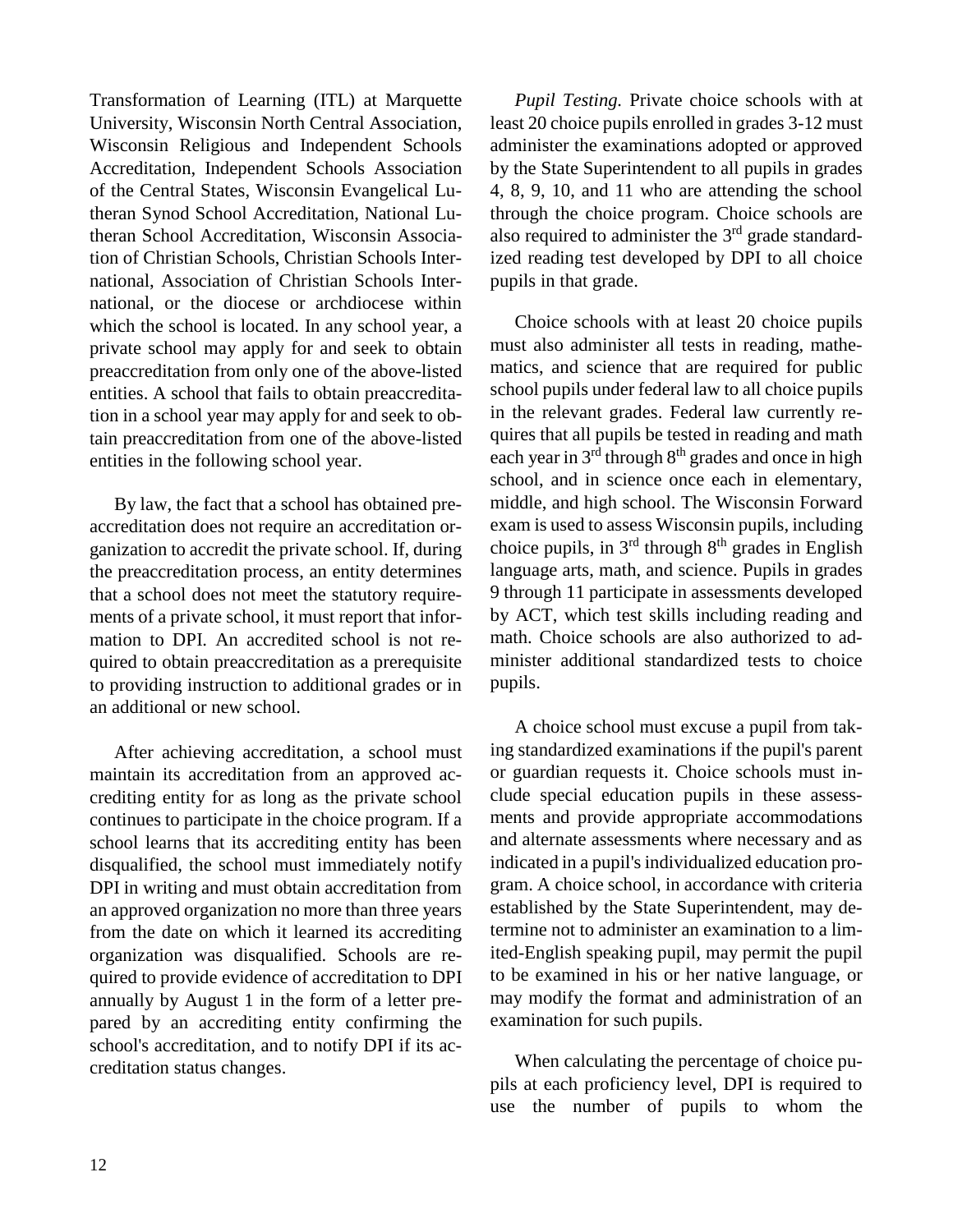examinations were administered at each grade level in the school, excluding pupils whose parents requested that they be excused from the examinations, rather than the total number of pupils enrolled at each grade level. DPI publishes testing results from private choice schools on its website [\(http://dpi.wi.gov/assessment/parental-choice](http://dpi.wi.gov/assessment/parental-choice-program/data)[program/data\)](http://dpi.wi.gov/assessment/parental-choice-program/data). When releasing data about pupil test scores, DPI is required to release the data all at the same time, uniformly, and completely.

Additionally, any private school participating in a private school choice program is prohibited from granting a high school diploma to any pupil who has not successfully completed the state civics assessment. Under state law, the civics assessment consists of 100 questions that are identical to the questions that may be asked of a person during the process of applying for U.S. citizenship by the United States Citizenship and Immigration Services. A pupil must answer at least 65 out of 100 questions correctly to pass the assessment, and a pupil who does not pass the assessment can retake it until he or she achieves a passing score. Pupils with disabilities are required to complete the assessment, unless their individualized education plan specifies that the test should not be administered, but do not need to achieve a passing score in order to graduate. Pupils with limited English proficiency must be allowed to take the assessment in their language of choice. The private school may determine the format and timing of the assessment.

*Accountability Reports.* If a private choice school maintains an Internet site and is included in the most recent school accountability report, the school is required to post a prominent link to the pages in that most recent accountability report concerning the school. The link must be posted on the homepage of the school's Internet site within 30 days after DPI publishes the accountability report.

Private choice schools were included in the

state accountability reports for the first time in the reports issued in Fall, 2016, using data from the 2015-16 school year. An accountability report is issued for every choice school based on data from choice pupils only. Each choice school can also choose to receive a second accountability report that includes all pupils attending the private school if the school submits data for all pupils at the school to DPI. The accountability reports can be found online at [http://apps2.dpi.wi.gov/report](http://apps2.dpi.wi.gov/reportcards/)[cards/](http://apps2.dpi.wi.gov/reportcards/) .

All choice schools are required to use a student information system that is compatible with DPI's data collection system to provide information required for the accountability reports. Choice schools are only required to provide information about pupils attending the school under a choice program, unless the school chooses to receive an accountability report that includes all pupils attending the school.

*Academic Standards*. Choice schools must adopt pupil academic standards in mathematics, science, reading and writing, geography, and history. Academic standards include content, performance, and proficiency standards that specify what pupils should know and be able to do, how pupils will demonstrate they are meeting a standard, and how well pupils must perform in a given subject area.

*Pupil Promotion.* A choice school must adopt a written policy specifying criteria for promoting choice pupils from  $4<sup>th</sup>$  to  $5<sup>th</sup>$  grade and from  $8<sup>th</sup>$  to 9<sup>th</sup> grade. The criteria must include: (a) the pupil's scores on standardized assessments, unless the pupil has been excused from taking examinations; (b) the pupil's academic performance; (c) teacher recommendations, which must be based solely on the pupil's academic performance; and (d) any other academic criteria specified by the school. A choice school is prohibited from promoting a choice pupil from the  $4<sup>th</sup>$  to  $5<sup>th</sup>$  grade and  $8<sup>th</sup>$  to  $9<sup>th</sup>$ grade unless the pupil satisfies the criteria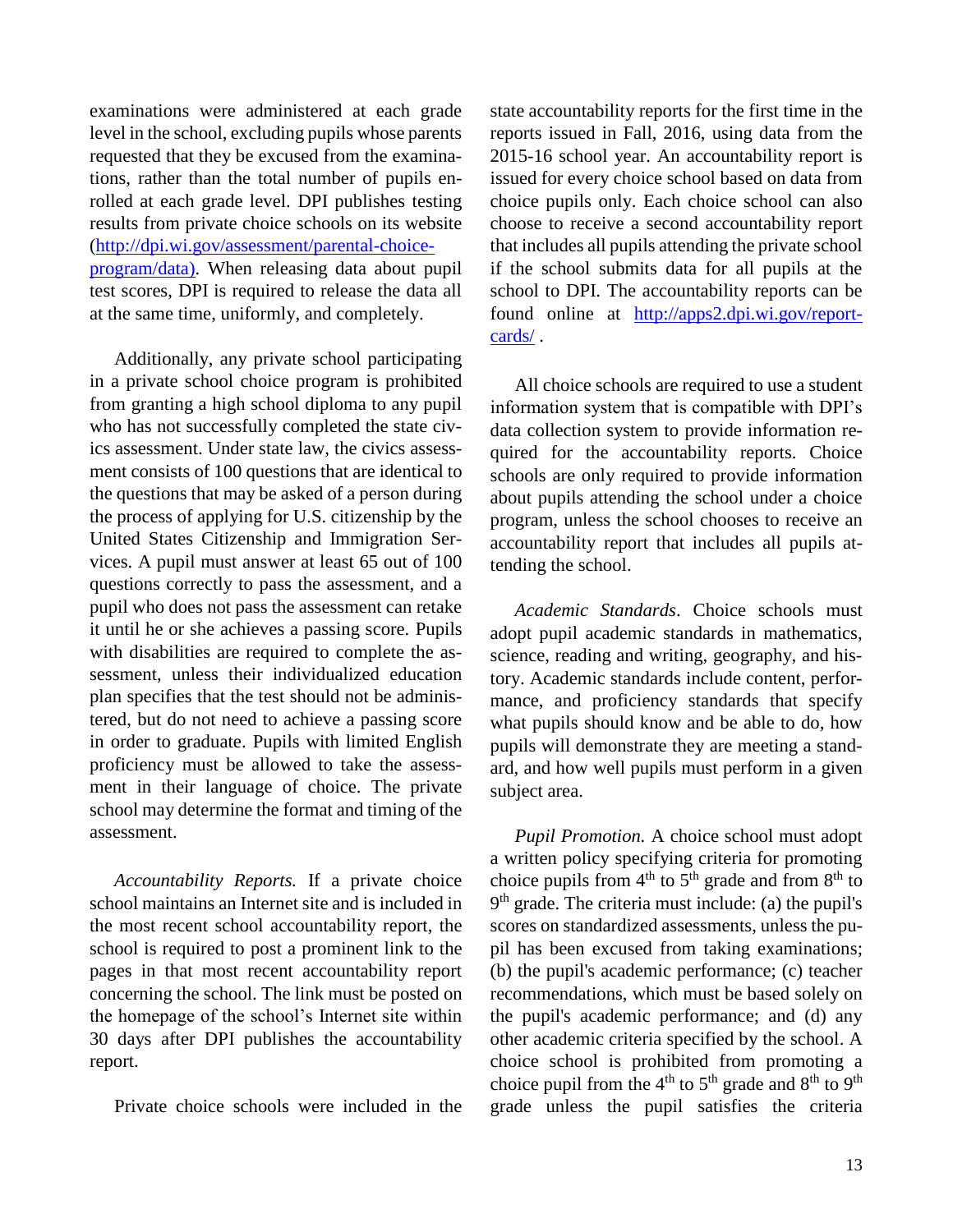specified in the school's policy.

A choice school must also develop a policy specifying the criteria for granting a high school diploma to a choice pupil. The criteria must include the pupil's academic performance and teacher recommendations, as well as successful completion of the state civics assessment. A choice school is prohibited from granting a high school diploma to a choice pupil unless the pupil has satisfied the criteria specified in the school's policy. A choice school must issue a diploma to a choice pupil who satisfactorily completes the course of instruction and any other requirements necessary for high school graduation.

*Hours of Pupil Instruction.* A school participating in the choice program must annually provide at least 1,050 hours of direct pupil instruction in grades 1 to 6 and at least 1,137 hours of direct pupil instruction in grades 7 to 12. These requirements currently apply to public school districts. Under current law, private schools not participating in the choice program are required to provide at least 875 hours of instruction each school year for each grade.

*Required Meetings.* Choice schools are required to annually schedule two meetings at which members of the governing body of the school will be present and at which pupils and the parents or guardians of pupils applying to attend the school or attending the school may meet and communicate with the members of the governing body. Within 30 days after the start of the school term, schools must notify DPI in writing of the scheduled meeting dates and, at least 30 days before the scheduled meeting date, must notify in writing each pupil or the parent or guardian of each minor pupil applying to attend the school or attending the school of the meeting date, time, and place.

*Visitor Policy.* Choice schools must develop a written policy governing visitors and visits to the school.

*Pupil Records*. Choice schools are required to maintain pupil applications and correspondence to or about a pupil attending the school under a choice program for a period of at least five years. Documents can be retained electronically or in paper format.

Additionally, choice schools must maintain progress records for each pupil attending the school under the choice program while the pupil attends the school and for at least five years after the pupil ceases to attend the school.

If a choice school ceases operating, it must immediately transfer all of the progress records of choice pupils to the school board of the district within which the pupil resides and send written notice of this transfer to each pupil, or to the parent or guardian of a minor pupil. If the school that ceases operation is affiliated with an organization that will maintain the progress records of each choice pupil who attended the school for at least five years after the school ceases operation, the school may instead transfer a pupil's records to that organization, rather than to the school district, if the pupil or the parent or guardian of a minor pupil consents in writing to the release of the progress records to the affiliated organization. The school must send a signed written notice from each pupil or the parent or guardian of each minor pupil who consents to the transfer of progress records under this provision to DPI. The written notice must include the name, phone number, mailing address, and other relevant contact information of the organization that will maintain the progress records, and a declaration by the affiliated organization that the organization agrees to maintain the progress records for at least five years after the school ceases operation.

Choice schools are required to provide a choice pupil or the parent or guardian of a choice pupil with a copy of the pupil's progress records upon request.

If a choice school receives written notice that a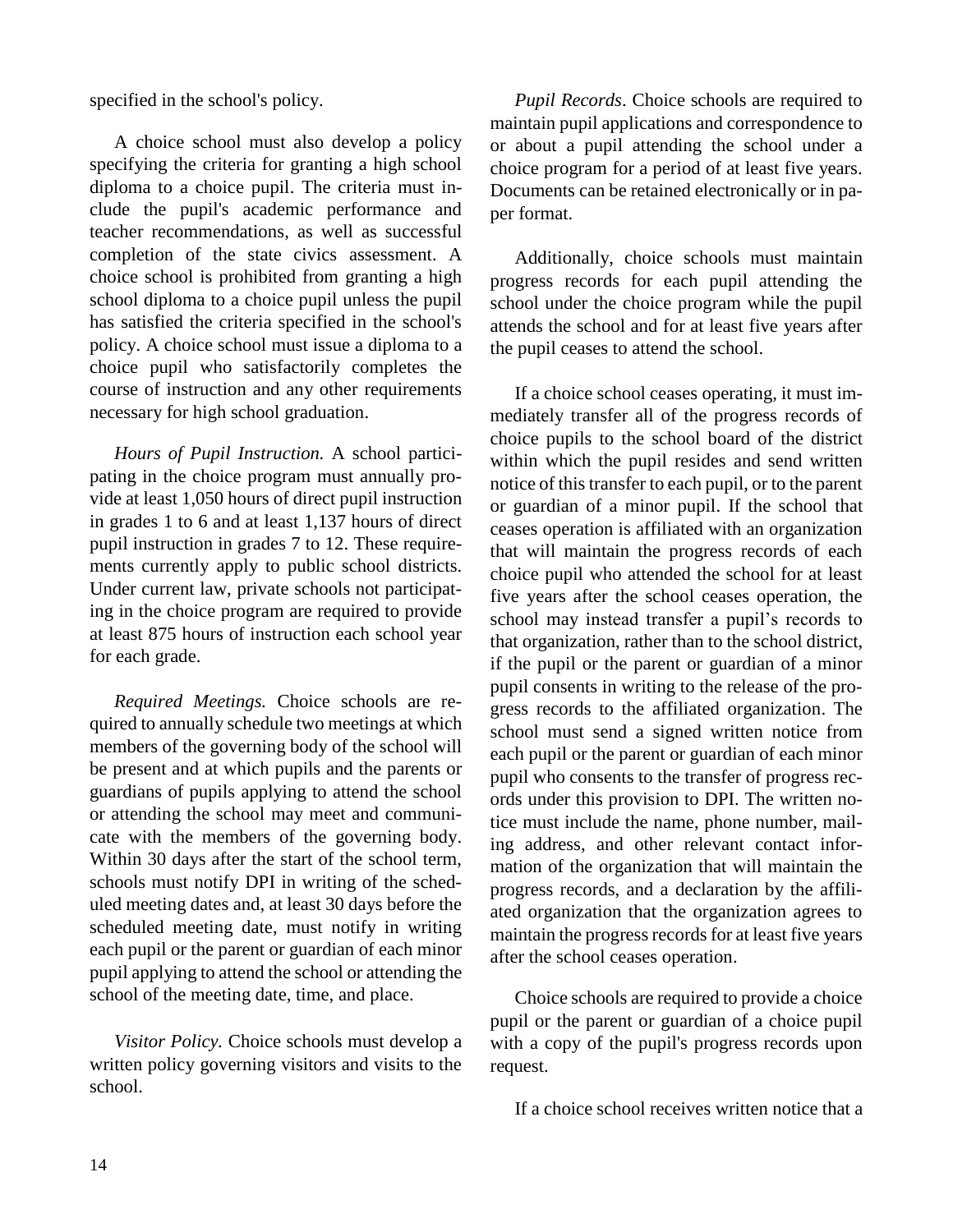pupil intends to enroll or has enrolled in another school or school district, the school must transfer all pupil records for that pupil to that school or school district no later than the next working day.

*Provision of Information.* Each school participating in the choice program must provide to DPI upon request, and to each pupil, or the parent or guardian of each minor pupil, who applies to attend the school all of the following information:

a. the name, address, and telephone number of the school and the name of one or more contact persons at the school;

b. a list of the names of the members of the school's governing body and of the school's shareholders, if any;

c. a notice stating whether the school is an organization operated for profit or not for profit, and, if the school is a nonprofit organization, a copy of the certificate issued under section  $501(c)(3)$  of the Internal Revenue Code verifying the school's status;

d. a copy of the appeals process used if the school rejects the applicant;

e. a copy of the policy developed by the school specifying the criteria for granting a high school diploma;

f. a copy of the non-harassment policy used by the school and the procedures for reporting and obtaining relief from harassment;

g. a copy of the suspension and expulsion policies and procedures used by the school and the procedures for appealing a suspension or expulsion;

h. a copy of the policy used by the school for accepting or denying the transfer of credits earned by a choice pupil for the satisfactory completion of coursework at another school; and

i. a copy of the written policy developed by the school governing visitors and visits to the school.

A choice school must also provide to DPI pupil scores on required standardized tests, to the extent permitted under the federal Family Educational Rights and Privacy Act, for each of the previous five years in which the school has participated in the choice program. Test scores must be submitted by August 1 of each year.

Choice schools must provide all of the above information upon request to any pupil, or to the parent or guardian of any minor pupil, who is attending or who applies to attend the school.

Choice schools must also provide to DPI a signed statement from each individual who is a member of the school's governing body verifying their role in the school upon the individual's joining the schools governing body.

*Indoor Environmental Quality*. Schools participating in the choice program are required to develop and implement a plan for maintaining environmental quality in the school. Prior to choice schools developing their plans, DPI developed a model management plan and practices.

Choice schools are required to develop a plan for maintaining indoor environmental quality by October 1 of a school's first year in the choice program. Schools are required to implement the plan by the beginning of a school's second year in the choice program. Choice schools are required to provide a copy of the plan to any person upon request.

**Removal of Schools from the Program.** The State Superintendent can issue an order immediately terminating a school's participation in the choice program if he or she determines that conditions at the school present an imminent threat to the health or safety of pupils.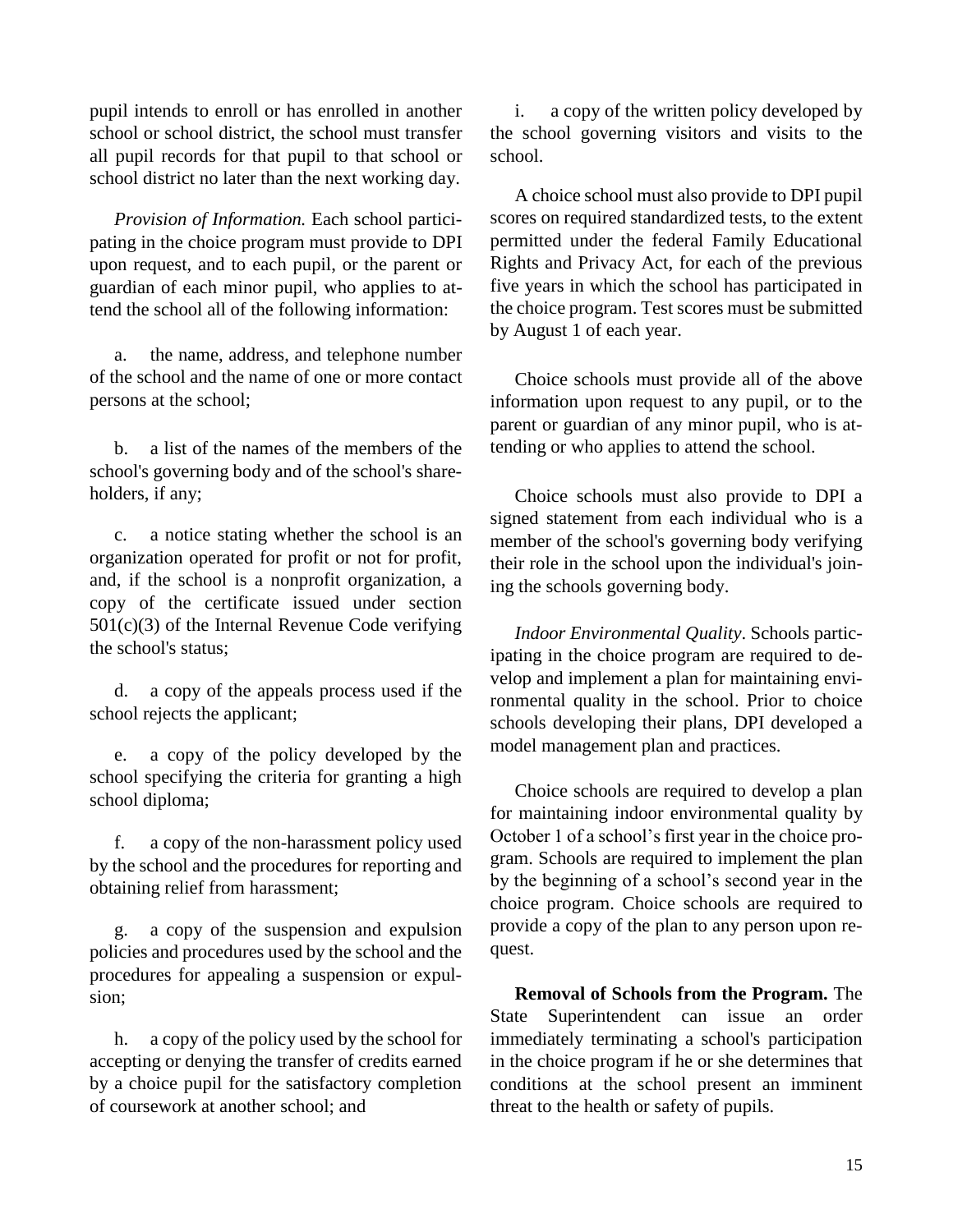The State Superintendent may issue an order barring a school from participating in the program in the current school year if he or she determines that the school has done any of the following:

1. Intentionally or negligently misrepresented any information required under statute or administrative rule.

2. Failed to provide the notice of intent to participate and pay the auditor fee by February 1.

3. Failed to provide information required under the financial audit, including evidence of sound fiscal and internal control practices as evaluated by an independent auditor, by the dates specified in statute.

4. Failed to provide the certificate of occupancy or proof that the school's administrator has participated in a fiscal management training program approved by DPI by August 1.

5. Failed to refund to the state any overpayment made by the date specified by DPI rule (generally within 45 or 60 days of notification).

6. Failed to provide any of the information listed above under *"Provision of Information"* to a pupil or a parent or guardian of a minor pupil who is attending or who applies to attend the school, or as required to DPI.

7. Failed to administer the  $3<sup>rd</sup>$  grade reading test to choice pupils.

8. Failed to adopt pupil academic standards.

9. Failed to develop a written visitor policy.

10. Failed to ensure that teacher's aides have the required educational credentials.

11. Failed to comply with the various provisions regarding pupil records.

12. Failed to issue a diploma to a choice pupil who satisfactorily completes the requirements necessary for high school graduation.

13. Failed to comply with the provision regarding pupil participation in religious activities.

14. Failed to conduct background investigations of employees or exclude from employment any person not permitted to hold a teaching license because of an offense or any person who might reasonably be believed to pose a threat of the safety of others.

15. Failed to comply with requirements to provide a surety bond or complete anticipated budget and evidence of fiscal viability by May 1 before the first term the school participates in the program.

16. Retained a disqualified person. A disqualified person means a person who, when a school was barred or terminated from the program, satisfied at least one of the following criteria: (a) had a controlling ownership interest in, or was the administrator or an officer, director, or trustee, of the school; (b) was a person designated by the administrator of the school to assist in processing pupil applications; or (c) was responsible for an action or circumstance that led to the school being barred or terminated from the program. Such a person is disqualified for a seven-year period beginning on the date of the order issued by the State Superintendent. A school may be barred if it retains a disqualified person, for compensation or as a volunteer, as an owner, officer, director, trustee, administrator, person designated by the administrator to assist in processing pupil applications, or person responsible for administrative, financial, or pupil health and safety matters.

If the State Superintendent determines that any of the following have occurred, he or she may issue an order barring a choice school from participating in the program in the subsequent school year: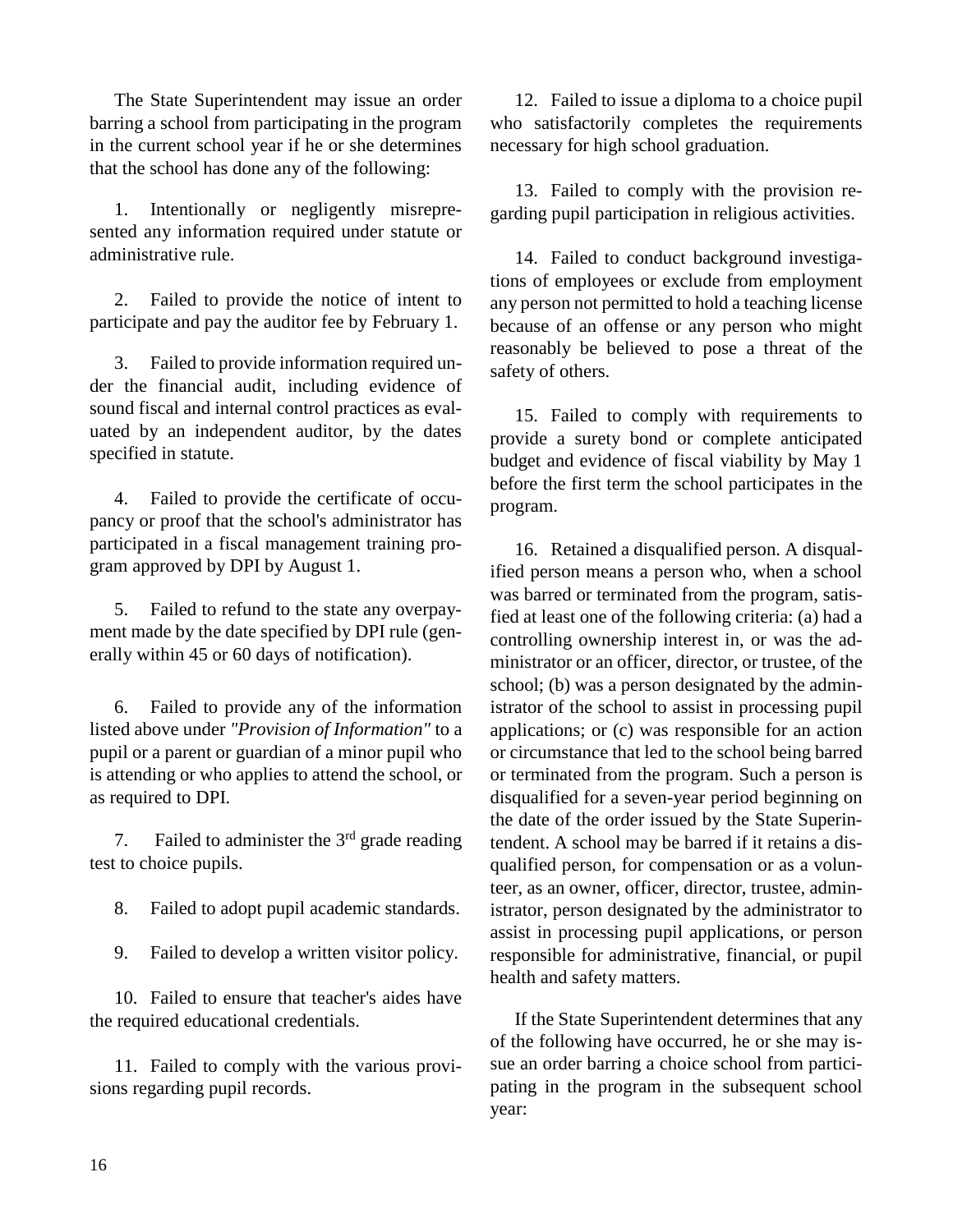1. A school has not provided required evidence of accreditation or notified DPI if its accreditation status has changed.

2. A school's application for accreditation had been denied by an accrediting organization.

3. A school has not achieved accreditation within the statutorily required timeframe.

4. The private school has intentionally or negligently misrepresented any information required under statute or administrative rule.

The State Superintendent is required to bar a school from participating in the program at the end of the current school year if the State Superintendent determines that: (a) a school has failed to continuously maintain accreditation; (b) the governing body of the school has withdrawn the school from the accreditation process; or (c) that the school's accreditation has been revoked, denied, or terminated.

Whenever the State Superintendent issues an order barring a school from participating in the program, he or she must immediately notify the parent or guardian of each pupil attending the school. In addition, the State Superintendent may withhold payment from a school if it violates the section of law [s. 118.60 or s. 119.23] governing the program or current law requiring the use of a student information system.

In 2017-18, two schools were removed from the Milwaukee program and four were unable to enter the Milwaukee program due to the various accountability provisions. Of the four schools that applied to participate in the Milwaukee program and were determined to be ineligible, one also applied for the statewide and Racine programs and one also applied for the statewide program and were determined to be ineligible. No schools were terminated from the Racine or statewide programs in 2017-18. Since 2003-04, 59 schools have been removed from the Milwaukee program. One school has been removed from the Racine program since its inception.

**Responsibilities of Public School Districts**. MPS, RUSD, and other districts are statutorily required to provide transportation to program participants, but only to the extent transportation is required to be provided for other private school pupils under current law. The districts are eligible to receive state categorical aids for pupils who are transported at the districts' expense.

Additionally, school districts are required to annually notify parents or guardians about educational options in the district, including private schools participating in a choice program. The information must be included as a link on the homepage of the district's Internet site. Public schools must also include a notice of educational options when providing the parent or guardian of each pupil enrolled in or attending the school with a copy of the school's annual accountability report.

#### **Program Participation**

Table 1 provides historical information on participation in the choice programs since 2001-02. A listing of the private schools participating in the Milwaukee program in 2018-19 and the September pupil headcount and FTE data for each school is shown in Appendix III. Similar information is shown for the Racine program in Appendix IV and the statewide program in Appendix V. The headcount and FTE data is unaudited and is therefore subject to revision. The aid membership on which payments are made also includes the January, 2019, FTE count, which is not yet available, and therefore not shown in any of the appendices.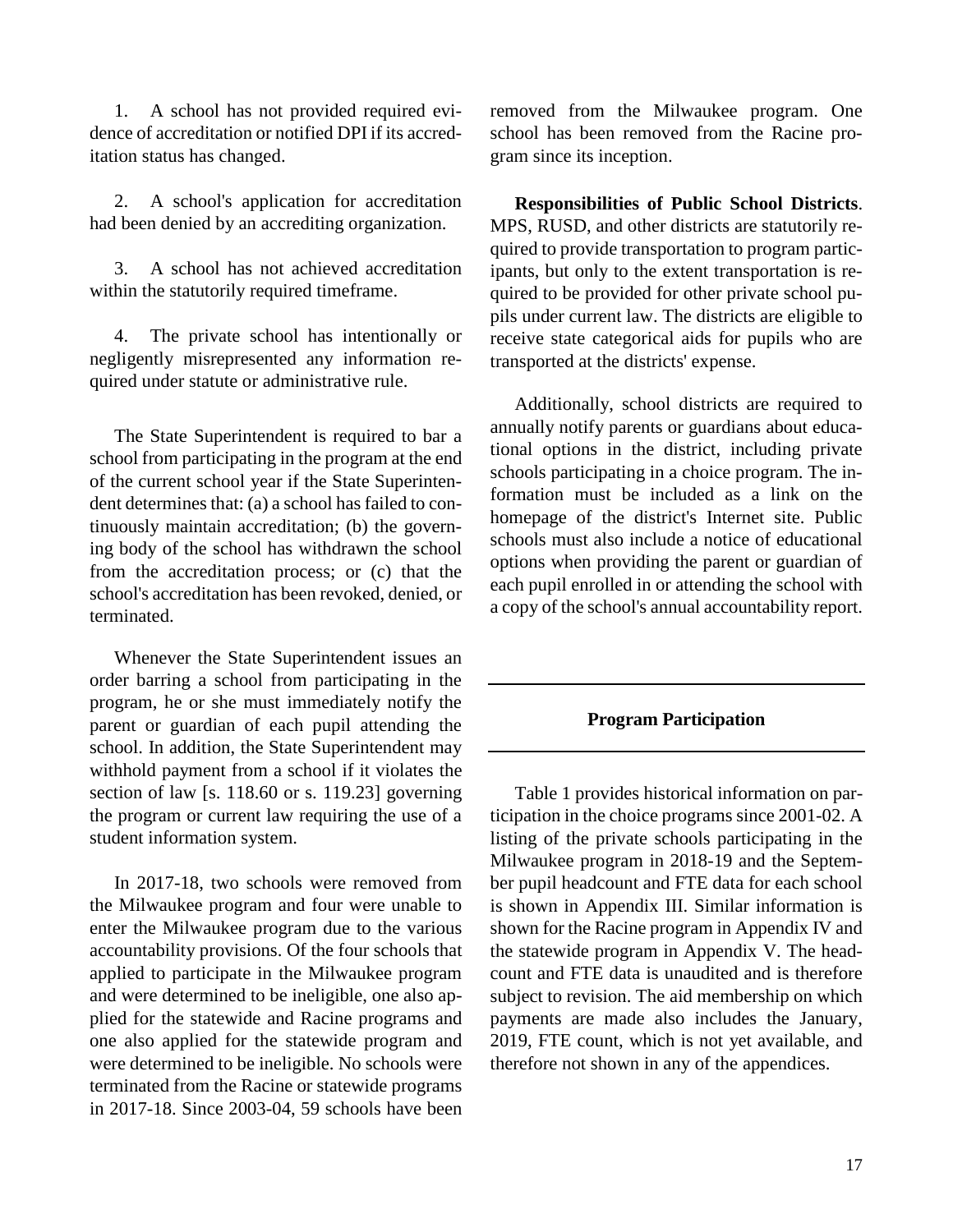|          |         | Milwaukee          |         | Racine     |         | Statewide  |
|----------|---------|--------------------|---------|------------|---------|------------|
| Fiscal   | Private | Aid                | Private | Aid        | Private | Aid        |
| Year     |         | Schools Membership | Schools | Membership | Schools | Membership |
|          |         |                    |         |            |         |            |
| 2001-02  | 102     | 10,497             |         |            |         |            |
| 2002-03  | 102     | 11,304             |         |            |         |            |
| 2003-04  | 106     | 12,882             |         |            |         |            |
| 2004-05  | 117     | 14,071             |         |            |         |            |
| 2005-06  | 125     | 14,604             |         |            |         |            |
| 2006-07  | 124     | 17,088             |         |            |         |            |
| 2007-08  | 122     | 18,558             |         |            |         |            |
| 2008-09  | 127     | 19,428             |         |            |         |            |
| 2009-10  | 111     | 20,372             |         |            |         |            |
| 2010-11  | 102     | 20,256             |         |            |         |            |
| 2011-12  | 106     | 22,220             | 8       | 219        |         |            |
| 2012-13  | 112     | 23,812             | 11      | 485        |         |            |
| 2013-14  | 110     | 24,776             | 13      | 1,169      | 25      | 499        |
| 2014-15  | 113     | 25,745             | 15      | 1,660      | 31      | 994        |
| 2015-16  | 117     | 26,470             | 19      | 2,057      | 82      | 2,483      |
| 2016-17  | 121     | 26,913             | 19      | 2,420      | 121     | 2,978      |
| 2017-18  | 126     | 27,697             | 23      | 2,852      | 154     | 4,359      |
| 2018-19* | 129     | 28,067             | 26      | 3,242      | 213     | 6,878      |
|          |         |                    |         |            |         |            |

#### **Table 1: Participation in the Choice Programs**

\*Preliminary

#### **Program Funding**

The following section summarizes statutory provisions regarding payments made under the choice programs since 2001-02.

**Choice Payments.** Under the choice programs, the State Superintendent is required to pay the school in which a pupil is enrolled, on behalf of the pupil's parent or guardian, from two separate, general purpose revenue (GPR) sum sufficient appropriations. This payment is made in four equal installments in September, November, February, and May of each school year. Each installment may consist of a single check for all pupils attending the school under the choice program.

In the 2018-19 school year, per pupil payments are equal to \$7,754 for a pupil enrolled in a grade from kindergarten to eight and \$8,400 for a pupil enrolled in a grade from nine to 12. In future years, payments will increase by the revenue limit per pupil adjustment, if positive, provided to school districts in the current year plus the change in total categorical aid funding per pupil, if positive, from the prior year to the current year.

If a private school enrolls pupils under the choice programs in any grade between K-8 and also in any grade between 9-12, the payment per pupil for that school is an amount determined by: (a) multiplying the number of choice pupils enrolled in the school in any grade between K-8 by the payment amount for those grades; (b) multiplying the number of choice pupils enrolled in the school in any grade between 9-12 by the payment amount for those grades; (c) adding those two amounts together; and (d) dividing that sum by the total number of choice pupils enrolled in the school.

The State Superintendent is also required to pay each choice school, on behalf of the parent or guardian, for choice pupils enrolled in a choice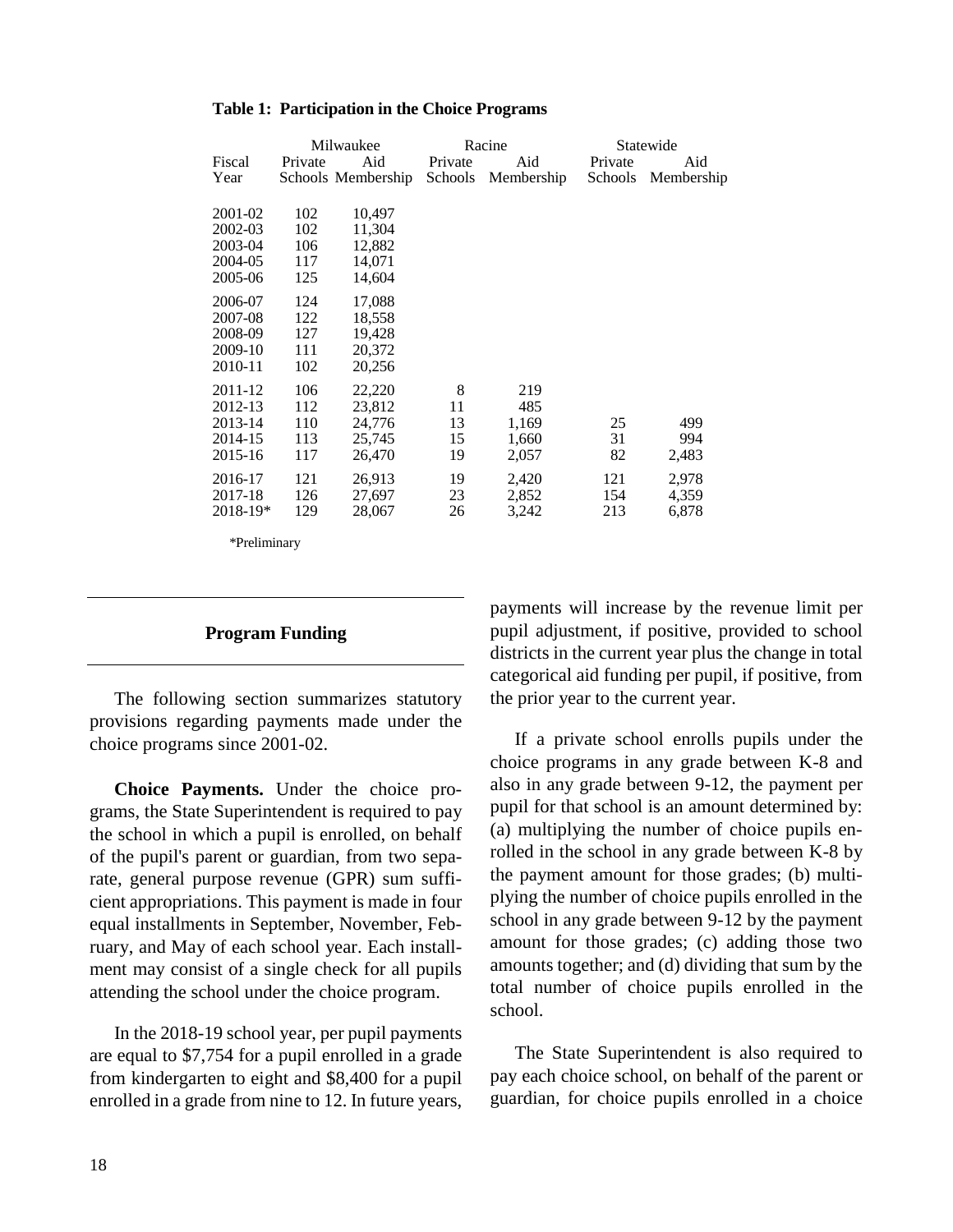|               |         | Milwaukee    |         | Racine and Statewide |         | Total        |  |
|---------------|---------|--------------|---------|----------------------|---------|--------------|--|
|               | 2017-18 | $2018 - 19*$ | 2017-18 | $2018 - 19*$         | 2017-18 | $2018 - 19*$ |  |
| <b>GPR</b>    | \$213.3 | \$221.8      | \$56.3  | \$80.2               | \$269.6 | \$302.0      |  |
| Aid Reduction | 47.8    | 42.6         | 42.8    | 68.3                 | 90.6    | 110.9        |  |
| Net GPR       | \$165.5 | \$179.2      | \$13.5  | \$11.9               | \$179.0 | \$191.1      |  |

#### **Table 2: Estimated Choice Program Costs (in Millions) 2017-18 and 2018-19**

\* Estimated

school for summer classroom or laboratory periods for necessary academic purposes. Annually, by September 15, each choice school is required to file a report with DPI stating the FTE number of pupils enrolled in summer programs who were attending the school on the second Friday of January of the school term immediately preceding that summer or whose applications had been accepted for attendance at the private school in the school term immediately following that summer. To be eligible for summer school payments, the school must offer at least 19 days of summer instruction, and each of those days must be equal to at least 270 minutes of instruction. If a pupil attends summer school for at least 15 days of instruction, the payment is equal to 0.05 multiplied by the per pupil payment for the preceding school year. If the pupil attends fewer than 15 days of instruction, the payment is calculated by multiplying 0.05 by the per pupil payment for the preceding year, and multiplying the result by the number of days the pupil attended summer school divided by 15. The State Superintendent must include the entire summer school payment with the November installment, but the summer payment must be made in a separate check.

If a choice school closes after the third Friday in September in a given school year, the school district in which the pupil resides receives a share of any choice payments for that school year that have not yet been paid to the choice school on behalf of that pupil if the pupil enrolls in the public school district in that year. The payment equals the choice per pupil amount as defined above times 61.6% (the state's share that applied in 2012-13) times 25% for each of the remaining installment payments for that pupil. Payments are made from a sum sufficient appropriation from the general fund for this purpose. No funding was paid from this appropriation in 2017-18.

**Choice Funding.** Table 2 shows the gross GPR appropriation for the Milwaukee program and the Racine and statewide programs in 2017- 18 and 2018-19, as well as the aid reduction and net GPR cost for each.

The Milwaukee private school choice program is funded through a combination of state GPR and local funding. Under the program, payments to private schools are made from a sum-sufficient GPR appropriation. To partially offset the cost of the program, an aid reduction is made to the aid that would otherwise be paid to MPS equal to a percentage of the total cost of the program. In 2018-19, the aid reduction equals 19.2%. The aid reduction will equal 16.0% in 2019-20, and will continue to decrease by 3.2 percentage points in each year until the program is fully state funded after 2024-25. MPS can levy property taxes to make up for the aid reduction.

In the October 15, 2018, general school aids distribution, DPI used an estimate of \$221.8 million for the total cost of the Milwaukee choice program in 2018-19. As a result, the general aid that would otherwise be paid to MPS was reduced by 19.2% of that amount (\$42.6 million) to partially offset the GPR cost of the Milwaukee program. In 2018-19, MPS will receive \$6.3 million in high poverty aid. After consideration of those aid payments, the net aid reduction for MPS related to the choice program is \$36.3 million, which represents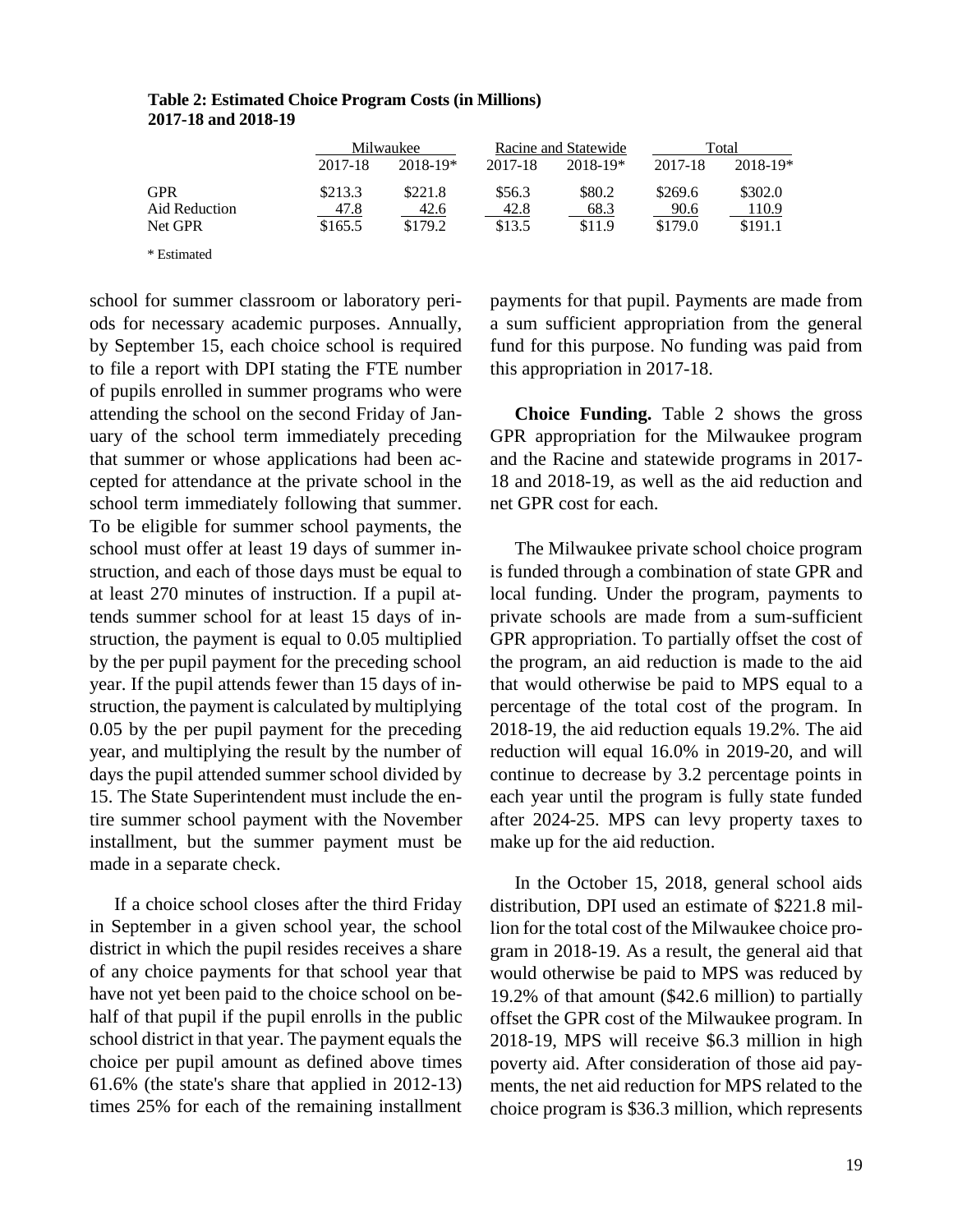6.5% of the district's estimated 2018-19 gross aid eligibility, and 16.4% of the cost of the Milwaukee program. MPS levied all but \$0.14 million of the maximum allowed under revenues limits and backfilled this aid reduction with levy. The state's general fund bears the remaining \$185.5 million cost of the Milwaukee program. As a result, the net funding split for the Milwaukee program in 2018-19 is 83.6% state general fund/16.4% MPS.

Table 3 summarizes state funding for the Milwaukee program since 2001-02. The per pupil amount and aid reductions shown in the table are those determined under the relevant statutory provisions that applied in the indicated year. The total state payment and aid reduction figures are based on the October general aid distributions prepared by DPI. The city choice program aid is included in the initial general aid reduction numbers. The final figures may have been adjusted based on final

choice participation and aid eligibility data. Finally, it should be noted that the choice program funding data in Table 3 reflect only the amount and incidence of the aid reduction from the general school aids appropriation. The interactions of the choice program with the revenue limit and equalization aid formulas and the state's two-thirds funding of partial school revenues prior to 2003-04 are not addressed in Table 3.

For the statewide and Racine private school choice programs, per pupil payments for legacy pupils (pupils who first participated in the 2014- 15 school year or prior) are fully funded through state GPR. Payments for all other pupils are funded through a reduction in the state aid that would otherwise be paid to those pupils' school districts of residence.

To make up for the aid reduction for pupils

|          |            |               | Choice   |             | <b>MPS</b>  |           |               |
|----------|------------|---------------|----------|-------------|-------------|-----------|---------------|
|          | Aid        | Per Pupil     | Program  | General Aid | High        | Net Aid   | Net GPR After |
|          | Membership | Amount        | Estimate | Reduction   | Poverty Aid | Reduction | Aid Reduction |
| 2001-02  | 10,497     | \$5,553       | \$59.4   | \$26.7      |             | \$26.7    | \$32.7        |
| 2002-03  | 11,304     | 5,783         | 65.6     | 29.5        |             | 29.5      | 36.1          |
| 2003-04  | 12,882     | 5,882         | 76.2     | 34.3        |             | 34.3      | 41.9          |
| 2004-05  | 14,071     | 5,943         | 87.4     | 39.3        |             | 39.3      | 48.1          |
| 2005-06  | 14,604     | 6,351         | 93.7     | 42.2        |             | 42.2      | 51.5          |
| 2006-07  | 17,088     | 6,501         | 110.5    | 49.7        |             | 49.7      | 60.8          |
| 2007-08  | 18,558     | 6,501         | 120.3    | 54.1        | \$7.4       | 46.7      | 73.6          |
| 2008-09  | 19,428     | 6,607         | 128.8    | 58.0        | 9.9         | 48.1      | 80.7          |
| 2009-10  | 20,372     | 6,442         | 130.1    | 54.1        | 9.7         | 44.4      | 85.7          |
| 2010-11  | 20,256     | 6,442         | 130.8    | 50.2        | 9.7         | 40.5      | 90.3          |
| 2011-12  | 22,220     | 6,442         | 144.3    | 55.4        | 5.8         | 49.6      | 94.7          |
| 2012-13  | 23,812     | 6,442         | 154.6    | 59.4        | 5.8         | 53.6      | 101.0         |
| 2013-14  | 24,776     | 6,442         | 161.1    | 56.7        | 4.8         | 51.9      | 109.2         |
| 2014-15  | 25,745     | $7,210$ (K-8) |          |             |             |           |               |
|          |            | 7,856 (9-12)  | 191.0    | 61.1        | 4.8         | 56.3      | 134.7         |
| 2015-16  | 26,470     | $7,214$ (K-8) |          |             |             |           |               |
|          |            | 7,860 (9-12)  | 196.4    | 56.6        | 5.3         | 51.3      | 145.1         |
| 2016-17  | 26,913     | $7,323$ (K-8) |          |             |             |           |               |
|          |            | 7,969 (9-12)  | 203.7    | 52.1        | 5.3         | 46.8      | 156.9         |
| 2017-18  | 27,697     | $7,530$ (K-8) |          |             |             |           |               |
|          |            | 8,176 (9-12)  | 213.3    | 47.8        | 6.3         | 41.5      | 171.8         |
| 2018-19* | 28,067     | $7,754$ (K-8) |          |             |             |           |               |
|          |            | 8,400 (9-12)  | 221.8    | 42.6        | 6.3         | 36.3      | 185.5         |
|          |            |               |          |             |             |           |               |

#### **Table 3: State Funding of the Milwaukee Private School Choice Program Since 2001-02 (\$ in Millions)**

\*Preliminary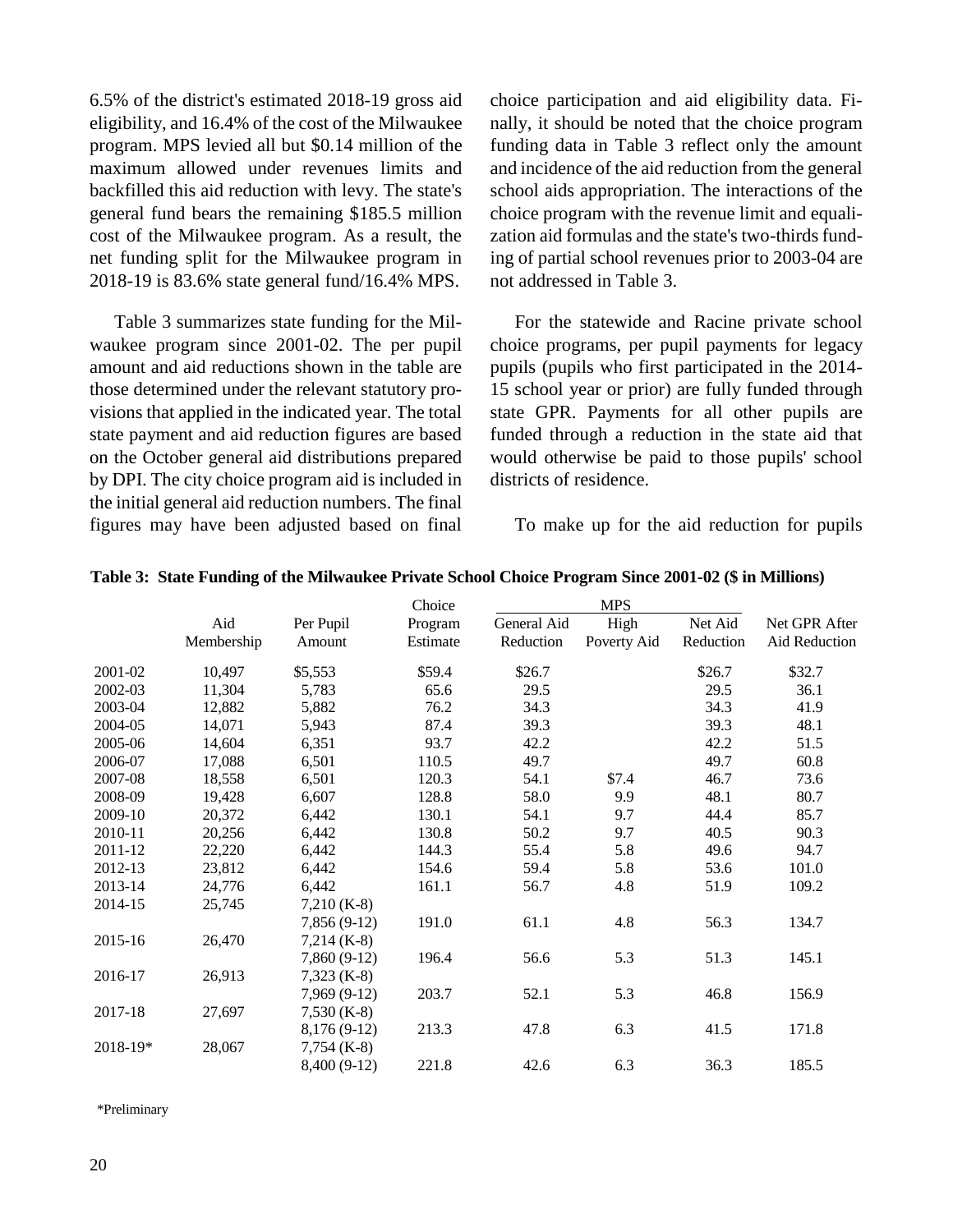who first participated in the Racine or statewide program in 2015-16 or later, school districts receive a revenue limit adjustment for each pupil in the current year equal to the aid reduction. If a school district chooses to levy to the maximum, its total resources are unaffected by the choice aid reduction, because it replaced the aid reduction with local levy. School districts also include these pupils in their pupil count for membership in calculating state general aid in the following aid year.

In the October 15, 2018, general school aids distribution, DPI used an estimate of \$25.6 million for the cost of the Racine program and \$54.6 million for the cost of the statewide program in 2018- 19. The aid reduction was equal to \$18.3 million for the Racine program and \$50.0 million for the statewide program. Aid reductions were made to 257 school districts on behalf of resident pupils participating in the statewide program. Appendix VI shows the aid reduction made to each district attributable to choice pupils in 2018-19.

Table 4 presents information on state funding for the Racine and statewide programs since their inception.

#### **Special Needs Scholarship Program**

The special needs scholarship program was created under 2015 Act 55. Pupils first participated in the program in the 2016-17 school year. To be eligible to participate in the program, a pupil must have an individualized education program (IEP) or services plan in effect, and submit an application to a private school that is participating in the program at any time during the school year. For the special needs scholarship program, no income limits or participation limits apply.

To participate in the program, the pupil's parent or guardian must agree to make the pupil available for a reevaluation within 60 days following a request for a reevaluation. The reevaluation must be conducted by the IEP team appointed by the pupil's school district of residence, unless the pupil is attending a private school in a nonresident district and the pupil's parent or guardian provides written consent for an IEP team appointed by that nonresident district to conduct the reevaluation. The reevaluation may be conducted no more than once every three years, starting from the pupil's most recent evaluation or the date the pupil began

#### **Table 4: State Funding for the Racine and Statewide Private School Choice Programs (\$ in Millions)**

|          | Racine Private School Program |         |                       |                      | Statewide Private School Choice Program |           |             |                      |
|----------|-------------------------------|---------|-----------------------|----------------------|-----------------------------------------|-----------|-------------|----------------------|
|          | Aid                           |         | Estimated General Aid | Net GPR<br>After Aid | Aid                                     | Estimated | General Aid | Net GPR<br>After Aid |
|          | Membership                    | Payment | Reduction             | Reduction            | Membership                              | Payment   | Reduction   | Reduction            |
| 2011-12  | 219                           | \$1.6   | \$0.6                 | \$1.0                | 0                                       | \$0.0     | \$0.0       | \$0.0                |
| 2012-13  | 485                           | 3.2     | 1.2                   | 2.0                  | 0                                       | 0.0       | 0.0         | 0.0                  |
| 2013-14  | 1.169                         | 7.5     | 0.0                   | 7.5                  | 499                                     | 3.2       | 0.0         | 3.2                  |
| 2014-15  | 1.660                         | 12.2    | 0.0                   | 12.2                 | 994                                     | 7.3       | 0.0         | 7.3                  |
| 2015-16  | 2,057                         | 15.1    | 4.2                   | 10.9                 | 2,483                                   | 18.4      | 11.9        | 6.5                  |
| 2016-17  | 2.420                         | 18.0    | 8.8                   | 9.2                  | 2.978                                   | 22.4      | 16.7        | 5.7                  |
| 2017-18  | 2.852                         | 21.9    | 14.0                  | 7.9                  | 4.359                                   | 33.6      | 28.8        | 4.8                  |
| 2018-19* | 3,242                         | 25.6    | 18.3                  | 7.3                  | 6,878                                   | 54.6      | 50.0        | 4.6                  |

\*Preliminary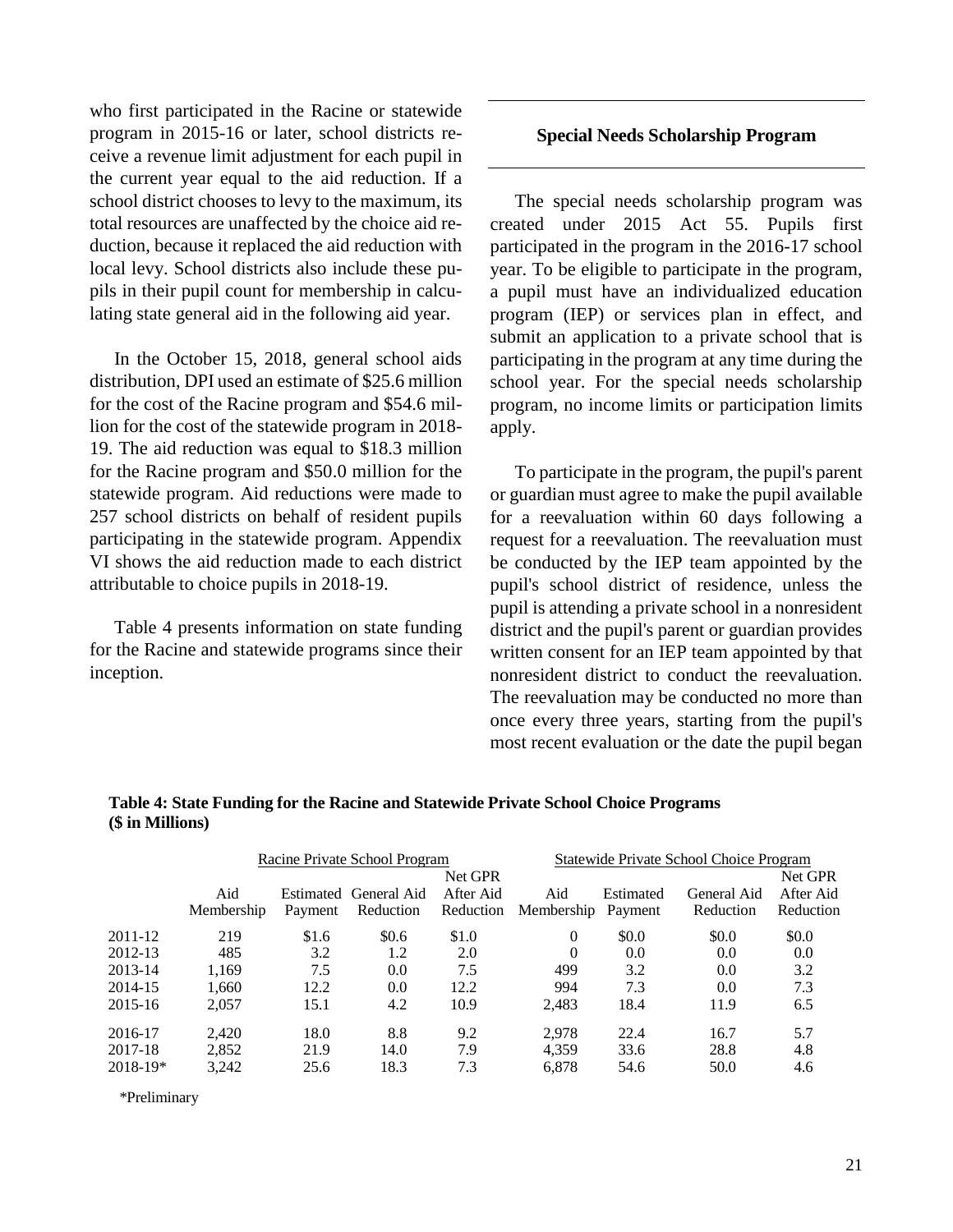participating in the special needs scholarship program, upon the request of the school board of the pupil's resident school district.

Once accepted to the program, a pupil is eligible to continue receiving a scholarship until the pupil graduates from high school or until the end of the school term in which the pupil turns 21, whichever comes first.

**Requirements for Participating Schools.** To be eligible to participate in the program, a private school must be approved as a private school by the state superintendent or be accredited by one of the following entities as of the August 1 preceding the school term in which a pupil will first attend the school under the program: (a) AdvancED; (b) Wisconsin Religious and Independent Schools Accreditation; (c) the Independent Schools Association of the Central States; (d) Wisconsin Evangelical Lutheran Synod School Accreditation; (e) Wisconsin Association of Christian Schools; (f) National Lutheran School Accreditation; (g) Christian Schools International; (h) Association of Christian Schools International; (i) the diocese or archdiocese within which the eligible school is located; or (j) any other organization recognized by the National Council for Private School Accreditation.

Each participating school is required to notify DPI of its intent to participate and the number of spaces the school has available for pupils participating in the program. Upon receiving an application from a pupil, the private school must determine whether the pupil meets the eligibility requirements for the program, and must request verification from the school district that developed the pupil's IEP and notify the district that the pupil will participate in the program pending verification of the eligibility requirements. If the school receives more applications than the number of available spaces, the school must accept applicants in the order in which their applications were received, except that preference may be given to the siblings of pupils who are already attending the school. Upon accepting an application to attend the school under the program, the private school must notify DPI.

Each participating private school must meet the following requirements: (a) comply with all health and safety laws that apply to public schools; (b) hold a valid certificate of occupancy, if required by the municipality in which the school is located, or obtain a certificate of occupancy from another local government unit or letter from the municipality in which the school is located if the municipality does not issue certificates of occupancy; (c) comply with federal law prohibiting discrimination on the basis of race, color, or national origin; (d) conduct criminal background investigations of its employees and exclude from employment any person not permitted to hold a teaching license as a result of an offense and any person who might reasonably be believed to pose a threat to the safety of others; (e) provide each applicant with a profile of the school's special education program, in a form prescribed by DPI, that includes the methods of instruction that will be used to provide special education and related services to the pupil, and the qualifications of the teachers and others who will be providing special education services; (f) implement the pupil's most recent IEP or services plan as modified by agreement between the school and the pupil's parent, and other related services agreed to by the private school and the pupil's parent; (g) provide all records relating to the implementation of a pupil's IEP or services plan within five days of receiving a request from the pupil's resident school board; (h) regularly report to each participating pupil's parent on the pupil's progress; (i) administer state assessments to a participating pupil upon the request of the pupil's parent, if the school administers assessments to any pupils attending the school; and (j) file a summer daily attendance report with DPI no later than September 15 of each year.

Participating schools must also submit an annual independent financial audit to DPI by the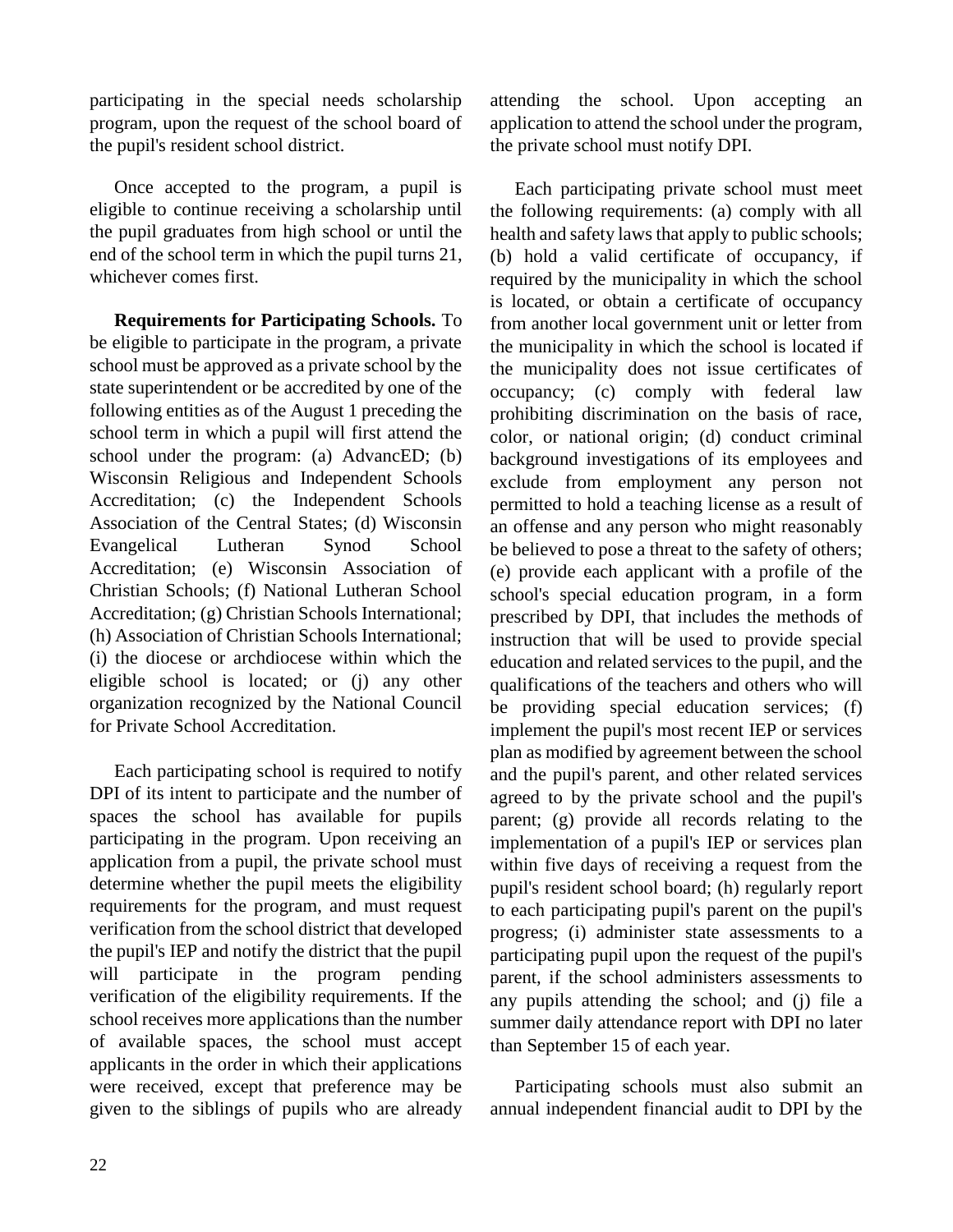October 15 following each year in which the school participates in the program. The audit must be conducted by an independent certified public accountant, and must be conducted in accordance with the auditing standards of the American Institute of Certified Public Accountants (AICPA). DPI is prohibited from requiring the audit to comply with standards that exceed the scope of the standards established by AICPA. The audit must be accompanied by the auditor's statement that the report is free of material misstatements and fairly presents the school's eligible education expenses, and beginning in the second year of the school's participation, must be accompanied by a copy of a management letter prepared by the auditor. If the school receives at least \$100,000 in payments from the special needs scholarship program and the choice programs, the audit must be prepared in accordance with generally accepted accounting principles with allowable modifications for long-term fixed assets. If the payments total a lesser amount, the audit must be prepared as prescribed by DPI by rule. The audit must include a calculation of the school's net eligible education expenses and the balance of the school's fund for future eligible education expenses. If the private school is part of an organization with which it shares assets, labilities, or eligible education expenses, the school may submit an audit of the organization or of the school only, with the auditor using his or her professional judgement to allocate any shared assets, liabilities, or eligible education expenses between the organization and the school. If a school participates in the special needs scholarship program and other choice programs, the school may submit one comprehensive financial audit that includes the information required by all programs. Each private school participating in the program is subject to uniform financial accounting standards established by DPI.

Private schools that expect to receive at least \$50,000 in scholarships in a school year must do one of the following before the beginning of the

school year: (a) file with DPI a surety bond payable to the state equal to 25% of the total amount of scholarships expected to be received in that school year; or (b) file with DPI financial information demonstrating that the private school has the ability to pay an amount equal to the total amount of scholarships expected to be received in that school year.

**Requirements for DPI**. DPI is required to develop a document for inclusion with a pupil's application to participate in the program that compares rights for a pupil with a disability and his or her parent attending a public school with rights for such a pupil and his or her parents attending a private school under the special needs scholarship program. Receipt of the document constitutes notice that the pupil has been informed of his or her rights, and acceptance of a scholarship constitutes informed acknowledgement of the rights specified in the document.

DPI may bar a private school from participating in the program and withhold payments if it determines that the private school has done any of the following: (a) intentionally or negligently misrepresented information required under state law or administrative rule; (b) routinely failed to comply with audit and other financial management requirements under state law; (c) used a pupil's scholarship for any purpose other than educational purposes or rebated, refunded, or shared a scholarship payment with a pupil or a pupil's parent or guardian; or (d) failed to refund to the state, within 60 days, any scholarship overpayments. If DPI bars a private school from participating in the program, it must notify all pupils eligible to participate in the program and their parents as quickly as possible. A pupil who is receiving a scholarship and attending a private school barred from the program may continue to receive the scholarship if he or she attends another participating private school.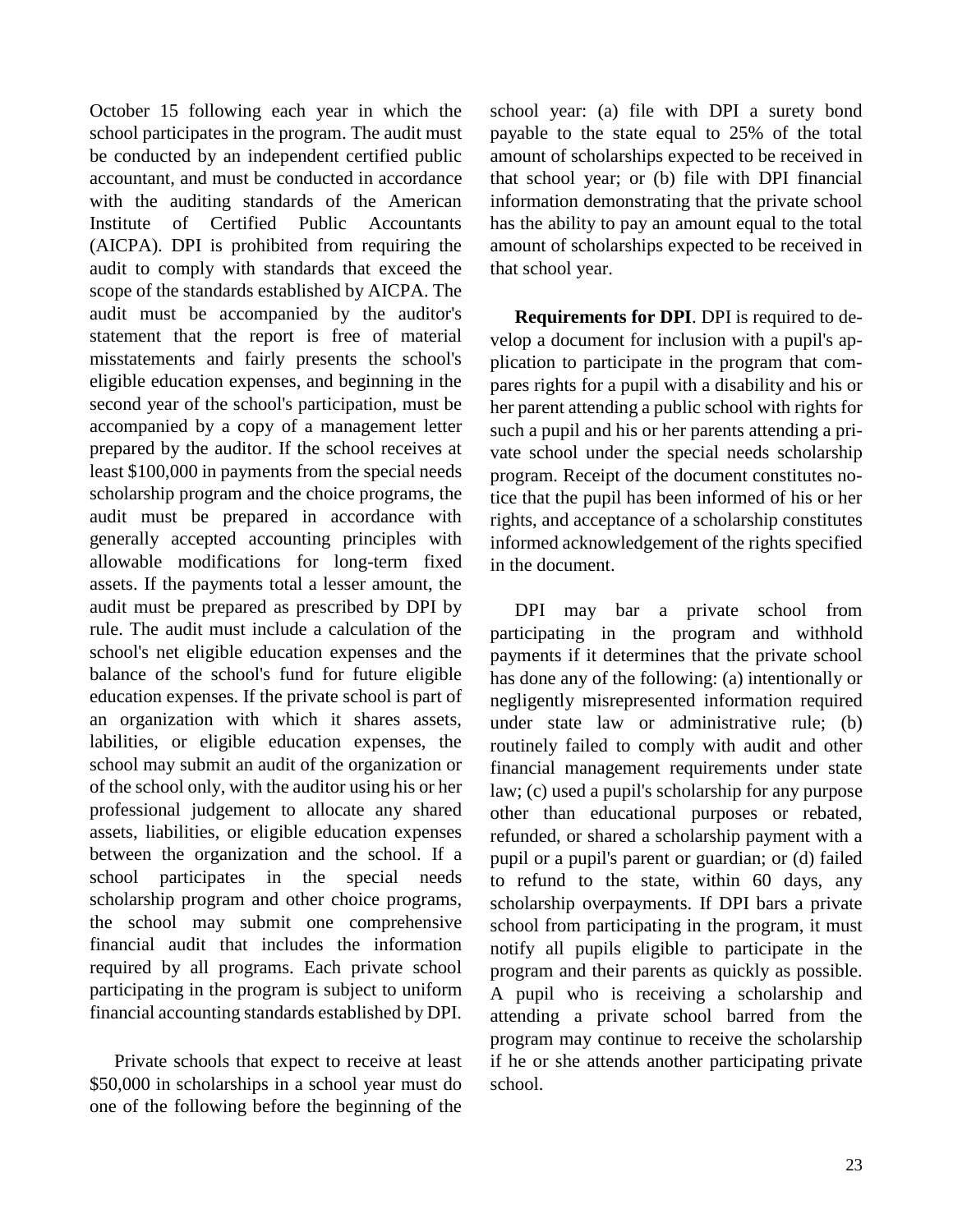**Requirements for Public School Districts**. School districts are required to notify the parents of each pupil with a disability enrolled in the school district about the program. If a pupil residing in the district applies for the program, the school district must provide a private school with a pupil's IEP or services plan within five days of receiving a request for the IEP from the private school. Additionally, upon the request of a participating pupil's parent, the resident school board is required to administer state assessments to the pupil at no cost if the private school the pupil attends does not administer the assessments to any pupil attending the school.

**Program Payments.** Per pupil payments are equal to \$12,431 in 2018-19, and in future years will increase by the revenue limit per pupil adjustment, if positive, provided to school districts in the current year plus the change in total categorical aid funding per pupil, if positive, from the prior year to the current year.

Payments are also made for summer school if the school offers at least 19 days of summer instruction, and each of those days is equal to at least 270 minutes of instruction. If a pupil attends summer school for at least 15 days of instruction, the payment is equal to 0.05 multiplied by the per pupil payment for the preceding school year. If the pupil attends fewer than 15 days of instruction, the payment is calculated by multiplying 0.05 by the per pupil payment for the preceding year, and multiplying the result by the number of days the pupil attended summer school divided by 15.

If an IEP team reevaluates the pupil and determines that he or she no longer has a disability, the pupil may continue to attend the private school he or she attends under the program, but payments are reduced to the amount applicable to the Milwaukee, Racine, and statewide choice programs beginning in the next school term. Payments continue to be made from the appropriation for the special needs scholarship program.

Payments made in four equal installments in September, November, February, and May of each school year. Each installment may consist of a single check for all pupils attending the school under the choice program.

**Program Funding.** Payments are funded through a reduction in the state aid that would otherwise be paid to pupils' school districts of residence.

To make up for the aid reduction, school districts receive a revenue limit adjustment for each pupil in the current year equal to the aid reduction. If a school district chooses to levy to the maximum, its total resources are unaffected by the choice aid reduction, because it replaced the aid reduction with local levy. School districts also include pupils in their pupil count for membership in calculating state general aid in the following aid year.

Beginning in 2018-19, a private school may submit a financial statement and supporting documentation to DPI showing the actual costs that the private school incurred to implement a pupil's most recent IEP or services plan, as modified by agreement between the school and the pupil's parent, and related services. The statement must be submitted at the end of the school year, and must be provided to the pupil's resident school board. If a school submits a financial statement for a pupil, the costs described in the statement are used to calculate the per pupil payment for that pupil in the following year. Up to 150% of the per pupil payment in that year is funded through an aid reduction to the pupil's school district of residence. If the total costs exceed that amount, 90% of the cost of payments above 150% of the per pupil payment is funded through state GPR.

In the October 15, 2018, general school aids distribution, DPI used an estimate of \$8.4 million for the cost of the program in 2018-19. Aid reductions totaling that amount were made to 84 school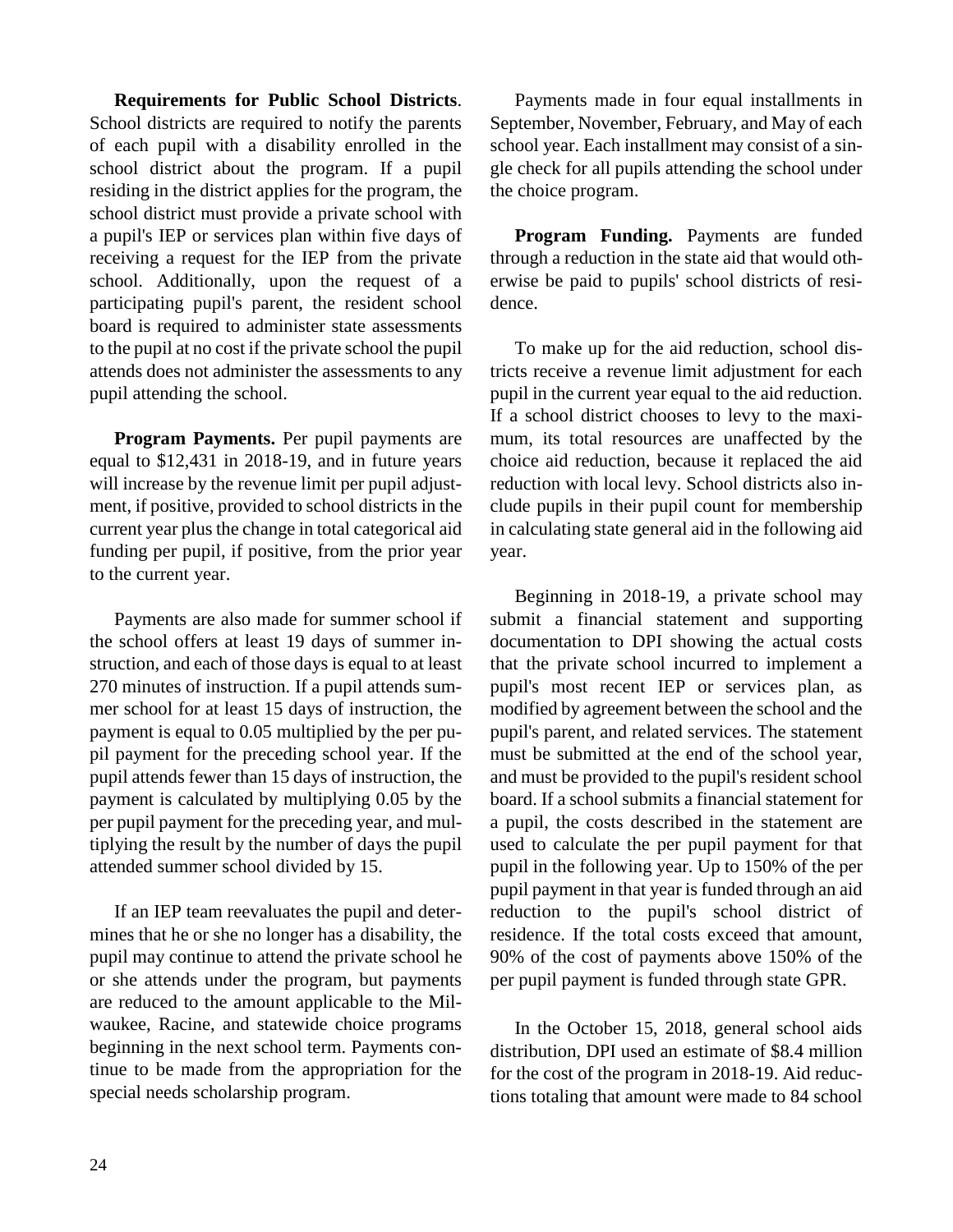districts on behalf of resident pupils attending a private school under the program. Appendix VII shows the aid reduction made to each district attributable in special needs scholarship pupils in 2018-19.

Table 5 shows membership, estimated payments, and general aid reductions for each year of the program.

**Table 5: State Funding for the Special Needs Scholarship Program (\$ in Millions)**

|              | Aid<br>Membership | Estimated<br>Payment | General<br>Aid<br>Reduction | Net GPR<br>After Aid<br>Reduction |
|--------------|-------------------|----------------------|-----------------------------|-----------------------------------|
| 2016-17      | 215               | \$2.6                | \$2.6                       | \$0.0                             |
| 2017-18      | 240               | 3.0                  | 3.0                         | 0.0                               |
| $2018 - 19*$ | 662               | 8.4                  | 8.4                         | 0.0                               |

\*Estimated

**Program Participation.** A listing of the private schools participating in the program in 2018-19 and the September pupil headcount and FTE data for each school is shown in Appendix VIII.

**Program Evaluation.** 2015 Act 55 required the Legislative Audit Bureau to study the special

needs scholarship program and submit a report to the appropriate standing committees of the Legislature by January 9, 2019. The report was required to evaluate the following: (a) the level of satisfaction with the program expressed by participating pupils and their parents; (b) the percentage of participating pupils who were victimized because of their special needs at their resident school district and the percentage of such pupils at their private school; (c) the percentage of pupils who exhibited behavioral problems at their resident school district and the percentage of such pupils at their participating school; (d) the average class size at participating pupils' school district of residence and at their participating private schools; and (e) the fiscal impact of the program on the state and on resident school districts. The act required researchers conducting the study to do the following: (a) apply appropriate analytical and behavioral science methodologies to ensure public confidence in the study; and (b) protect the identity of participating schools and pupils.

The Audit Bureau submitted its report on the special needs scholarship program in July, 2018. An online version of the report can be found at the following website: [https://legis.wisconsin.gov/lab](https://legis.wisconsin.gov/lab/media/2753/18-6full.pdf) [/media/2753/18-6full.pdf](https://legis.wisconsin.gov/lab/media/2753/18-6full.pdf) .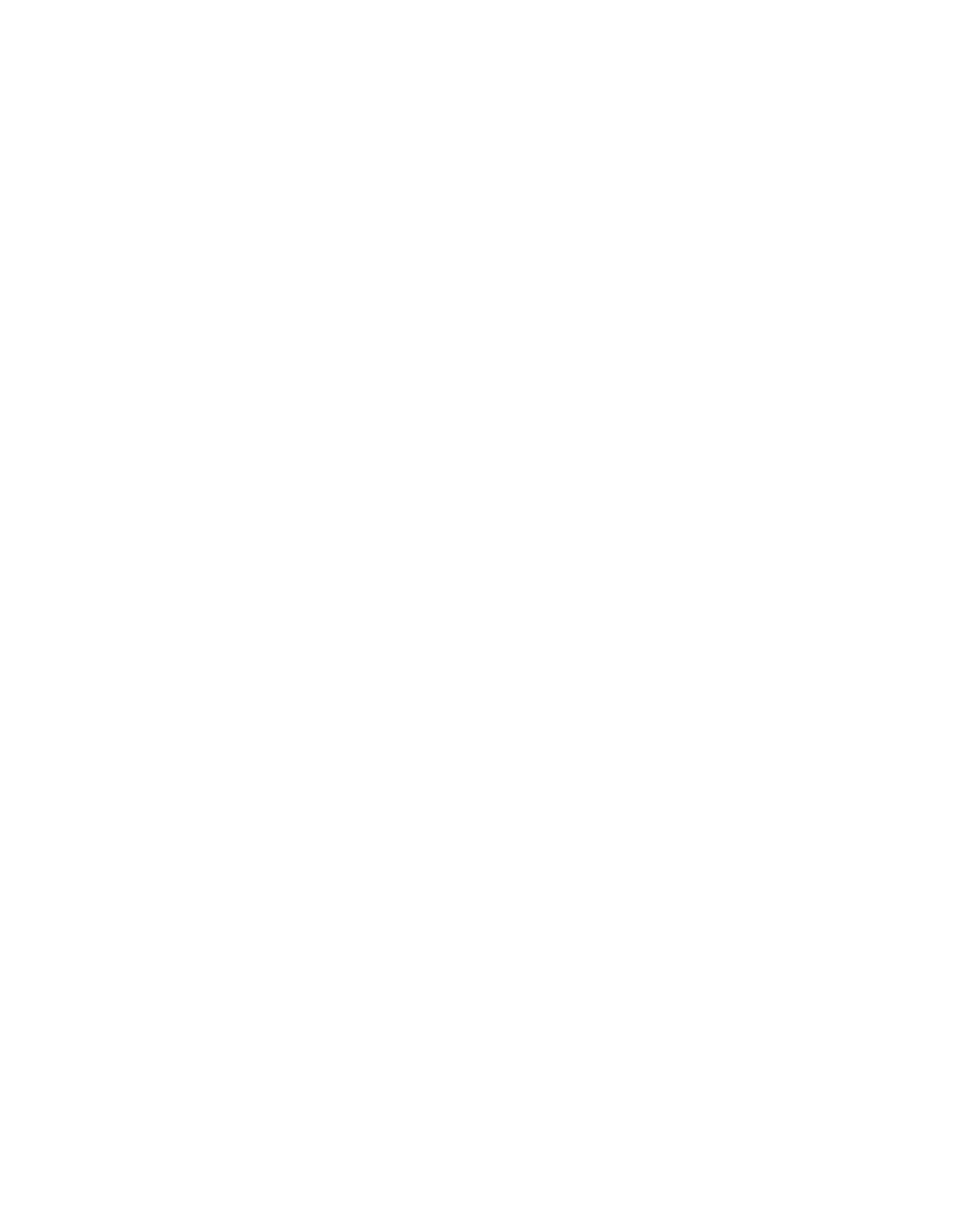#### **APPENDIX I**

#### **Legal Challenges to the Choice Program**

Once the choice program was enacted in 1990, its legality was immediately challenged. In May, 1990, the State Supreme Court was petitioned by several teacher, administrator, and parent groups and the Milwaukee branch of the NAACP to review the program. The petitioners argued that the program was unconstitutional because it violated: (1) the doctrine that public funds may be expended for only public purposes because the program "contains no educational controls, measures or standards of accountability;" (2) the state constitutional requirement that schools be as uniform as practicable; and (3) the state constitutional provision prohibiting the Legislature from passing a private or local provision as part of a multi-subject bill.

Although the State Supreme Court denied the request, six private schools in Milwaukee and several pupils and their parents wishing to participate in the program brought an action before the Circuit Court of Dane County (Davis v. Grover) seeking to compel the State Superintendent to immediately implement the program and to prohibit the State Superintendent from imposing any requirements on participating schools beyond those already specified in the private school choice law. The parties who previously requested the Supreme Court to review the program joined as intervenors in the Circuit Court action asking again that the law be declared unconstitutional.

In August, 1990, the Circuit Court ruled that the program was not unconstitutional. With regard to the public purpose challenge, the Court concluded that education is a public purpose and that the choice program is the Legislature's attempt "to improve the quality of education to the benefit of the entire state." Further, the Court held that the legislation "has sufficient accountability and control to maintain its public purpose." With regard to the uniformity clause challenge, the Court reasoned that the private schools participating in the program do not become public school districts even though they accept public school pupils and are, therefore, not required to meet the statutory standards required of public school districts. Finally, the Court dismissed the local/private bill challenge by concluding that the legislation is intended to have "a direct and immediate effect on a specific statewide concern or interest" and, therefore, is "neither a local nor a private law."

In addition, the Circuit Court ruled that while the State Superintendent has the authority to ensure that participating schools meet the requirements both of the private school choice law and of other state and federal provisions, "he may not insist on compliance in a manner more onerous or demanding than that insisted upon for other participating programs and public schools." The Circuit Court opinion also agreed with the U.S. Department of Education that the private schools in the program were not required to comply with federal and state laws regarding education for children with disabilities. While the private schools may not deny qualified pupils with disabilities access to their programs, the responsibility to offer them a free and appropriate education still rests with MPS.

In November, 1990, the Court of Appeals reversed the Circuit Court decision and declared the program unconstitutional by concluding that it was a local/private provision passed as part of a multi-subject bill. The Court of Appeals did not address the other two constitutional challenges previously dismissed by the Circuit Court. In March, 1992, the State Supreme Court, by a 4-3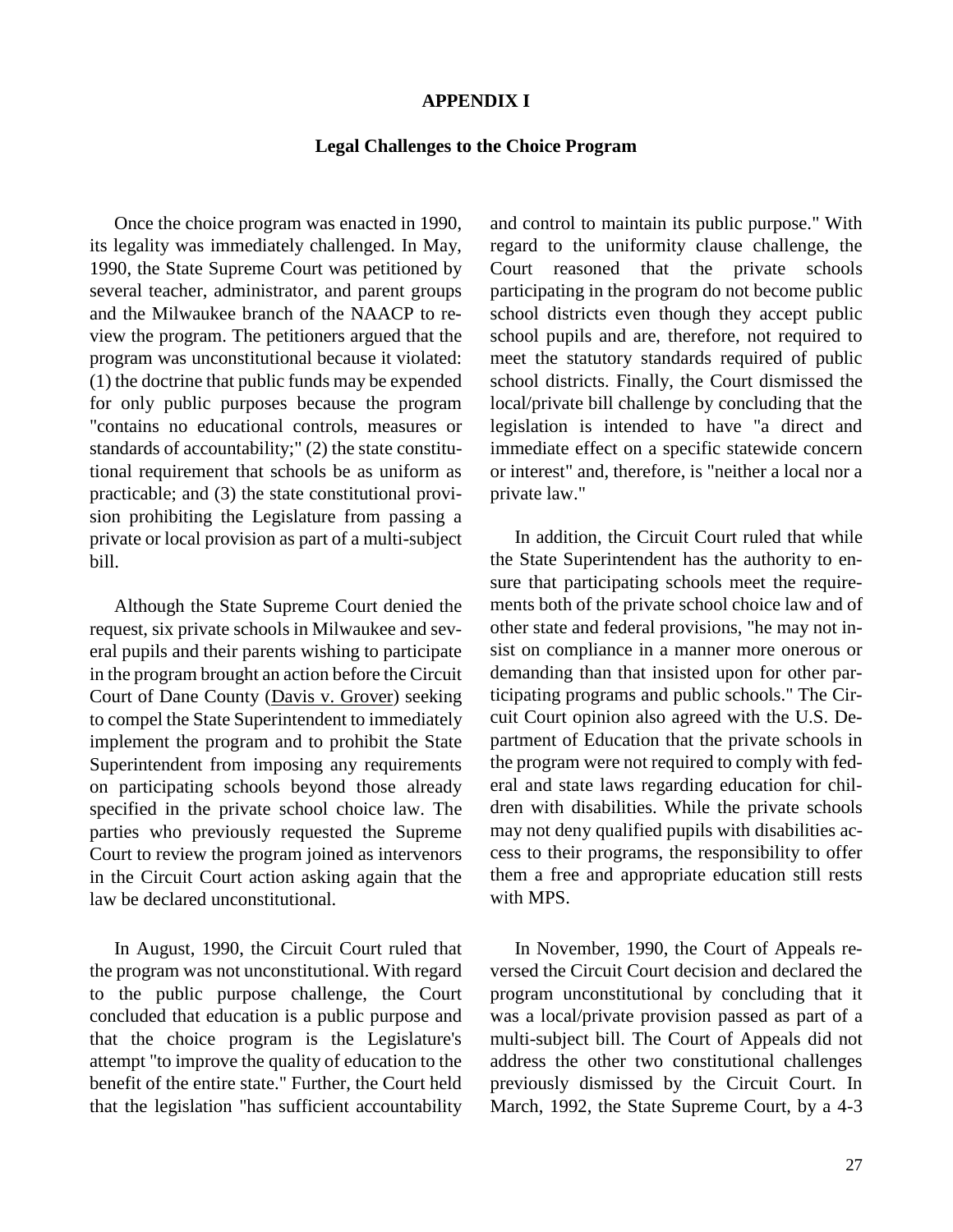vote, reversed the Court of Appeals decision and ruled that the choice program was not unconstitutional.

Initially, only nonsectarian private schools could participate in the program. In 1995 Act 27, the choice program was expanded to include sectarian schools and a number of other changes were made to the program. The Act 27 changes were challenged in court and a preliminary injunction prohibiting implementation of the Act 27 changes to the program was issued by the Dane County Circuit Court. An original action for removal of the case from the Circuit Court was brought before the Wisconsin Supreme Court and, on March 29, 1996, the Supreme Court issued a decision stating that it was evenly divided on the issues. As a result, the matter was returned to the Circuit Court and the preliminary injunction was continued.

On August 15, 1996, the Dane County Circuit Court made permanent the injunction relating to the expansion of the program to sectarian schools, but lifted the injunction as to nonsectarian schools, which allowed the provisions of Act 27 to take effect for nonsectarian schools in 1996-97.

On January 15, 1997, the Dane County Circuit Court issued a ruling that found that the Act 27 expansion of the program to sectarian schools violated Article I, Sec. 18 of the Wisconsin Constitution (prohibiting state support for religious societies) and the public purpose doctrine. The program, as it relates to nonsectarian schools, was determined to be constitutional. However, the Court found that the Act 27 provisions relating to the program were a local or private bill in violation of Article IV, Sec. 18 of the state Constitution. Under a stipulation before the Court, the program continued to operate, as modified by Act 27, for nonsectarian schools in 1996-97 and 1997-98.

On August 22, 1997, a majority of the Court of Appeals concluded that the Act 27 expansion of the choice program to sectarian schools was invalid under Article I, Sec. 18 of the Wisconsin Constitution because it directed payments of money from the state treasury for the benefit of religious societies. On June 10, 1998, the Wisconsin Supreme Court reversed the decision of the Court of Appeals and upheld the constitutionality of the amended choice program (Jackson v. Benson). In accordance with this ruling, the injunction barring the implementation of the amended choice program was dissolved and the program expansion to sectarian schools took effect in 1998-99. On November 9, 1998, the U.S. Supreme Court declined, without comment, to hear an appeal stemming from the Wisconsin Supreme Court decision.

While the U.S. Supreme Court declined to hear an appeal on the Wisconsin case, on June 27, 2002, the Court upheld the constitutionality of the Ohio Pilot Project Scholarship Program in Zelman v. Simmons-Harris. Under the Ohio program considered in the case, families in the Cleveland School District were provided tuition aid to attend participating public or private schools of the parent's choosing and tutorial aid for pupils who choose to remain enrolled in public school. Sectarian and nonsectarian schools in the Cleveland School District and public schools in adjacent districts were allowed to participate, and aid was distributed based on the financial need of the parents and the educational option chosen for the pupil. The Court held that the Ohio program did not violate the Establishment Clause of the First Amendment of the U.S. Constitution because it was enacted for a valid secular purpose, is neutral with respect to religion, permits participation of various types of schools, and provides assistance directly to a broad class of citizens who direct aid to sectarian schools as a result of their independent and private choice.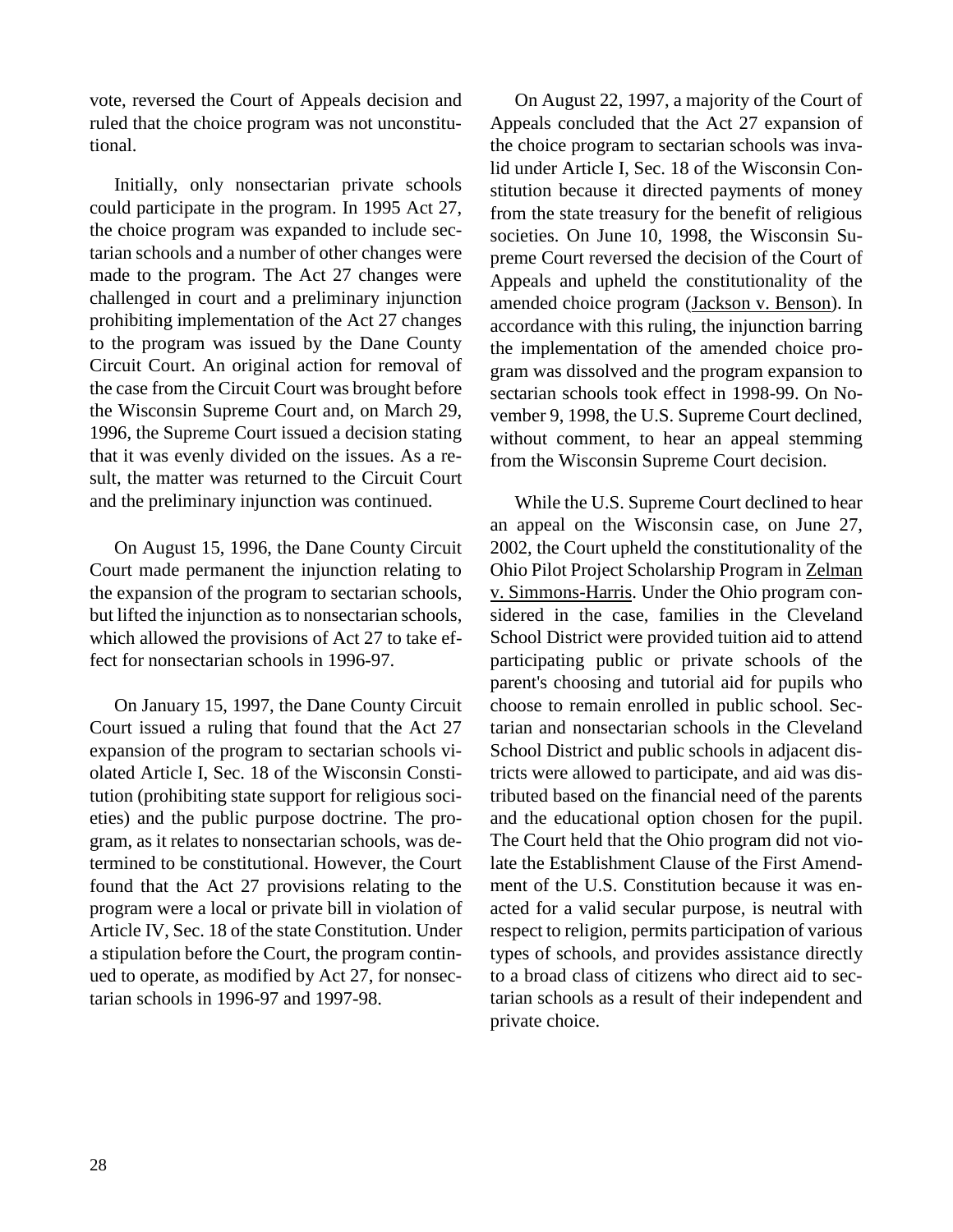#### **APPENDIX II**

#### **Program Evaluation**

Under 1989 Act 336, the State Superintendent was authorized to conduct evaluations of the choice program. This authority was repealed in 1995 Act 27. Five reports were prepared for DPI by Professor John Witte of UW-Madison evaluating the first five years (1990-91 through 1994-95) of the program. In general, the evaluations concluded that: (a) the program had accomplished the purpose of making alternative school choices available to low-income families whose children were not succeeding in school; (b) parents were very satisfied with the program and have been highly involved in their children's education with attendance rates comparable to the MPS average for elementary schools; (c) the attrition rate in the program declined during the first four years and leveled off in the fifth year, but in the last two years evaluated, was comparable to pupil mobility rates in MPS; and (d) when test scores were controlled for gender, race, in come, grade, and prior achievement, there was no systematic evidence that choice pupils do either better or worse than MPS pupils on achievement tests.

As required by 1989 Act 336, the Legislative Audit Bureau (LAB) released an evaluation of the choice program in February, 1995. LAB agreed with Professor Witte's conclusions regarding parental satisfaction with, and involvement in, the program, attendance rates for choice pupils, and attrition rates. However, the Audit Bureau found that his conclusions regarding comparative academic performance were stronger than could be supported by the limited data available due to factors such as pupil attrition and small sample sizes. The LAB concluded that no conclusions could be drawn. In the 1995 evaluation, the Audit Bureau indicated that the program had not had a substantial fiscal effect on MPS for two reasons. First, the program had not diverted a large number of pupils from MPS and had only reduced the increase in

MPS enrollment since the program began. Second, the loss of revenue experienced by MPS did not appear to have impeded the district's ability to fund educational activities for other pupils during the period covered by the LAB evaluation. Choice payments never equaled more than 0.8% of the district's equalization aids during the period covered by the LAB evaluation.

As required by 1995 Act 27, the Audit Bureau released a second evaluation of the program in February, 2000. LAB surveyed participating families about the choice program, and found that most respondents heard about the program through informal sources such as friends or relatives, and that most selected choice schools based on perceived educational quality. Of the choice schools surveyed, LAB determined that nearly three-quarters could be classified as religious. While the Audit Bureau noted that the performance of pupils in MPS and choice schools could not easily be compared given that not all schools administer the same standardized testing, nearly 90% of the choice schools that responded to the Audit Bureau surveys submitted to at least one form of independent quality review or performance measurement and that all schools reported compliance with the statutory performance standards that were selected.

With respect to the possible negative fiscal effects of the choice program on MPS, the Audit Bureau noted that a full cost-benefit analysis of the program would require making assumptions about the choice program. LAB noted, however, that while total revenue received by MPS was not significantly affected by the choice program, costs to MPS property taxpayers were higher than they would have been in the absence of the choice program, given that MPS could increase its property tax levy to offset lost equalization aid. The Audit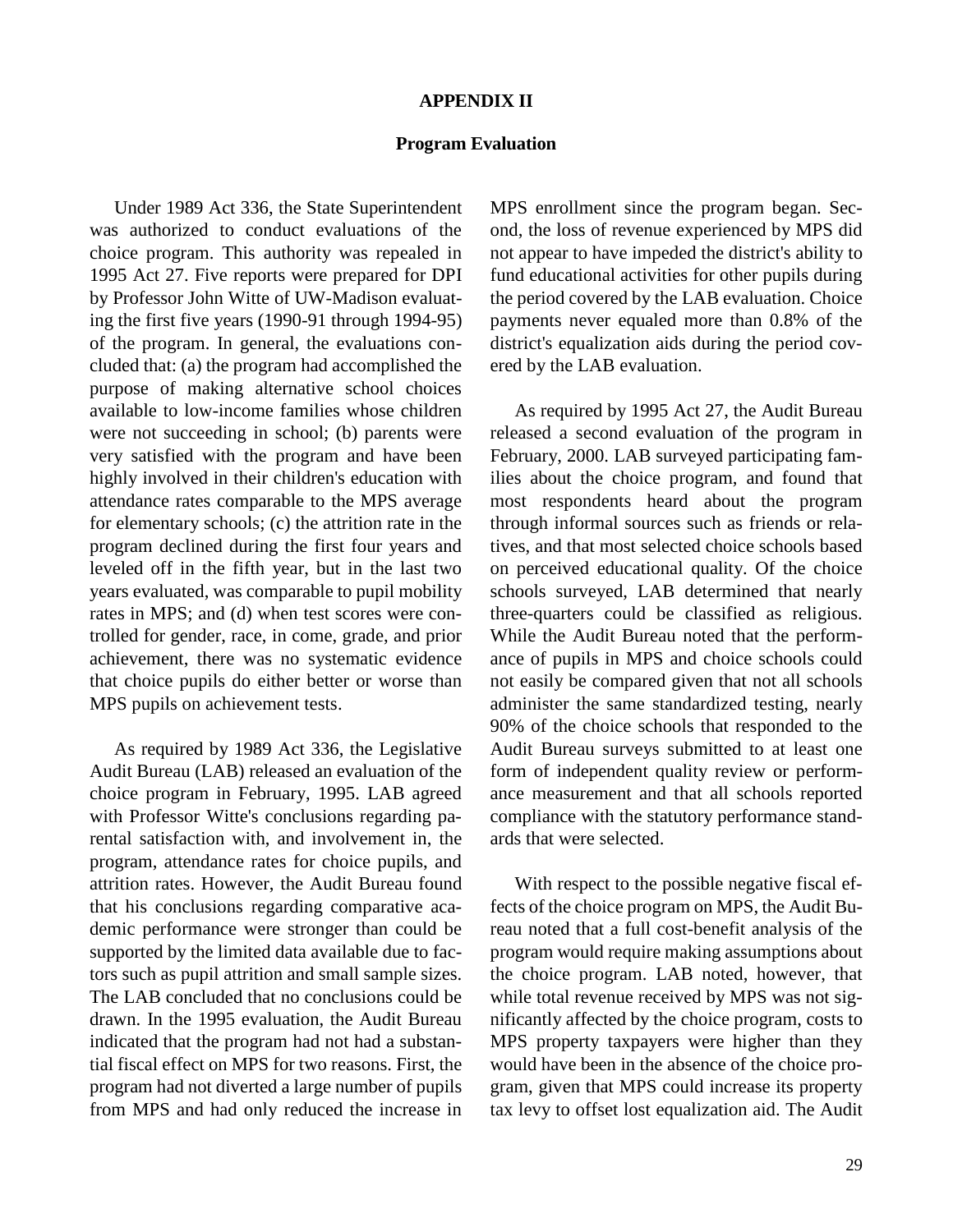Bureau also noted that, in the context of state funding of two-thirds of partial school revenues in place at the time of evaluation, total state aid to MPS had increased, while total property taxes had decreased since the start of the choice program.

Another framework for evaluation of the choice program was established in 2005 Act 125. Under that act, annually from 2006 through 2011, choice schools were required to provide the scores of all standardized tests that they administer to the School Choice Demonstration Project (SCDP), a national collaboration of researchers designing school choice program evaluations which is currently based at the University of Arkansas. The Audit Bureau was required to review and analyze the standardized test score data received from the SCDP. Based on its review, LAB was required to report to the Legislature annually from 2007 to 2011 on: (a) the results of standardized tests administered by choice schools; (b) the scores of a representative sample of choice pupils on the WKCE administered in the  $4<sup>th</sup>$ ,  $8<sup>th</sup>$ , and  $10<sup>th</sup>$  grades and the Wisconsin reading comprehension test administered in the 3rd grade; and (c) the scores of a comparable group of MPS pupils on the WKCE and reading comprehension tests. As part of its evaluation, the SCDP also assessed other aspects of the choice program over the five years, such as the effects of the program on pupil attainment, K-12 finance, the demographics of the City, school integration, and the characteristics of participating schools.

The SCDP released reports on choice testing in February of 2008, March of 2009, and April of 2010, March of 2011, and February of 2012. For its February, 2012, report on descriptive test score data, the SCDP analyzed information from 102 choice schools that administered the WKCE to choice pupils in 2010-11 in the  $4<sup>th</sup>$ ,  $8<sup>th</sup>$ , and  $10<sup>th</sup>$ grades. On the WKCE, 4<sup>th</sup> grade choice pupils scored lower than low-income  $4<sup>th</sup>$  grade MPS pupils on reading, math, and science. In  $8<sup>th</sup>$  and  $10<sup>th</sup>$ grade, choice pupils scored higher than low-income MPS pupils in reading and science, but

lower in math. Because these are only descriptive comparisons, researchers from the SCDP noted that the data could not be used to draw any conclusions about the effectiveness of the choice program compared to MPS, which requires data from the longitudinal study.

To conduct the longitudinal study, researchers from the SCDP reported on the methods that were used to generate comparable panels of pupils from choice schools and MPS schools for which to compare WKCE results. Researchers from the SCDP began the longitudinal study by constructing samples of 2,727 pupils each in grades 3 through 9 from the choice program and from MPS matched to the choice sample on achievement level and demographics. In the first year of the report, the SCDP reported on baseline descriptive statistics for both groups from the WKCE. The analyses from the second, third, and fourth years generally concluded that there were few statistically significant differences in achievement growth in reading or math between the pupils the choice and the MPS samples. In the fifth year, the SCDP found that pupils in the choice sample exhibited larger growth in reading achievement than the MPS sample. They also found that some analyses indicated that pupils in the choice sample also exhibited larger growth in math achievement, but that the results were not conclusive. The researchers did note, however, that there was some evidence that the achievement growth by the choice sample in the fifth year was a result of the new requirement that year that choice schools administer the WKCE to all choice pupils in the relevant grades. The researchers also discussed issues relating to pupil mobility and attrition from the original samples.

The Audit Bureau issued its reports on the testing data in September of 2008 and in August of each year from 2009 through 2012. In the August, 2012, report, LAB indicated that it reviewed the data submitted by the SCDP and generally confirmed test score averages and related analyses reported by the SCDP, with some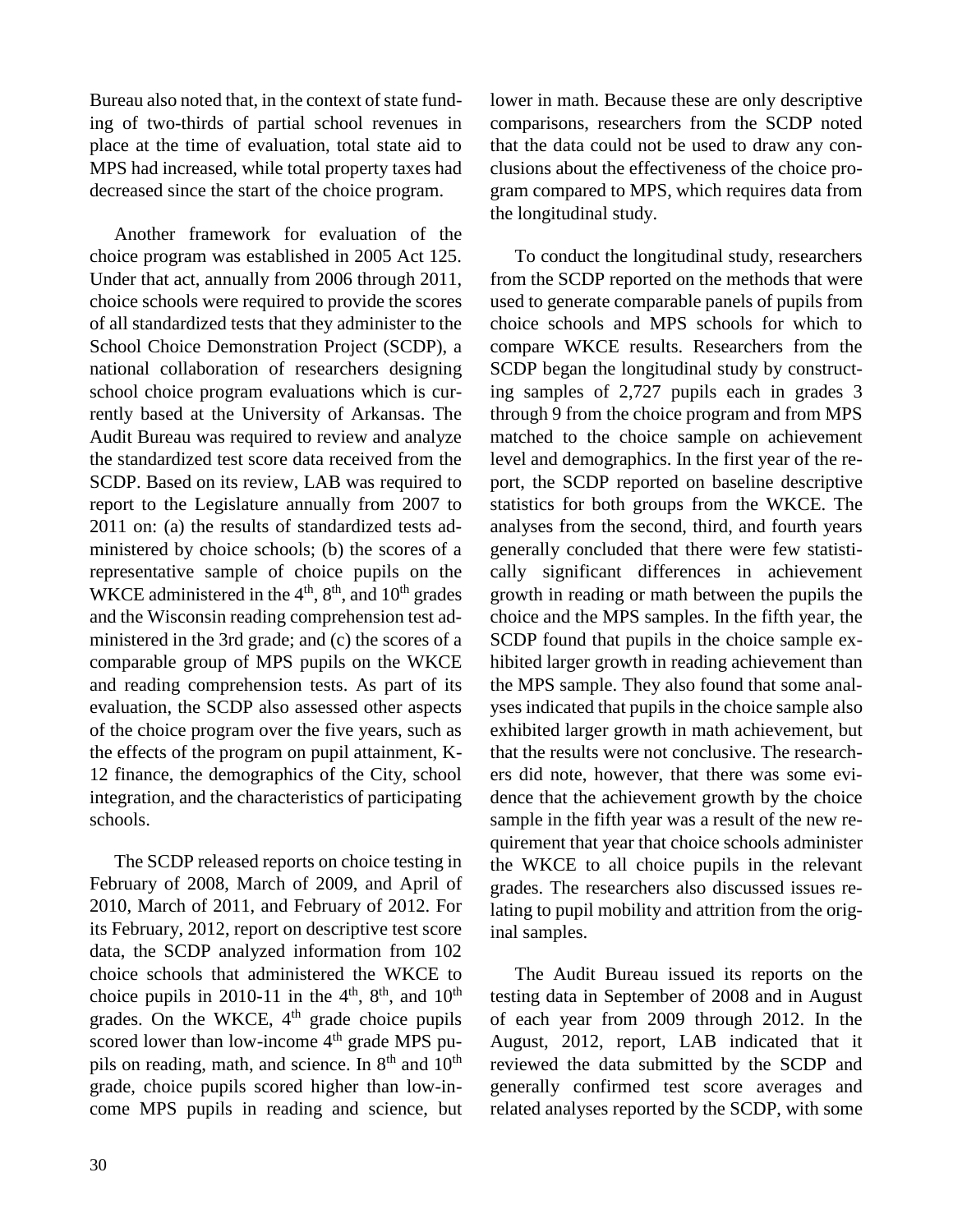differences based on treatment of missing test score data and pupil transfers between MPS and choice schools. LAB also concurred with the SCDP that the extent to which the choice program affected pupil achievement could not be definitely determined because of the introduction of the testing requirement in the final year of the study.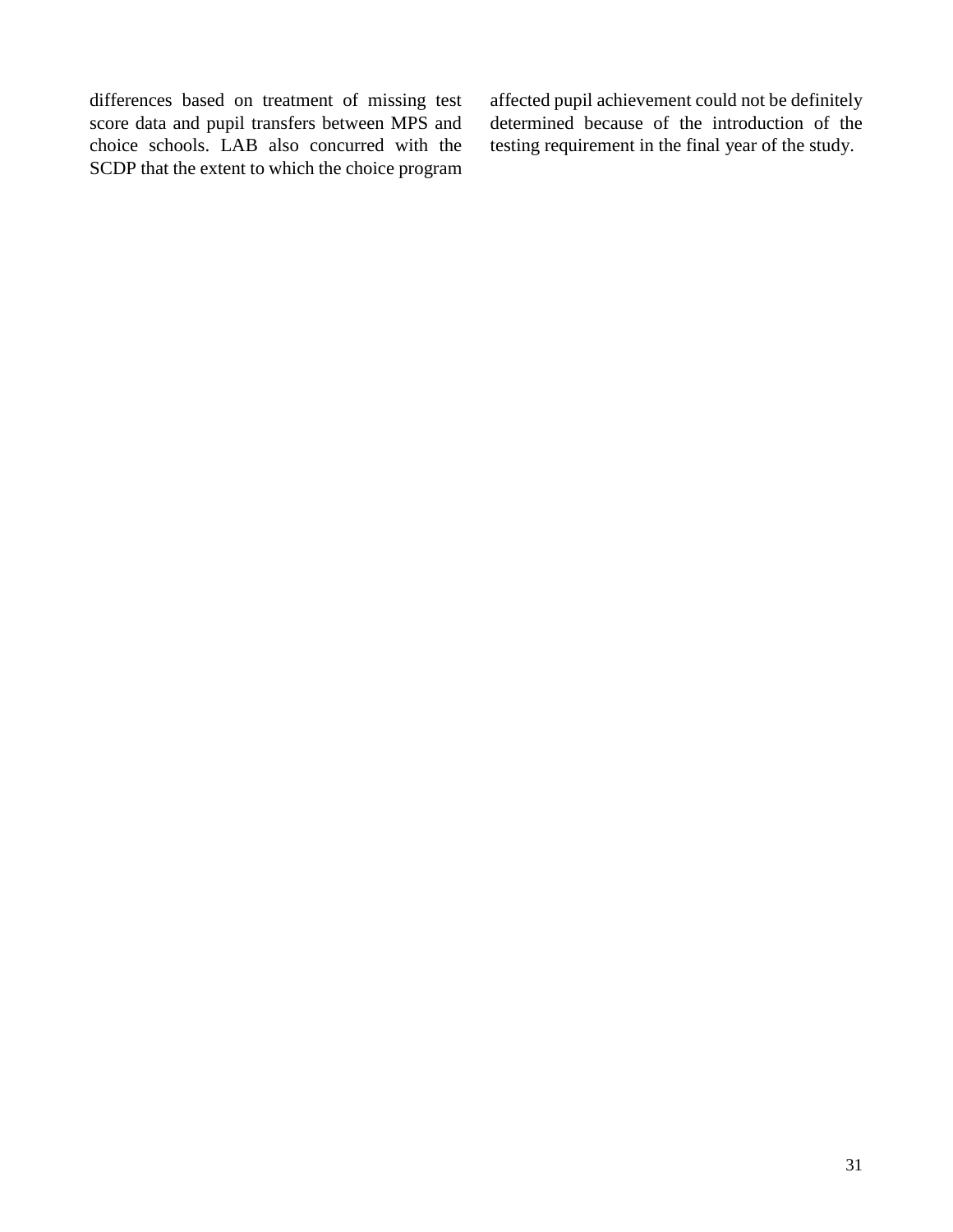# **APPENDIX III**

#### **Statewide Private School Choice Program Headcount and FTE 2018-19 School Year**

|                                              | 3rd Friday in September | Summer School |           |
|----------------------------------------------|-------------------------|---------------|-----------|
| <b>School Name</b>                           | Headcount               | <b>FTE</b>    | Headcount |
| Academy of Excellence                        | 869                     | 840.6         |           |
| Atlas Preparatory Academy, Inc.              | 703                     | 687.0         |           |
| <b>Atonement Lutheran School</b>             | 366                     | 352.0         | 131       |
| <b>Badger State Baptist School</b>           | 45                      | 44.0          |           |
| <b>Beautiful Savior Lutheran School</b>      | 1                       | 1.0           |           |
| Believers in Christ Christian Academy        | 214                     | 209.2         |           |
| <b>Blessed Sacrament Catholic School</b>     | 177                     | 170.5         |           |
| <b>Blessed Savior Catholic School</b>        | 496                     | 474.4         |           |
| Carter's Christian Academy, Inc.             | 273                     | 261.0         | 119       |
| <b>Catholic East Elementary</b>              | 190                     | 182.8         | 65        |
| <b>CERT School</b>                           | 14                      | 14.0          | 3         |
| Christ St. Peter Lutheran School             | 200                     | 192.5         |           |
| Christian Faith Academy of Higher Learning   | 58                      | 56.4          |           |
| Clara Mohammed School                        | 205                     | 197.5         |           |
| Cristo Rey Jesuit Milwaukee High School      | 362                     | 362.0         | 237       |
| <b>Cross Trainers Academy</b>                | 341                     | 333.4         |           |
| Destiny High School                          | 256                     | 256.0         | 28        |
| Divine Destiny School                        | 153                     | 145.0         |           |
| Divine Mercy School                          | 44                      | 43.2          |           |
| Divine Savior Holy Angels High School        | 107                     | 107.0         |           |
| Dominican High School                        | 93                      | 93.0          |           |
| Early View Academy of Excellence             | 332                     | 324.8         |           |
| Eastbrook Academy                            | 184                     | 179.2         |           |
| Elm Grove Lutheran School                    | 36                      | 35.5          |           |
| First Immanuel Lutheran School               | 11                      | 10.5          |           |
| Garden Homes Lutheran School                 | 247                     | 238.2         | 96        |
| Good Shepherd's Lutheran School - West Allis | 27                      | 25.0          |           |
| Grace Christian Academy                      | 138                     | 134.0         |           |
| Grace Lutheran School - Menomonee Falls      | 56                      | 54.0          |           |
| Grace Lutheran School - Oak Creek            | 11                      | 10.0          |           |
| Granville Lutheran School                    | 265                     | 257.8         | 61        |
| Greater Holy Temple Christian Academy        | 612                     | 593.6         |           |
| Guidance Academy                             | 123                     | 116.0         | 32        |
| Hales Corners Lutheran School                | 64                      | 60.5          |           |
| Heritage Christian Schools                   | 207                     | 207.0         |           |
| <b>Hillel Academy</b>                        | 80                      | 80.0          |           |
| Holy Redeemer Christian Academy              | 395                     | 386.2         |           |
| Holy Wisdom Academy                          | 232                     | 226.8         |           |
| Hope Christian High School                   | 279                     | 279.0         |           |
| Hope Christian School: Caritas               | 434                     | 414.8         |           |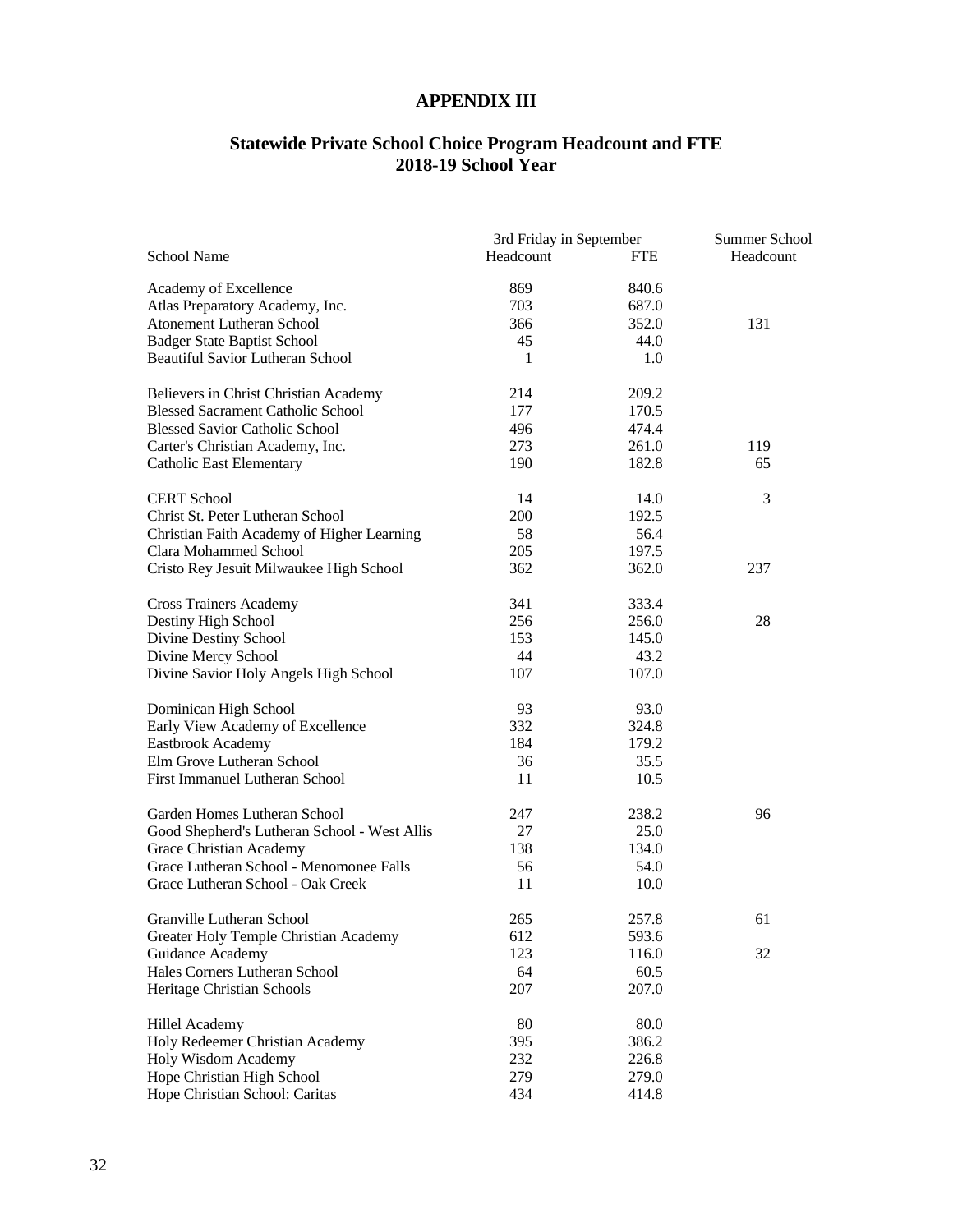|                                                 | 3rd Friday in September |            | Summer School |  |
|-------------------------------------------------|-------------------------|------------|---------------|--|
| School Name                                     | Headcount               | <b>FTE</b> | Headcount     |  |
|                                                 |                         |            |               |  |
| Hope Christian School: Fidelis                  | 408                     | 381.6      |               |  |
| Hope Christian School: Fortis                   | 508                     | 497.6      |               |  |
| Hope Christian School: Prima                    | 575                     | 555.8      |               |  |
| Hope Christian School: Semper                   | 388                     | 367.2      |               |  |
| Immanuel Lutheran School - Brookfield           | 147                     | 136.0      |               |  |
| Institute of Technology and Academics           | 320                     | 308.0      |               |  |
| Jo's Learning Academy                           | 46                      | 38.4       | 51            |  |
| Kettle Moraine Lutheran High School             | 15                      | 15.0       |               |  |
| Kingdom Prep Lutheran High School               | 52                      | 52.0       |               |  |
| King's Academy, Inc.                            | 209                     | 201.0      |               |  |
|                                                 |                         |            |               |  |
| Living Word Lutheran High School                | 21                      | 21.0       |               |  |
| <b>Luther Preparatory School</b>                | 26                      | 26.0       |               |  |
| Lutheran Special School & Education Services    | 17                      | 17.0       |               |  |
| Malaika Early Learning Center                   | 89                      | 81.0       |               |  |
| Marquette University High School                | 133                     | 133.0      |               |  |
| Martin Luther High School                       | 306                     | 306.0      | 39            |  |
| Mary Queen of Saints Catholic Academy           | 55                      | 51.8       |               |  |
| <b>Messmer Catholic Schools</b>                 |                         |            |               |  |
|                                                 | 1,519                   | 1,488.6    | 359           |  |
| Milwaukee Lutheran High School                  | 714                     | 714.0      | 44            |  |
| Milwaukee Seventh Day Adventist School          | 177                     | 170.5      |               |  |
| Mother of Good Counsel School                   | 222                     | 212.0      |               |  |
| Mount Calvary Lutheran School                   | 195                     | 188.0      |               |  |
| Mount Lebanon Lutheran School                   | 232                     | 224.0      | 95            |  |
| Mount Olive Lutheran School                     | 142                     | 138.0      |               |  |
| Nativity Jesuit Academy                         | 246                     | 234.0      | 124           |  |
| New Testament Christian Academy                 | 140                     | 128.0      | 11            |  |
|                                                 |                         |            |               |  |
| Northwest Catholic School                       | 193                     | 187.0      | 25            |  |
| Northwest Lutheran School                       | 223                     | 216.6      | 46            |  |
| Notre Dame School of Milwaukee                  | 479                     | 467.8      | 186           |  |
| Our Father's Lutheran School                    | 23                      | 22.0       |               |  |
| Our Lady Queen of Peace                         | 154                     | 147.6      |               |  |
| Pilgrim Lutheran School - Wauwatosa             | 216                     | 207.6      | 84            |  |
| Pius XI Catholic High School                    | 425                     | 425.0      | 26            |  |
| Prince of Peace                                 | 446                     | 433.2      |               |  |
| Right Step, Inc.                                | 100                     | 100.0      |               |  |
| Risen Savior Lutheran School                    | 224                     | 215.6      | 95            |  |
|                                                 |                         |            |               |  |
| Saint Adalbert School                           | 403                     | 393.4      |               |  |
| Saint Agnes School                              | 95                      | 91.5       |               |  |
| Saint Anthony School - Milwaukee                | 1,726                   | 1,692.4    | 541           |  |
| Saint Augustine Preparatory Academy - Milwaukee | 823                     | 802.6      | 321           |  |
| Saint Catherine School                          | 138                     | 134.0      |               |  |
| Saint Charles Borromeo Catholic School          | 113                     | 108.6      |               |  |
| Saint Coletta Day School                        | 1                       | 1.0        |               |  |
| Saint Gregory the Great Parish School           | 211                     | 203.5      |               |  |
| Saint Jacobi Lutheran School                    | 21                      | 21.0       |               |  |
|                                                 |                         |            |               |  |
| Saint Joan Antida High School                   | 158                     | 158.0      | 24            |  |
| Saint John Kanty School                         | 125                     | 123.8      |               |  |
| Saint John the Evangelist - Greenfield          | 23                      | 21.5       |               |  |
| Saint John's Lutheran School - Glendale         | 31                      | 30.0       |               |  |
| Saint John's Lutheran School - Milwaukee        | 200                     | 188.0      |               |  |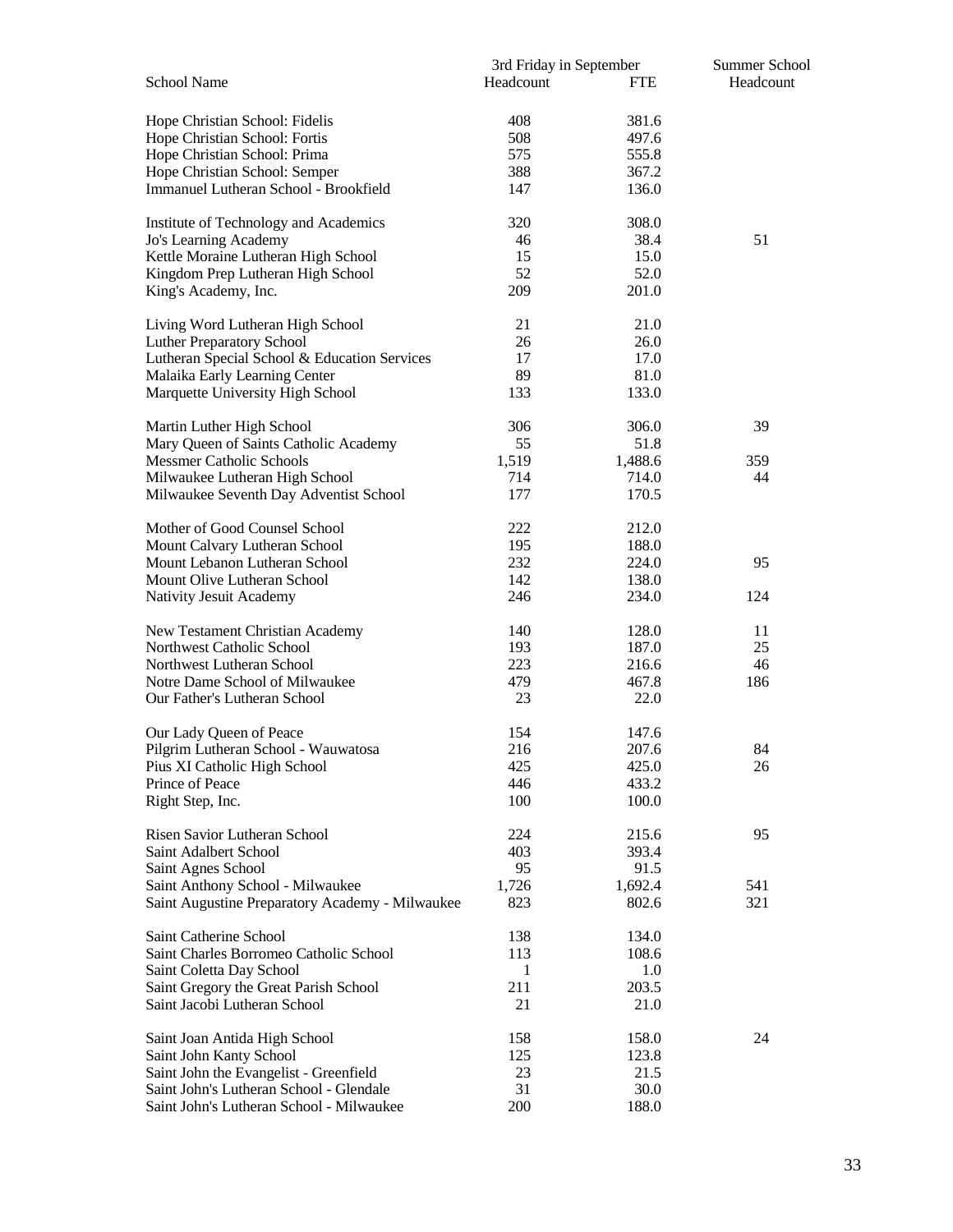|                                                  | 3rd Friday in September |             | Summer School |  |
|--------------------------------------------------|-------------------------|-------------|---------------|--|
| <b>School Name</b>                               | Headcount               | <b>FTE</b>  | Headcount     |  |
| Saint Josaphat Parish School                     | 208                     | 200.8       |               |  |
| Saint Joseph Academy - Milwaukee                 | 456                     | 436.4       | 75            |  |
| Saint Joseph School - Wauwatosa                  | 44                      | 40.5        |               |  |
| Saint Lucas Lutheran School                      | 115                     | 110.5       |               |  |
| Saint Marcus Lutheran School                     | 710                     | 681.6       | 136           |  |
| Saint Margaret Mary School                       | 165                     | 156.0       |               |  |
| Saint Martin of Tours Parish School              | 5                       | 5.0         |               |  |
| Saint Martini Lutheran School                    | 178                     | 169.6       | 64            |  |
| Saint Matthias Parish School                     | 121                     | 117.0       |               |  |
| Saint Paul's Lutheran School - Cudahy            | 9                       | 8.5         |               |  |
| Saint Paul's Lutheran School - Muskego           | 5                       | 5.0         |               |  |
| Saint Paul's Lutheran School - West Allis        | 49                      | 45.5        |               |  |
| Saint Peter Immanuel Lutheran School - Milwaukee | 120                     | 116.0       |               |  |
| Saint Philip's Lutheran School                   | 152                     | 145.0       | 52            |  |
| Saint Rafael the Archangel School                | 302                     | 293.6       |               |  |
| Saint Roman Parish School                        | 271                     | 262.2       |               |  |
| Saint Sebastian School                           | 212                     | 200.5       | 31            |  |
| Saint Thomas Aquinas Academy - Milwaukee         | 152                     | 145.2       |               |  |
| Saint Thomas More High School                    | 239                     | 239.0       |               |  |
| Saint Vincent Pallotti Catholic School           | 165                     | 159.0       |               |  |
| Salam School                                     | 747                     | 722.5       | 114           |  |
| Salem Evangelical Lutheran School                | 156                     | 149.6       |               |  |
| Sharon Junior Academy                            | 22                      | 21.5        |               |  |
| Shining Star Christian Schools, Inc.             | 388                     | 366.5       |               |  |
| Shoreland Lutheran High School                   | $\boldsymbol{0}$        | 0.0         |               |  |
| Siloah Lutheran School                           | 113                     | 108.2       |               |  |
| <b>Tamarack Waldorf School</b>                   | 222                     | 214.4       |               |  |
| The City School                                  | 157                     | 149.5       |               |  |
| Torah Academy of Milwaukee                       | 25                      | 25.0        |               |  |
| <b>TransCenter for Youth</b>                     | 89                      | 89.0        |               |  |
| Trinity Lutheran School - Mequon                 | 41                      | 41.0        |               |  |
| Trinity Lutheran School - Waukesha               | $\overline{c}$          | 1.5         |               |  |
| Victory Christian Academy                        | 199                     | 194.2       |               |  |
| <b>Wells Street Academy</b>                      | 9                       | 7.5         |               |  |
| Wisconsin Academy                                | 23                      | 23.0        |               |  |
| Wisconsin Lutheran High School                   | 391                     | 391.0       | 38            |  |
| Word of Life Evangelical Lutheran School         | 71                      | 69.0        |               |  |
| Yeshiva Elementary School                        | 201                     | 195.4       |               |  |
| Zion Lutheran School - Menomonee Falls           | 30                      | <u>28.5</u> |               |  |
| Total* (Unaudited)                               | 28,917                  | 28,066.8    | 3,353         |  |

\*The aid membership on which choice program payments are made is equal to the average number of FTE pupils enrolled on the third Friday in September and the second Friday in January, plus the summer school FTE.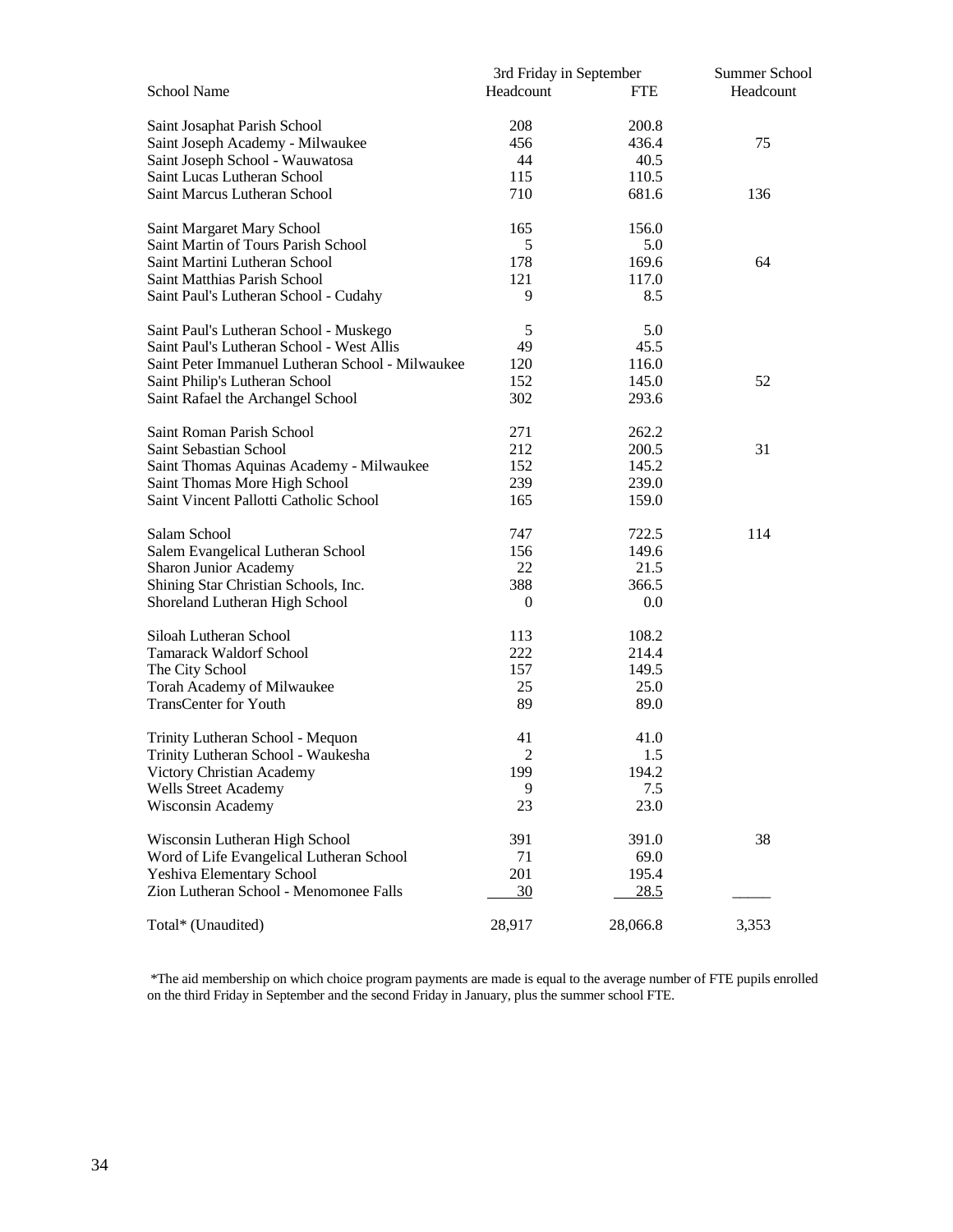#### **APPENDIX IV**

### **Racine Private School Choice Program Headcount and FTE 2018-19 School Year**

|                                            | 3rd Friday in September | Summer School |                |
|--------------------------------------------|-------------------------|---------------|----------------|
| <b>School Name</b>                         | Headcount               | <b>FTE</b>    | Headcount      |
| Academy of Excellence**                    | $\boldsymbol{0}$        | 0.0           |                |
| <b>Badger State Baptist School</b>         | 8                       | 8.0           |                |
| Catholic Central High School**             | $\boldsymbol{0}$        | 0.0           |                |
| <b>CERT School</b>                         | 5                       | 5.0           | $\overline{2}$ |
| Concordia Lutheran School                  | 154                     | 147.0         |                |
| EverGreen Academy                          | 350                     | 333.5         |                |
| Friedens Lutheran School                   | 3                       | 3.0           |                |
| Grace Lutheran School                      | 3                       | 2.5           |                |
| Guidance Academy**                         | $\Omega$                | 0.0           |                |
| Hope Christian School: Via                 | 320                     | 320.0         | 41             |
| Luther Preparatory School**                | $\mathbf{0}$            | 0.0           |                |
| Lutheran High School Association of Racine | 163                     | 163.0         |                |
| Our Father's Lutheran School               | 1                       | 1.0           |                |
| Racine Christian School                    | 60                      | 60.0          |                |
| Renaissance School                         | 350                     | 333.2         | 138            |
| Saint John's Lutheran School               | 170                     | 161.5         |                |
| Saint Lucy School                          | 66                      | 64.0          |                |
| <b>Saint Matthew School</b>                | 24                      | 23.0          |                |
| Saint Rita School                          | 33                      | 33.0          |                |
| Shoreland Lutheran High School             | 131                     | 131.0         |                |
| Siena Catholic Schools of Racine, Inc      | 1078                    | 1060.4        | 19             |
| Trinity Lutheran School - Caledonia        | 91                      | 91.0          |                |
| Trinity Lutheran School - Racine           | 175                     | 167.0         |                |
| Victory Christian Academy**                | $\mathbf{0}$            | 0.0           |                |
| Wisconsin Lutheran School                  | 139                     | 134.5         |                |
| Word of Life Evangelical Lutheran School** | $\overline{0}$          | 0.0           |                |
| Total* (Unaudited)                         | 3,324                   | 3,241.6       | 200            |

 \* The aid membership on which choice program payments are made is equal to the average number of FTE pupils enrolled on the third Friday in September and the second Friday in January, plus the summer school FTE. \*\* School has met the requirements to participate in the program, but did not enroll any pupils under the program in 2018-19.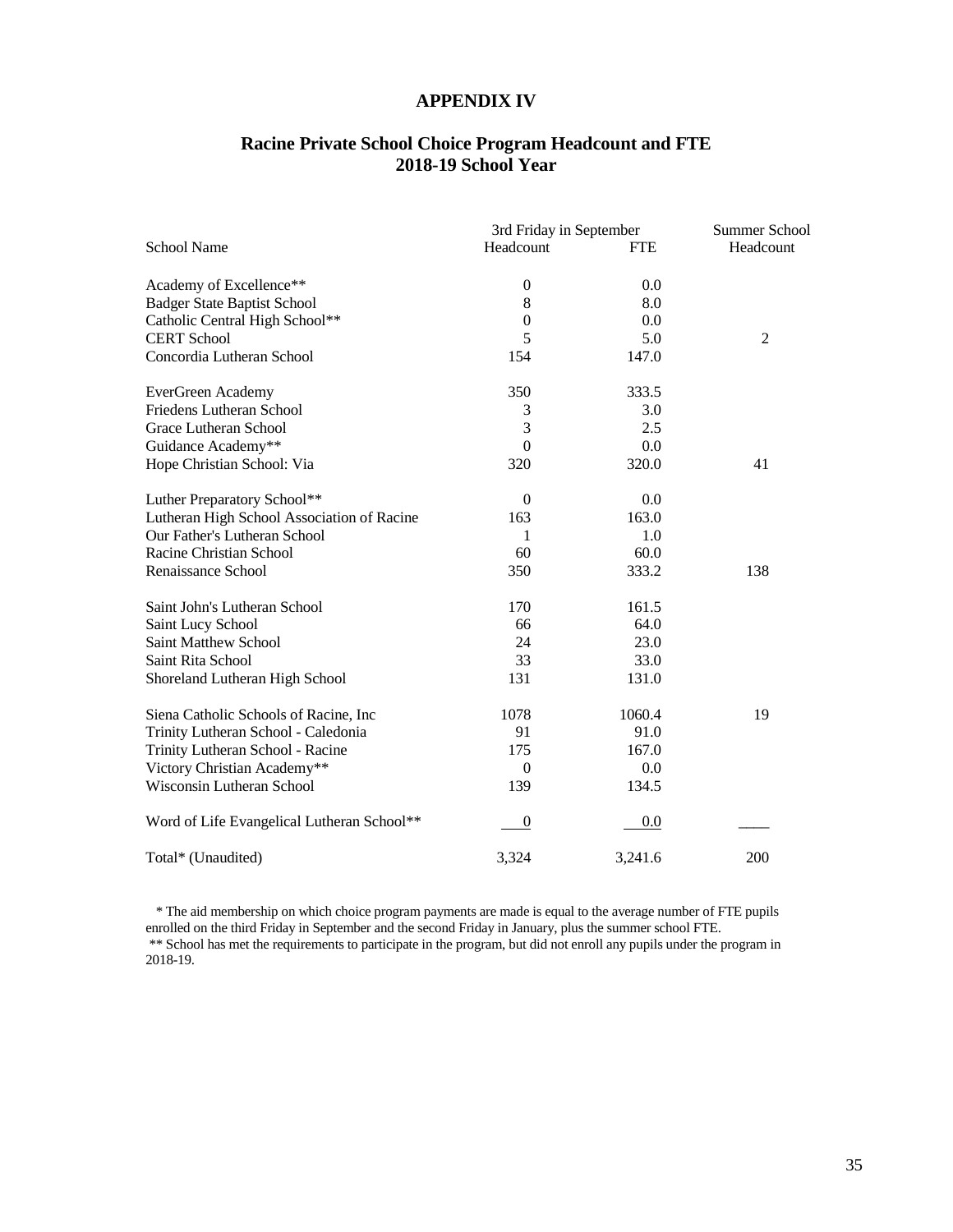# **APPENDIX V**

#### **Statewide Private School Choice Program Headcount and FTE 2018-19 School Year**

| City              | School Name                                                                                                                                              | 3rd Friday in<br>September<br>Headcount | <b>FTE</b>                    | Summer<br>School<br>Headcount |
|-------------------|----------------------------------------------------------------------------------------------------------------------------------------------------------|-----------------------------------------|-------------------------------|-------------------------------|
| Algoma            | Saint Mary School                                                                                                                                        | 5                                       | 4.0                           |                               |
| Antigo            | Peace Lutheran School                                                                                                                                    | 65                                      | 61.0                          |                               |
| Appleton          | <b>Celebration Lutheran School</b><br>Fox Valley Lutheran High School<br>Saint Francis Xavier Catholic School System, Inc.<br>Saint Paul Lutheran School | 6<br>169<br>229<br>35                   | 5.0<br>169.0<br>224.0<br>35.0 |                               |
| Ashland           | Our Lady of The Lake School                                                                                                                              | 55                                      | 50.5                          |                               |
| Baraboo           | Community Christian School of Baraboo                                                                                                                    | 52                                      | 49.5                          |                               |
| <b>Beaver Dam</b> | Saint Katharine Drexel School                                                                                                                            | 10                                      | 10.0                          |                               |
| Beloit            | Rock County Christian School                                                                                                                             | 176                                     | 176.0                         | 21                            |
| Berlin            | Saint John Lutheran School                                                                                                                               | 13                                      | 13.0                          |                               |
| <b>Bonduel</b>    | Saint Paul Lutheran School                                                                                                                               | 39                                      | 34.5                          |                               |
| Boyd              | Saint Joseph Catholic School                                                                                                                             | 22                                      | 19.0                          |                               |
| <b>Brillion</b>   | Trinity Evangelical Lutheran School                                                                                                                      | 7                                       | 5.0                           |                               |
| <b>Brookfield</b> | <b>Immanuel Lutheran School</b>                                                                                                                          | 23                                      | 21.0                          |                               |
| Burlington        | Catholic Central High School<br>Saint Charles Borromeo<br>Saint John's Lutheran School<br>Saint Mary School                                              | 16<br>26<br>40<br>15                    | 16.0<br>23.5<br>37.0<br>15.0  |                               |
| <b>Butler</b>     | Saint Agnes School                                                                                                                                       | 11                                      | 9.0                           |                               |
| Caledonia         | <b>Trinity Lutheran School</b>                                                                                                                           | 2                                       | 2.0                           |                               |
| Cato              | Saint Mary Saint Michael School                                                                                                                          | 9                                       | 8.0                           |                               |
| Cedarburg         | First Immanuel Lutheran School                                                                                                                           | 25                                      | 22.5                          |                               |
| Chippewa Falls    | McDonell Area Catholic Schools                                                                                                                           | 109                                     | 109.0                         | 11                            |
| Cilton            | Chilton Area Catholic School                                                                                                                             | 12                                      | 12.0                          |                               |
| Clintonville      | Saint Martin Lutheran School<br>Saint Rose Saint Mary's School                                                                                           | 26<br>5                                 | 26.0<br>5.0                   |                               |
| Colby             | Saint Mary School                                                                                                                                        | 34                                      | 32.0                          |                               |
| Coleman           | Faith Christian School                                                                                                                                   | 41                                      | 37.0                          |                               |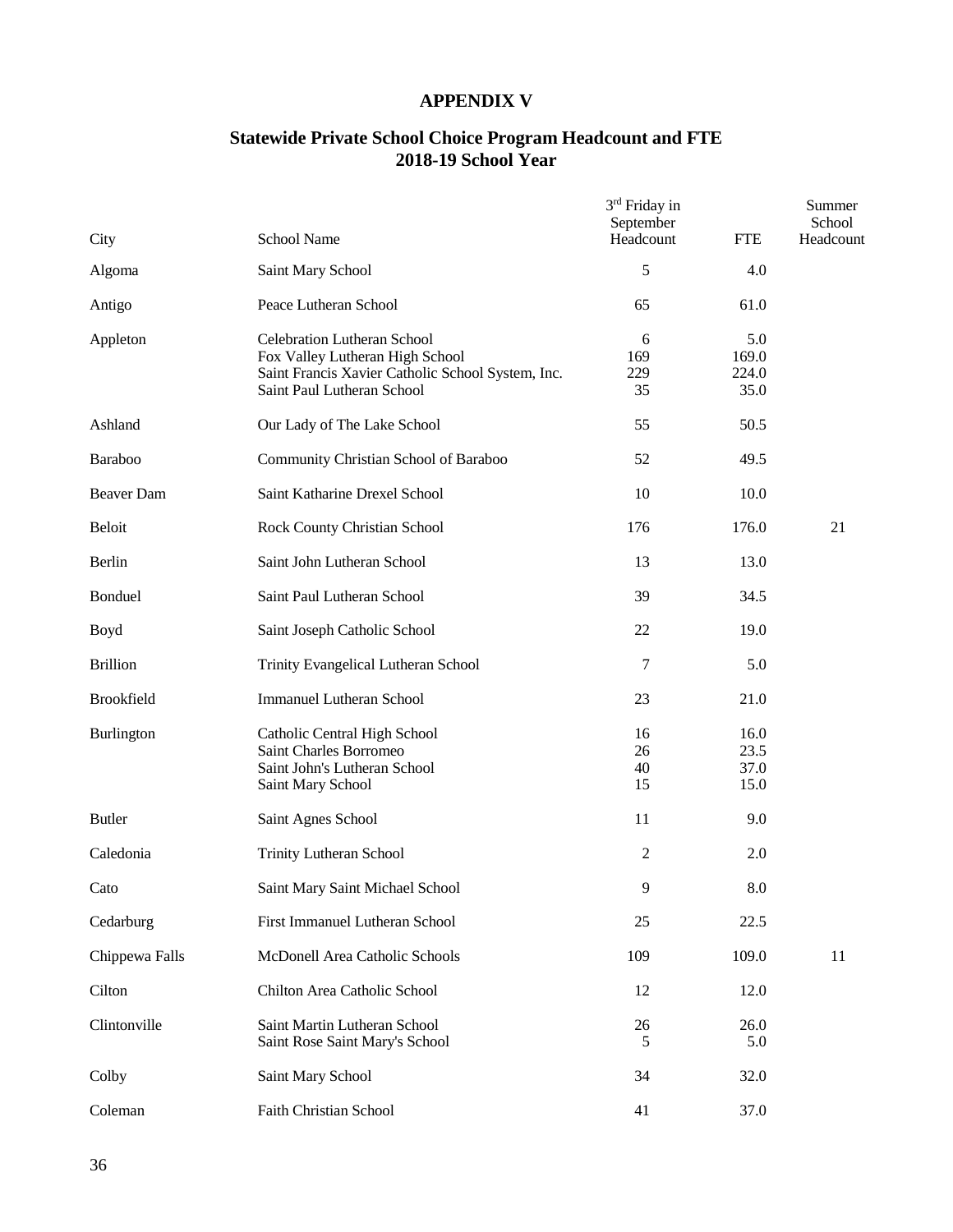| City                 | School Name                                                                                                                                                                                                                                                                                                                                                                                                             | 3rd Friday in<br>September<br>Headcount                           | <b>FTE</b>                                                                             | Summer<br>School<br>Headcount |
|----------------------|-------------------------------------------------------------------------------------------------------------------------------------------------------------------------------------------------------------------------------------------------------------------------------------------------------------------------------------------------------------------------------------------------------------------------|-------------------------------------------------------------------|----------------------------------------------------------------------------------------|-------------------------------|
| Columbus             | Wisconsin Academy                                                                                                                                                                                                                                                                                                                                                                                                       | 14                                                                | 14.0                                                                                   |                               |
| Cudahy               | Saint Paul's Lutheran School                                                                                                                                                                                                                                                                                                                                                                                            | $\overline{4}$                                                    | 3.5                                                                                    |                               |
| Delavan              | Saint Andrew Parish School                                                                                                                                                                                                                                                                                                                                                                                              | 36                                                                | 36.0                                                                                   |                               |
| Dousman              | Saint Bruno Parish School                                                                                                                                                                                                                                                                                                                                                                                               | 22                                                                | 19.5                                                                                   |                               |
| Eau Claire           | Regis Catholic Schools                                                                                                                                                                                                                                                                                                                                                                                                  | 171                                                               | 171.0                                                                                  |                               |
| Elm Grove            | Elm Grove Lutheran School                                                                                                                                                                                                                                                                                                                                                                                               | 8                                                                 | 8.0                                                                                    |                               |
| Fond du Lac          | Fond du Lac Christian School<br>Saint Mary's Springs Academy<br>Winnebago Lutheran Academy                                                                                                                                                                                                                                                                                                                              | 30<br>106<br>70                                                   | 30.0<br>102.5<br>70.0                                                                  |                               |
| Franklin             | Saint Martin of Tours Parish School                                                                                                                                                                                                                                                                                                                                                                                     | 12                                                                | 10.0                                                                                   |                               |
| Freedom              | Saint Nicholas Catholic School<br>Saint Peter Lutheran School                                                                                                                                                                                                                                                                                                                                                           | $\,8\,$<br>38                                                     | 7.0<br>38.0                                                                            |                               |
| Glendale             | Saint John's Lutheran School<br>Torah Academy of Milwaukee**                                                                                                                                                                                                                                                                                                                                                            | 3<br>$\overline{0}$                                               | 2.5<br>0.0                                                                             |                               |
| Grafton              | Saint Joseph Parish School<br>Saint Paul Lutheran School                                                                                                                                                                                                                                                                                                                                                                | 3<br>29                                                           | 2.5<br>26.0                                                                            |                               |
| Green Bay            | <b>Bay City Christian School</b><br>Green Bay Adventist Junior Academy<br>Green Bay Area Catholic Education - East<br>Green Bay Area Catholic Education - South<br>Green Bay Area Catholic Education - West<br>Green Bay Trinity Lutheran School<br>Northeastern Wisconsin Lutheran High School<br>Notre Dame de la Baie Academy<br>Pilgrim Lutheran School<br>Saint Mark Lutheran School<br>Saint Paul Lutheran School | 108<br>12<br>287<br>55<br>48<br>39<br>28<br>137<br>15<br>43<br>14 | 93.0<br>12.0<br>287.0<br>55.0<br>48.0<br>39.0<br>28.0<br>137.0<br>13.0<br>42.0<br>12.0 |                               |
| Greendale            | Martin Luther High School                                                                                                                                                                                                                                                                                                                                                                                               | 26                                                                | 26.0                                                                                   |                               |
| Greenfield           | Our Father's Lutheran School<br>Saint John the Evangelist                                                                                                                                                                                                                                                                                                                                                               | 27<br>14                                                          | 25.0<br>12.5                                                                           |                               |
| <b>Hales Corners</b> | Hales Corners Lutheran School<br>Lutheran Special School & Education Services**                                                                                                                                                                                                                                                                                                                                         | 33<br>$\theta$                                                    | 30.0<br>$0.0\,$                                                                        |                               |
| Hartford             | Peace Lutheran School<br>Saint Augustine School<br>Saint Kilian School                                                                                                                                                                                                                                                                                                                                                  | 17<br>6<br>2                                                      | 17.0<br>4.3<br>2.0                                                                     |                               |
| Hartland             | Divine Redeemer Lutheran School<br>Lake Country Lutheran High School                                                                                                                                                                                                                                                                                                                                                    | 26<br>25                                                          | 25.0<br>25.0                                                                           |                               |
| Horicon              | Saint Stephen Lutheran School                                                                                                                                                                                                                                                                                                                                                                                           | 7                                                                 | 5.5                                                                                    |                               |
| <b>Howards Grove</b> | Saint Paul's Lutheran School                                                                                                                                                                                                                                                                                                                                                                                            | 9                                                                 | 8.5                                                                                    |                               |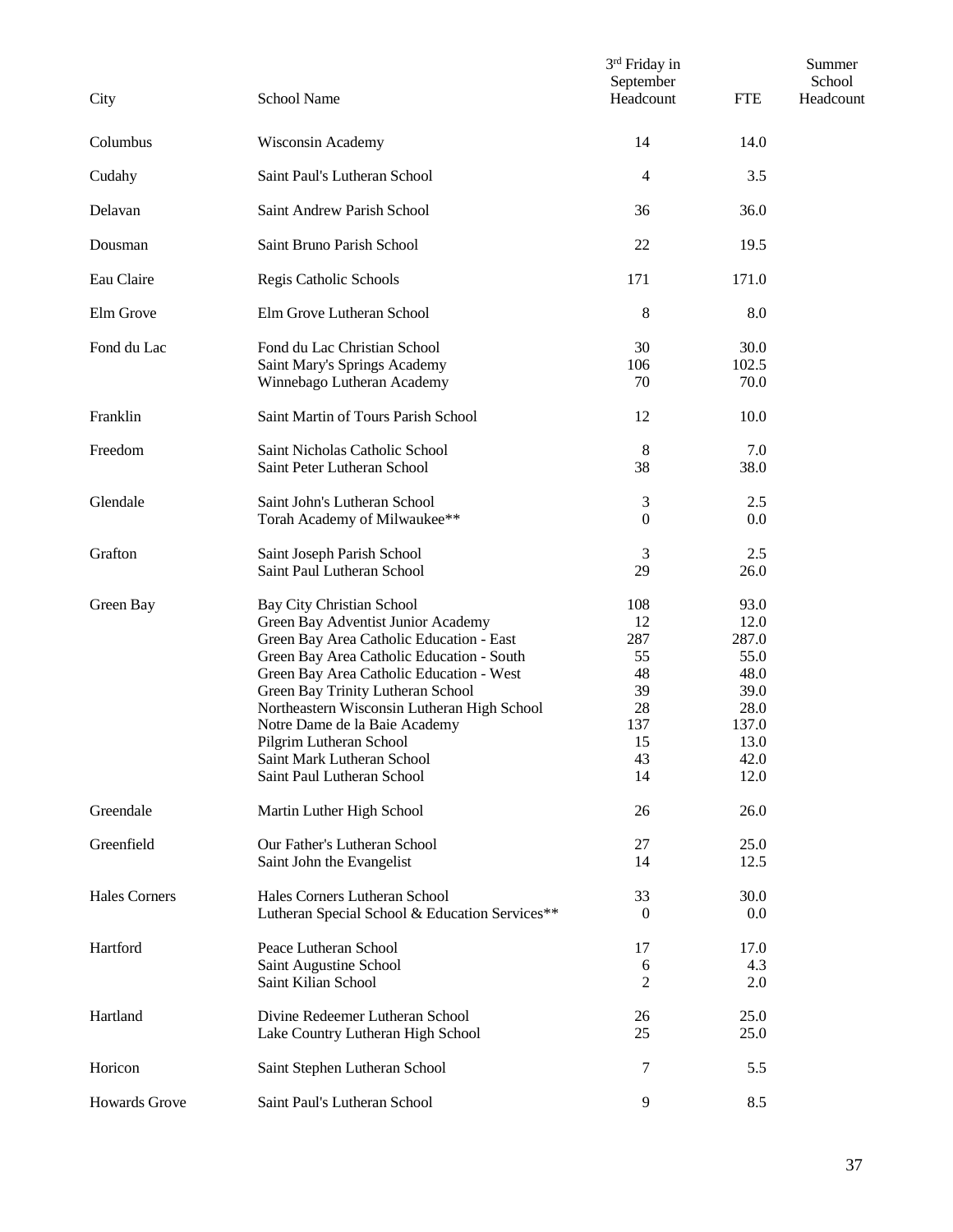| City            | School Name                                                                                             | 3rd Friday in<br>September<br>Headcount | <b>FTE</b>            | Summer<br>School<br>Headcount |
|-----------------|---------------------------------------------------------------------------------------------------------|-----------------------------------------|-----------------------|-------------------------------|
| Jackson         | Kettle Moraine Lutheran High School<br>Living Word Lutheran High School<br>Morning Star Lutheran School | 98<br>$\,8\,$<br>21                     | 98.0<br>8.0<br>20.0   |                               |
| Janesville      | Saint Paul's Lutheran School                                                                            | 11                                      | 11.0                  |                               |
| Kaukauna        | Saint Ignatius of Loyola Catholic School                                                                | 22                                      | 17.0                  |                               |
| Kenosha         | Friedens Lutheran School<br>Saint Joseph Catholic Academy                                               | 86<br>135                               | 82.5<br>130.0         |                               |
| Kewaunee        | Holy Rosary Catholic School                                                                             | 8                                       | 7.5                   |                               |
| Kiel            | Divine Savior Catholic School                                                                           | 10                                      | 9.0                   |                               |
| Kronenwetter    | Northland Lutheran High School                                                                          | $\overline{4}$                          | 4.0                   |                               |
| La Crosse       | Aquinas Catholic Schools                                                                                | 156                                     | 152.0                 |                               |
| Ladysmith       | Our Lady of Sorrows Grade School                                                                        | 14                                      | 12.0                  |                               |
| Lake Geneva     | First Evangelical Lutheran School<br>Saint Francis de Sales Parish School                               | 11<br>20                                | 10.5<br>19.0          |                               |
| Lake Mills      | Lakeside Lutheran High School                                                                           | 78                                      | 78.0                  |                               |
| Lannon          | Saint John's Lutheran School                                                                            | 10                                      | 9.5                   |                               |
| Luxemburg       | Saint Mary School<br>Saint Paul Lutheran School                                                         | 9<br>8                                  | 7.5<br>7.0            |                               |
| Madison         | Lighthouse Christian School                                                                             | 113                                     | 105.8                 | 66                            |
| Malone          | Holyland Catholic School                                                                                | 5                                       | 5.0                   |                               |
| Manitowoc       | Manitowoc Lutheran High School<br>Roncalli High School<br>Saint Francis of Assisi School                | 53<br>61<br>116                         | 53.0<br>61.0<br>107.5 |                               |
| Marinette       | Saint Thomas Aquinas Academy<br>Trinity Lutheran School                                                 | 40<br>16                                | 38.5<br>13.5          |                               |
| Marshfield      | Columbus Catholic Schools                                                                               | 132                                     | 124.5                 |                               |
| Mayville        | Saint John's Lutheran School                                                                            | 14                                      | 14.0                  |                               |
| Medford         | Holy Rosary Catholic School                                                                             | 16                                      | 13.5                  |                               |
| Menomonee Falls | Grace Lutheran School<br>Zion Lutheran School                                                           | 15<br>16                                | 15.0<br>15.0          |                               |
| Mequon          | <b>Trinity Lutheran School</b>                                                                          | 13                                      | 12.5                  |                               |
| Merrill         | <b>Trinity Lutheran School</b>                                                                          | 30                                      | 30.0                  |                               |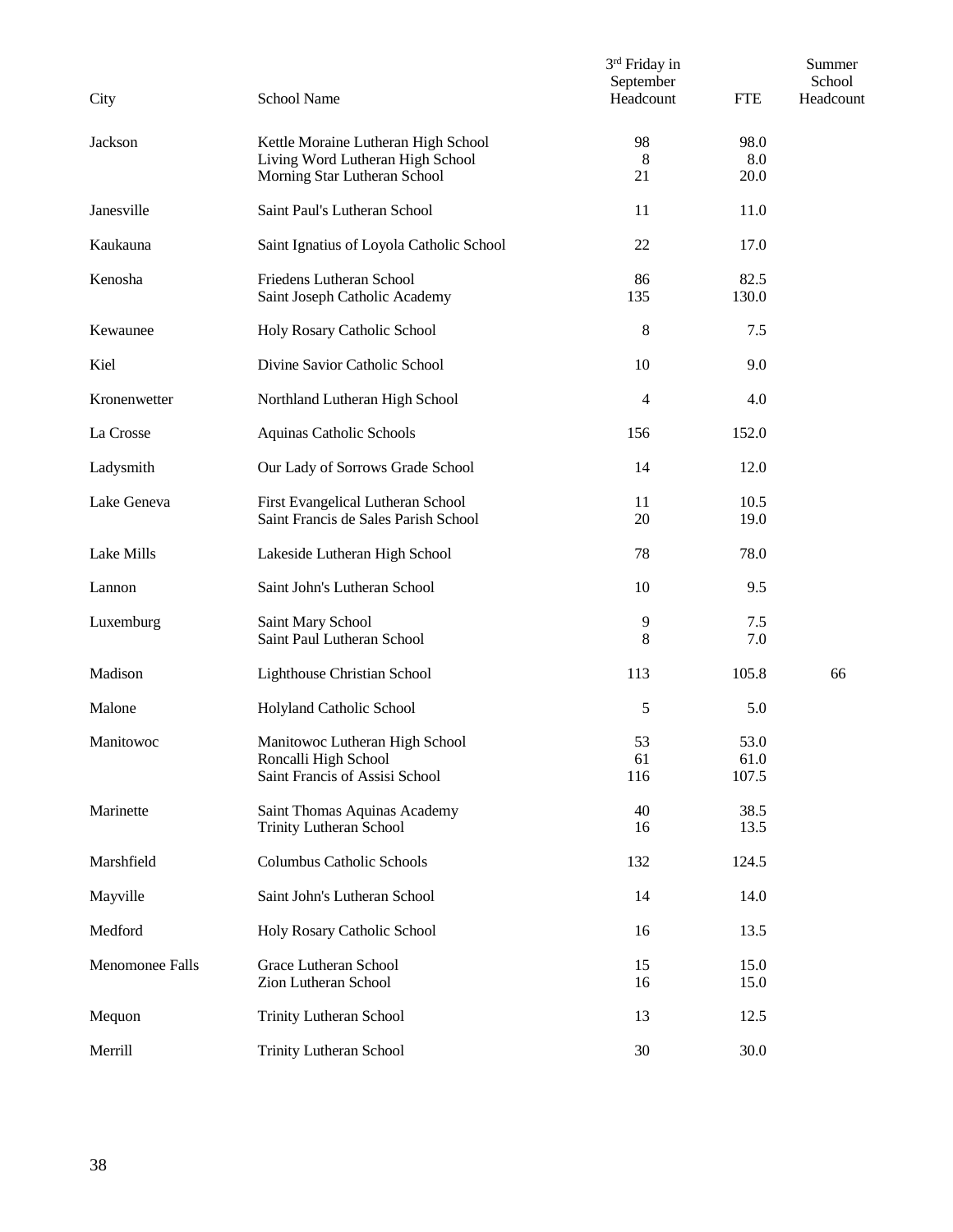| City                | <b>School Name</b>                                             | 3rd Friday in<br>September<br>Headcount | <b>FTE</b>   | Summer<br>School<br>Headcount |
|---------------------|----------------------------------------------------------------|-----------------------------------------|--------------|-------------------------------|
| Milwaukee           | Academy of Excellence                                          | 9                                       | 9.0          |                               |
|                     | Atonement Lutheran School                                      | $\overline{2}$                          | 2.0          |                               |
|                     | <b>Blessed Savior Catholic School</b>                          | 3                                       | 2.2          |                               |
|                     | <b>Catholic East Elementary</b>                                | 6                                       | 6.0          | 1                             |
|                     | Christ St. Peter Lutheran School                               | 1                                       | 1.0          |                               |
|                     | Eastbrook Academy                                              | 10                                      | 8.8          |                               |
|                     | Hillel Academy                                                 | 22                                      | 22.0         |                               |
|                     | Milwaukee Lutheran High School                                 | 12                                      | 12.0         |                               |
|                     | Milwaukee Seventh Day Adventist School                         | 15                                      | 14.5         |                               |
|                     | Mount Olive Lutheran School                                    | 3                                       | 3.0          |                               |
|                     | Nativity Jesuit Academy                                        | $\overline{2}$                          | 2.0          |                               |
|                     | New Testament Christian Academy                                | $\overline{4}$                          | 3.5          |                               |
|                     | Northwest Catholic School                                      | 3                                       | 2.6          |                               |
|                     | Notre Dame School of Milwaukee                                 | 12                                      | 11.6         | 9                             |
|                     | Our Lady Queen of Peace                                        | 5                                       | 4.6          |                               |
|                     | Pius XI Catholic High School                                   | 22                                      | 22.0         | 1                             |
|                     | Prince of Peace**                                              | $\boldsymbol{0}$                        | 0.0          |                               |
|                     | Risen Savior Lutheran School                                   | 8                                       | 6.4          | 1                             |
|                     | Saint Augustine Preparatory Academy                            | 6                                       | 5.2          | 1                             |
|                     | Saint Catherine School                                         | 1                                       | 1.0          |                               |
|                     | Saint Charles Borromeo Catholic School                         | 6                                       | 6.0          |                               |
|                     | Saint Joan Antida High School**                                | $\boldsymbol{0}$                        | 0.0          |                               |
|                     | Saint John's Lutheran School                                   | $\overline{4}$                          | 4.0          |                               |
|                     | Saint Joseph Academy                                           | 12<br>13                                | 11.2         |                               |
|                     | Saint Lucas Lutheran School                                    | 17                                      | 11.5<br>16.2 |                               |
|                     | Saint Matthias Parish School                                   | 11                                      | 10.6         |                               |
|                     | Saint Rafael the Archangel School<br>Saint Roman Parish School | 7                                       | 7.0          |                               |
|                     | Saint Sebastian School                                         | $\boldsymbol{2}$                        | 2.0          |                               |
|                     | Saint Thomas Aquinas Academy                                   | $\overline{4}$                          | 3.2          |                               |
|                     | Saint Thomas More High School                                  | 15                                      | 15.0         |                               |
|                     | Saint Vincent Pallotti Catholic School                         | 5                                       | 5.0          |                               |
|                     | Salam School                                                   | 13                                      | 11.5         | 1                             |
|                     | Salem Evangelical Lutheran School                              | 3                                       | 2.2          |                               |
|                     | Shining Star Christian Schools, Inc.                           | 1                                       | 1.0          |                               |
|                     | Wisconsin Lutheran High School                                 | 56                                      | 56.0         | 3                             |
|                     | Word of Life Evangelical Lutheran School                       | 1                                       | 1.0          |                               |
|                     |                                                                |                                         |              |                               |
| Muskego             | Saint Leonard School                                           | 5                                       | 3.5          |                               |
|                     | Saint Paul's Lutheran School                                   | 21                                      | 17.0         |                               |
| Neenah              | Saint Mary Catholic Schools                                    | 125                                     | 125.0        |                               |
|                     | <b>Trinity Lutheran School</b>                                 | 14                                      | 12.0         |                               |
| New Berlin          | Heritage Christian Schools                                     | 136                                     | 136.0        |                               |
| New London          | <b>Emanuel Lutheran School</b>                                 | 45                                      | 41.0         |                               |
|                     |                                                                |                                         |              |                               |
| Oak Creek           | <b>Badger State Baptist School</b><br>Grace Lutheran School    | 4<br>4                                  | 4.0<br>3.0   |                               |
|                     |                                                                |                                         |              |                               |
| Oconomowoc          | Saint Jerome Parish School                                     | 21<br>22                                | 18.5<br>19.5 |                               |
|                     | Saint Matthew's Lutheran School                                | 25                                      | 24.5         |                               |
|                     | Saint Paul's Evangelical Lutheran School                       |                                         |              |                               |
| <b>Oconto Falls</b> | Saint Anthony School                                           | 12                                      | 10.5         |                               |
| Onalaska            | Luther High School                                             | 14                                      | 14.0         |                               |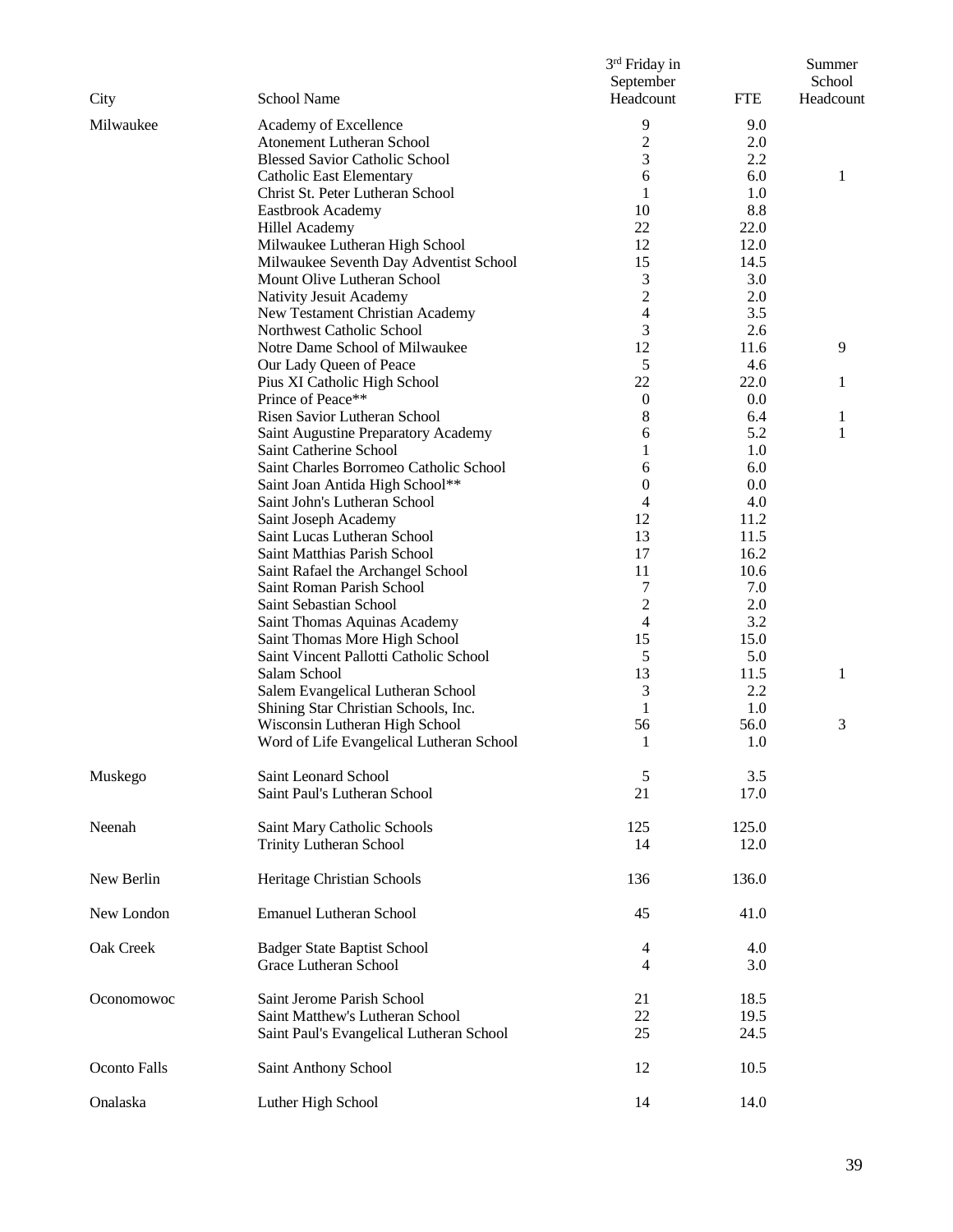| City                   | <b>School Name</b>                                                                                                                                                                                                                             | 3rd Friday in<br>September<br>Headcount | <b>FTE</b>                                           | Summer<br>School<br>Headcount |
|------------------------|------------------------------------------------------------------------------------------------------------------------------------------------------------------------------------------------------------------------------------------------|-----------------------------------------|------------------------------------------------------|-------------------------------|
| Oostburg               | Oostburg Christian School                                                                                                                                                                                                                      | 39                                      | 36.0                                                 |                               |
| Osceola                | Valley Christian School                                                                                                                                                                                                                        | 39                                      | 39.0                                                 |                               |
| Oshkosh                | Lourdes Academy<br><b>Martin Luther School</b>                                                                                                                                                                                                 | 133<br>9                                | 133.0<br>9.0                                         |                               |
|                        | <b>Trinity Lutheran School</b><br>Valley Christian School                                                                                                                                                                                      | 14<br>117                               | 14.0<br>117.0                                        |                               |
| Pewaukee               | Prairie Hill Waldorf School<br><b>Trinity Academy</b>                                                                                                                                                                                          | 26<br>13                                | 22.0<br>11.0                                         |                               |
| Plymouth               | Saint John Lutheran School                                                                                                                                                                                                                     | 29                                      | 27.0                                                 |                               |
| Port Washington        | Saint John XXIII Catholic School                                                                                                                                                                                                               | 8                                       | 8.0                                                  |                               |
| Portage                | Saint John's Lutheran School                                                                                                                                                                                                                   | 27                                      | 27.0                                                 |                               |
| Pulaski                | Assumption of the Blessed Virgin Mary School                                                                                                                                                                                                   | 15                                      | 12.0                                                 |                               |
| Racine                 | Renaissance School                                                                                                                                                                                                                             | 1                                       | 1.0                                                  |                               |
| Randolph               | Randolph Christian School Society, Inc.                                                                                                                                                                                                        | 13                                      | 11.5                                                 |                               |
| Reedsburg              | Saint Peters Lutheran School                                                                                                                                                                                                                   | 35                                      | 33.0                                                 |                               |
| Rice Lake              | Saint Joseph School                                                                                                                                                                                                                            | 11                                      | 10.5                                                 |                               |
| <b>Richland Center</b> | Saint Mary of the Assumption Catholic School                                                                                                                                                                                                   | 13                                      | 11.0                                                 |                               |
| Shawano                | Sacred Heart Catholic School<br>Saint James Lutheran School<br>Wolf River Lutheran High School                                                                                                                                                 | 14<br>52<br>5                           | 12.5<br>52.0<br>5.0                                  |                               |
| Sheboygan              | Bethlehem Lutheran School<br><b>Immanuel Lutheran School</b><br>Saint Elizabeth Ann Seton Catholic School<br>Saint Paul Lutheran School<br>Sheboygan Area Lutheran High School<br>Sheboygan Christian School<br><b>Trinity Lutheran School</b> | 41<br>29<br>23<br>40<br>47<br>77<br>37  | 38.0<br>26.0<br>19.5<br>39.5<br>47.0<br>77.0<br>35.0 |                               |
| Somers                 | Shoreland Lutheran High School                                                                                                                                                                                                                 | 37                                      | 37.0                                                 |                               |
| South Milwaukee        | Divine Mercy School<br>Guidance Academy                                                                                                                                                                                                        | 22<br>11                                | 19.6<br>9.0                                          | 8                             |
| Sparta                 | Saint John's Ev. Lutheran School<br><b>Saint Patrick School</b>                                                                                                                                                                                | 11<br>33                                | 10.0<br>31.5                                         |                               |
| <b>Stevens Point</b>   | Pacelli Catholic Schools<br><b>Stevens Point Christian Academy</b>                                                                                                                                                                             | 124<br>22                               | 124.0<br>22.0                                        |                               |
| Waterford              | Saint Thomas Aquinas School                                                                                                                                                                                                                    | 4                                       | 4.0                                                  |                               |
| Watertown              | Calvary Baptist Christian School<br>Good Shepherd Lutheran School<br><b>Luther Preparatory School</b><br>Saint John's Lutheran School<br>Trinity St. Luke's Lutheran School                                                                    | 50<br>45<br>61<br>6<br>5                | 45.5<br>43.0<br>61.0<br>6.0<br>5.0                   |                               |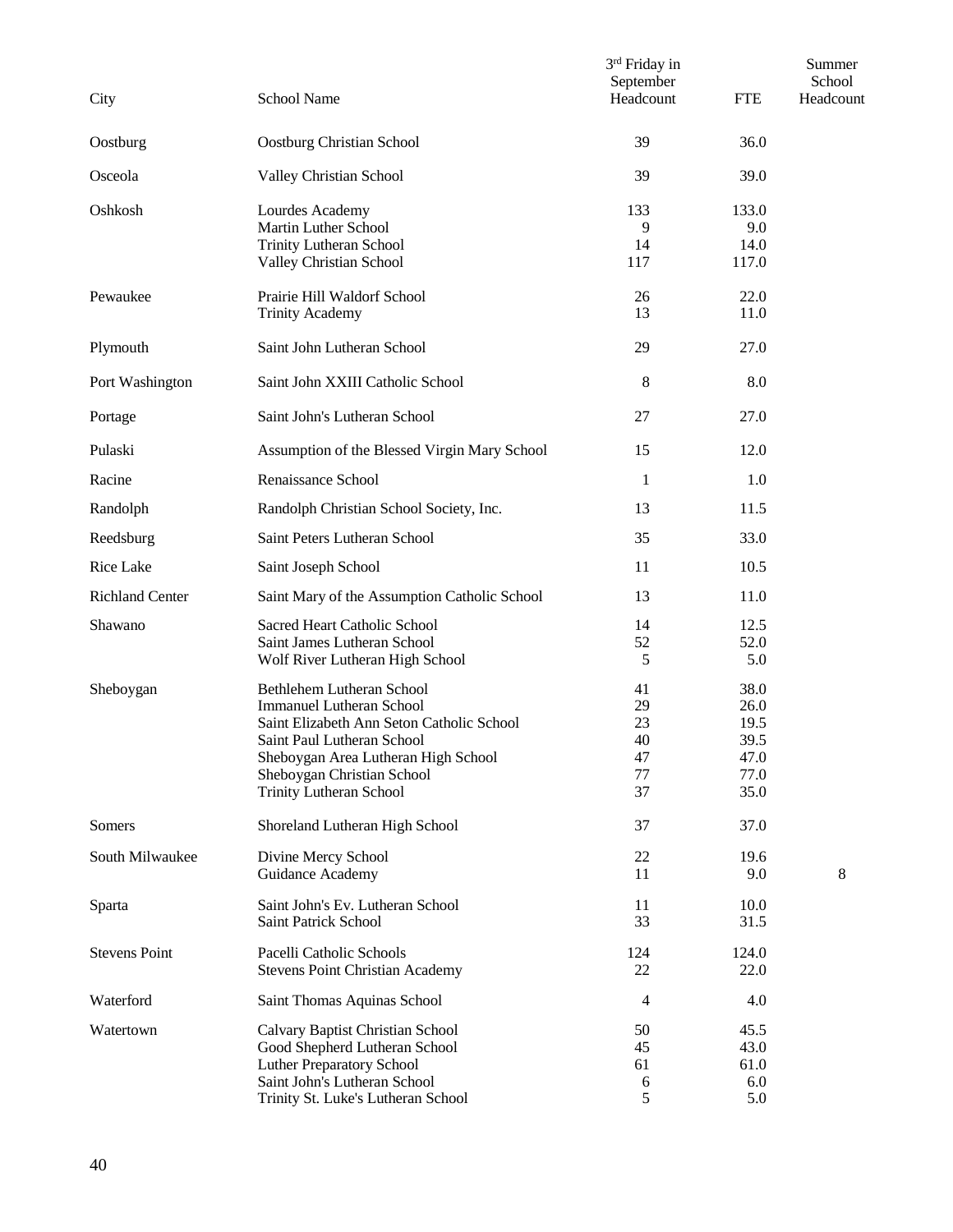| City                    | <b>School Name</b>                              | 3rd Friday in<br>September<br>Headcount | <b>FTE</b> | Summer<br>School<br>Headcount |
|-------------------------|-------------------------------------------------|-----------------------------------------|------------|-------------------------------|
| Waukesha                | Beautiful Savior Lutheran School                | 9                                       | 9.0        |                               |
|                         | Catholic Memorial High School of Waukesha, Inc. | 69                                      | 69.0       |                               |
|                         | <b>Trinity Lutheran School</b>                  | 6                                       | 3.5        |                               |
|                         | Waukesha Catholic School System                 | 72                                      | 69.0       |                               |
| Waupaca                 | Waupaca Christian Academy                       | 35                                      | 33.0       |                               |
| Waupun                  | Central Wisconsin Christian School              | 81                                      | 79.0       |                               |
| Wausau                  | Faith Christian Academy                         | 57                                      | 51.5       |                               |
|                         | <b>Newman Catholic Schools</b>                  | 113                                     | 113.0      |                               |
|                         | <b>Trinity Lutheran School</b>                  | 43                                      | 41.5       |                               |
| Wauwatosa               | Pilgrim Lutheran School                         | $\mathfrak{2}$                          | 2.0        | 1                             |
|                         | Saint Joseph School                             | 14                                      | 13.5       |                               |
| Wayside                 | Zion Lutheran School                            | 7                                       | 7.0        |                               |
| West Allis              | Good Shepherd's Lutheran School                 | 5                                       | 4.5        |                               |
|                         | Grace Christian Academy                         | 29                                      | 27.0       |                               |
|                         | Mary Queen of Saints Catholic Academy           | 43                                      | 41.0       |                               |
|                         | Saint Paul's Lutheran School                    | 14                                      | 13.5       |                               |
|                         | Victory Christian Academy                       | 21                                      | 20.2       |                               |
| West Bend               | Good Shepherd Evangelical Lutheran School       | 27                                      | 24.5       |                               |
|                         | Saint John's Lutheran School                    | 21                                      | 21.0       |                               |
| West Milwaukee          | Cristo Rey Jesuit Milwaukee High School         | 8                                       | 8.0        | 7                             |
| Whitefish Bay           | Dominican High School                           | 8                                       | 8.0        |                               |
| <b>Wisconsin Rapids</b> | <b>Assumption Catholic Schools</b>              | 112                                     | 112.0      |                               |
|                         | <b>Immanuel Lutheran School</b>                 | 84                                      | 76.0       |                               |
|                         | Total* (Unaudited)                              | 7,140                                   | 6,878.2    | 131                           |

 \* The aid membership on which choice program payments are made is equal to the average number of FTE pupils enrolled on the third Friday in September and the second Friday in January, plus the summer school FTE.

\*\* School has met the requirements to participate in the program, but did not enroll any pupils under the program in 2018-19.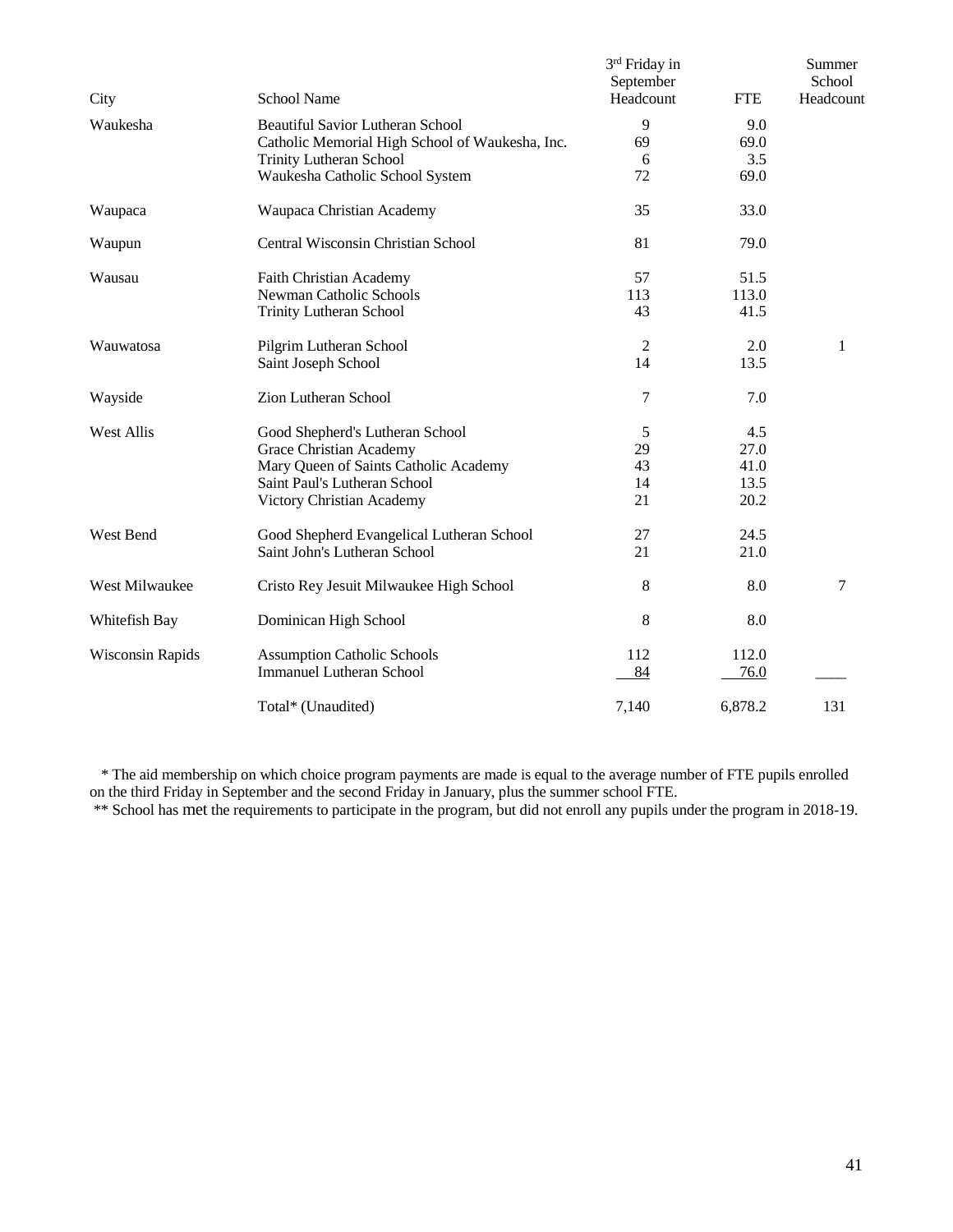# **APPENDIX VI**

# **State General Aid Reduction Attributable to Pupils in the Racine and Statewide Choice Programs 2018-19 School Year**

| District                 | <b>Aid Reduction</b> | District                   | Aid Reduction |
|--------------------------|----------------------|----------------------------|---------------|
| Abbotsford               | \$15,508             | D C Everest Area           | \$319,851     |
| Algoma                   | 35,539               | De Soto Area               | 32,308        |
| Almond-Bancroft          | 23,262               | Deerfield Community        | 4,652         |
| Altoona                  | 100,802              | Deforest Area              | 16,800        |
| Antigo                   | 472,994              | Delavan-Darien             | 264,928       |
|                          |                      |                            |               |
| Appleton Area            | 1,812,484            | Denmark                    | 48,462        |
| Arrowhead UHS            | 50,400               | Depere                     | 250,712       |
| Ashland                  | 352,807              | Dodgeland                  | 74,954        |
| Ashwaubenon              | 146,033              | Durand-Arkansaw            | 7,754         |
| Auburndale               | 15,508               | <b>East Troy Community</b> | 16,800        |
| Augusta                  | 7,754                | Eau Claire Area            | 866,991       |
| <b>Bangor</b>            | 23,908               | Edgar                      | 8,400         |
| Baraboo                  | 220,988              | Edgerton                   | 34,893        |
| <b>Beaver Dam</b>        | 241,019              | Elk Mound Area             | 7,754         |
| <b>Beloit</b>            | 907,012              | Elkhart Lake-Glenbeulah    | 16,154        |
|                          |                      |                            |               |
| <b>Beloit Turner</b>     | 70,432               | Elkhorn Area               | 67,201        |
| Berlin Area              | 156,372              | Elmbrook                   | 255,234       |
| <b>Black River Falls</b> | 8,400                | <b>Fall Creek</b>          | 8,400         |
| <b>Bloomer</b>           | 15,508               | <b>Fall River</b>          | 16,800        |
| Bonduel                  | 155,726              | Flambeau                   | 15,508        |
| <b>Bowler</b>            | 15,508               | Fond Du Lac                | 1,071,334     |
| <b>Brillion</b>          | 68,493               | Fontana J8                 | 7,754         |
| <b>Brown Deer</b>        | 154,810              | Fort Atkinson              | 66,554        |
| <b>Bruce</b>             | 11,631               | Fox Point J2               | 38,770        |
| <b>Burlington Area</b>   | 634,534              | Franklin Public            | 202,368       |
|                          |                      |                            |               |
| <b>Cadott Community</b>  | 89,246               | Freedom Area               | 183,510       |
| Cambria-Friesland        | 23,908               | Genoa City J2              | 31,016        |
| Cambridge                | 8,400                | Germantown                 | 242,697       |
| Campbellsport            | 33,600               | Gillett                    | 40,062        |
| Cashton                  | 39,416               | Glendale-River Hills       | 116,719       |
| Cedar Grove-Belgium Area | 109,848              | Grafton                    | 181,701       |
| Cedarburg                | 148,618              | <b>Granton</b> Area        | 8,400         |
| Central/Westosha UHS     | 8,400                | Green Bay Area             | 4,655,609     |
| Chilton                  | 118,894              | Greendale                  | 162,047       |
| Chippewa Falls Area      | 622,796              | Greenfield                 | 515,410       |
| <b>Clinton Community</b> | 15,508               | Hamilton                   | 221,634       |
|                          |                      |                            |               |
| Clintonville             | 205,481              | Hartford J1                | 128,716       |
| Cochrane-Fountain City   | 8,400                | Hartford UHS               | 109,200       |
| Colby                    | 209,358              | Hartland-Lakeside J3       | 96,925        |
| Coleman                  | 107,909              | Herman-Neosho-Rubicon      | 11,631        |
| Colfax                   | 8,400                | Hilbert                    | 31,662        |
| Columbus                 | 42,000               | Holmen                     | 118,894       |
| Cornell                  | 40,069               | <b>Holy Hill</b>           | 27,914        |
| Crivitz                  | 31,662               | Horicon                    | 86,586        |
| Cudahy                   | 297,213              | Hortonville                | 206,124       |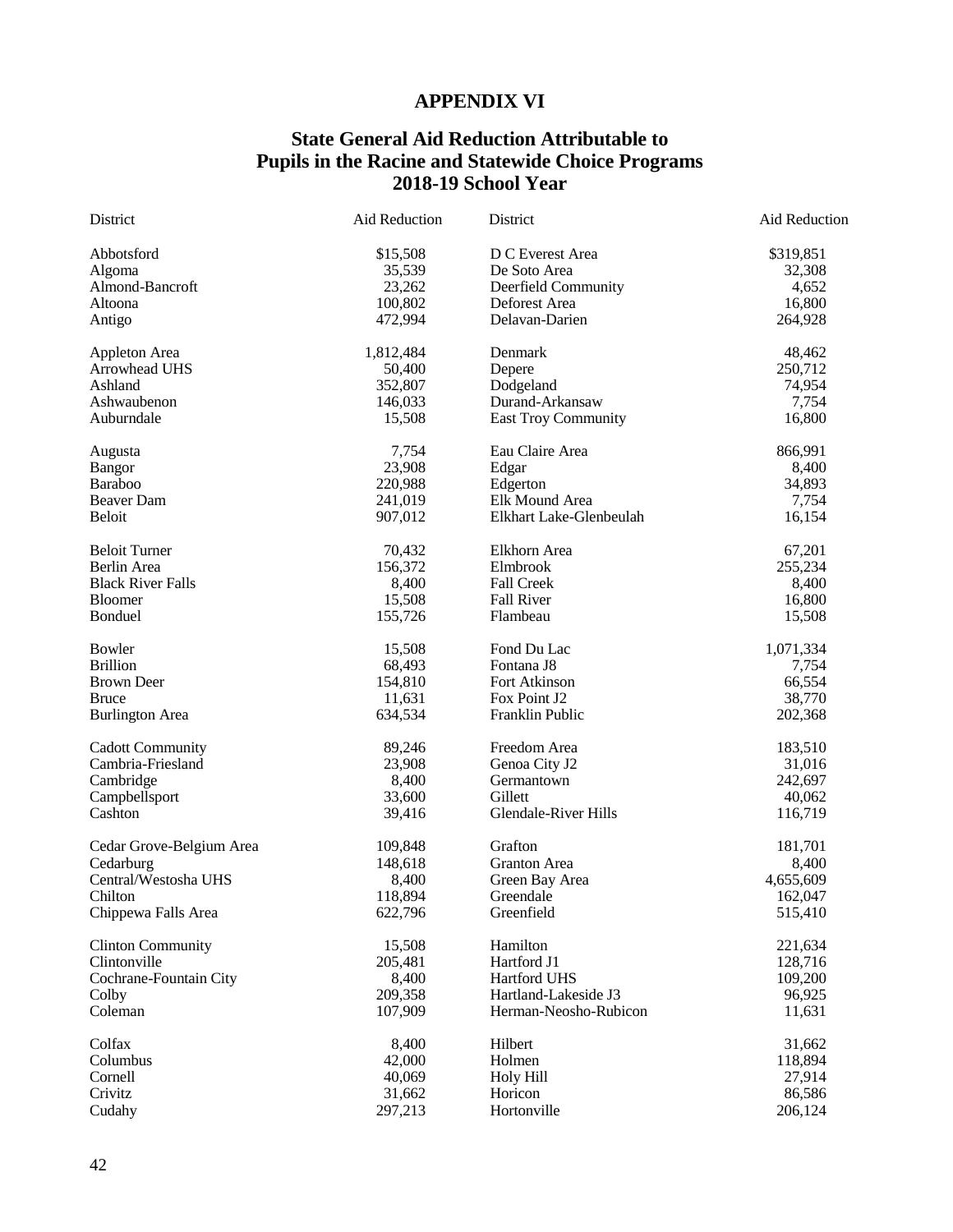| District                | Aid Reduction | District                 | Aid Reduction |
|-------------------------|---------------|--------------------------|---------------|
| <b>Howards Grove</b>    | \$94,986      | Monona Grove             | \$12,406      |
| Howard-Suamico          | 211,941       | Monticello               | 16,800        |
| Hurley                  | 7,754         | Mosinee                  | 31,662        |
| Hustisford              | 7,754         | Mount Horeb Area         | 7,754         |
| Iola-Scandinavia        | 43,293        | Mukwonago                | 151,848       |
| Janesville              | 205,480       | Muskego-Norway           | 174,464       |
| Jefferson               | 110,493       | Neenah                   | 794,780       |
| Johnson Creek           | 51,047        | Neillsville              | 3,877         |
| Kaukauna Area           | 361,851       | Nekoosa                  | 133,756       |
| Kenosha                 | 1,621,870     | New Berlin               | 513,700       |
| Kettle Moraine          | 204,834       | New Holstein             | 67,847        |
| Kewaskum                | 124,708       | New London               | 433,575       |
| Kewaunee                | 188,679       | Niagara                  | 7,754         |
| Kiel Area               | 71,724        | Nicolet UHS              | 42,000        |
| Kimberly Area           | 178,340       | North Cape               | 3,877         |
| Kohler                  | 23,262        | North Fond Du Lac        | 101,447       |
| Lacrosse                | 643,578       | Northern Ozaukee         | 40,062        |
| Ladysmith               | 54,278        | Northwood                | 8,400         |
| Lake Country            | 7,754         | Oak Creek-Franklin       | 134,391       |
| Lake Geneva J1          | 178,342       | Oakfield                 | 8,400         |
| Lake Geneva-Genoa UHS   | 50,400        | Oconomowoc Area          | 505,947       |
| Lake Mills Area         | 91,754        | Oconto                   | 31,662        |
| <b>Lakeland UHS</b>     | 8,400         | Oconto Falls             | 105,325       |
| Lena                    | 27,785        | Omro                     | 171,880       |
| Little Chute Area       | 137,633       | Onalaska                 | 194,494       |
| Lomira                  | 55,570        | Oostburg                 | 180,280       |
| Loyal                   | 62,678        | Oregon                   | 16,261        |
| Luck                    | 31,016        | Osceola                  | 142,156       |
| Luxemburg-Casco         | 154,433       | Oshkosh Area             | 1,639,314     |
| Madison Metropolitan    | 656,753       | Osseo-Fairchild          | 7,754         |
| Manawa                  | 23,908        | Palmyra-Eagle Area       | 59,447        |
| Manitowoc               | 1,043,550     | Pardeeville Area         | 23,908        |
| <b>Marathon City</b>    | 11,631        | Paris J1                 | 3,877         |
| Marinette               | 312,097       | Parkview                 | 24,554        |
| Marion                  | 101,448       | Peshtigo                 | 141,510       |
| Markesan                | 8,400         | Pewaukee                 | 63,324        |
| Marshall                | 16,800        | Phillips                 | 11,631        |
| Marshfield              | 546,655       | Pittsville               | 35,539        |
| Mauston                 | 16,154        | Plymouth                 | 259,758       |
| Mayville                | 160,895       | Port Edwards             | 23,262        |
| Medford Area            | 113,079       | Port Washington-Saukvill | 193,849       |
| Menasha                 | 384,466       | Portage Community        | 283,666       |
| Menomonee Falls         | 286,638       | Princeton                | 8,400         |
| Mequon-Thiensville      | 176,402       | Pulaski Community        | 168,003       |
| Merrill Area            | 249,420       | Racine                   | 18,296,091    |
| <b>Merton Community</b> | 11,631        | Randolph                 | 87,878        |
| Middleton-Cross Plains  | 126,874       | Random Lake              | 16,154        |
| Milton                  | 40,708        | Raymond #14              | 7,754         |
| Mishicot                | 108,555       | Reedsburg                | 271,389       |
| Mondovi                 | 15,508        | Reedsville               | 151,201       |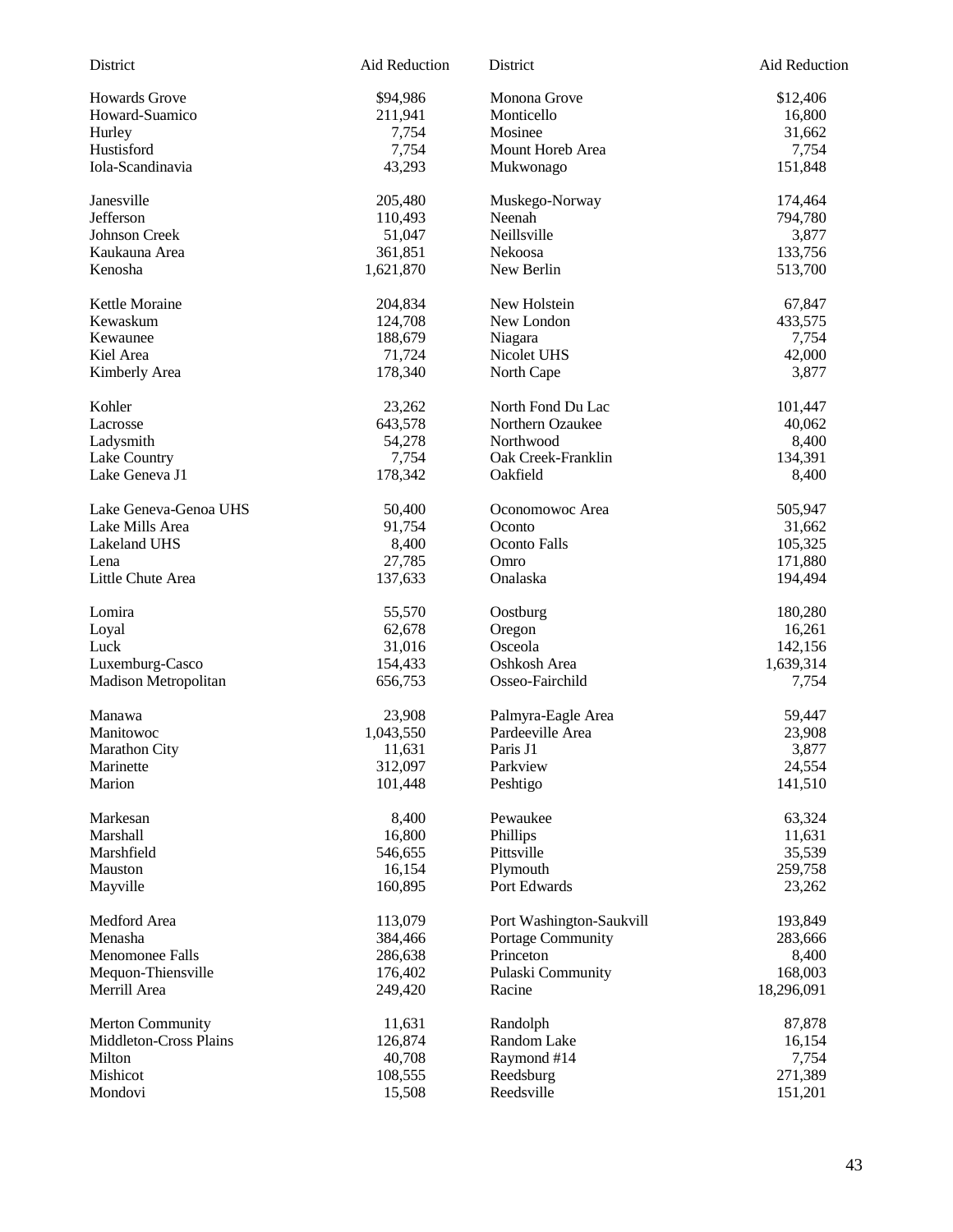| District                  | Aid Reduction | District                    | <b>Aid Reduction</b> |
|---------------------------|---------------|-----------------------------|----------------------|
| Rice Lake Area            | \$81,417      | Walworth J1                 | \$7,754              |
| Richland                  | 77,540        | Washburn                    | 31,016               |
| Richmond                  | 15,508        | <b>Waterford Graded</b>     | 46,524               |
| Ripon Area                | 47,170        | Waterloo                    | 41,354               |
| Riverdale                 | 7,754         | Watertown                   | 932,091              |
| Rosendale-Brandon         | 40,062        | Waukesha                    | 1,671,621            |
| Saint Croix Falls         | 65,262        | <b>Waunakee Community</b>   | 8,400                |
| <b>Saint Francis</b>      | 131,602       | Waupaca                     | 198,372              |
| Sauk Prairie              | 54,924        | Waupun                      | 448,955              |
| Seymour Community         | 118,894       | Wausau                      | 1,027,402            |
| Shawano                   | 517,579       | Wausaukee                   | 47,170               |
| Sheboygan Area            | 1,668,396     | Wauwatosa                   | 324,502              |
| Sheboygan Falls           | 70,432        | <b>West Allis</b>           | 2,011,063            |
| Shiocton                  | 8,400         | West Bend                   | 878,262              |
| Slinger                   | 39,416        | West Depere                 | 169,941              |
| Somerset                  | 23,262        | West Salem                  | 51,047               |
| South Milwaukee           | 212,662       | Westby Area                 | 11,631               |
| Southern Door County      | 12,277        | Westfield                   | 16,154               |
| Sparta Area               | 303,052       | Weston                      | 3,877                |
| Spencer                   | 82,063        | Weyauwega-Fremont           | 45,554               |
| Stanley-Boyd Area         | 73,663        | Whitefish Bay               | 8,400                |
| <b>Stevens Point Area</b> | 838,720       | Whitewater                  | 16,154               |
| Stratford                 | 20,031        | Whitnall                    | 147,454              |
| <b>Sturgeon Bay</b>       | 8,400         | <b>Wild Rose</b>            | 8,400                |
| Sun Prairie Area          | 42,000        | Wilmot UHS                  | 8,400                |
| Swallow                   | 7,754         | Winneconne Community        | 31,662               |
| <b>Tomorrow River</b>     | 23,262        | <b>Wisconsin Dells</b>      | 19,385               |
| Tri-County Area           | 23,262        | Wisconsin Heights           | 23,262               |
| <b>Turtle Lake</b>        | 16,154        | <b>Wisconsin Rapids</b>     | 942,432              |
| Two Rivers                | 135,047       | Wittenberg-Birnamwood       | 32,954               |
| Union Grove J1            | 15,508        | <b>Wonewoc-Union Center</b> | 23,262               |
| <b>Union Grove UHS</b>    | 16,800        | Wrightstown Community       | 40,708               |
| Unity                     | 23,262        |                             |                      |
| Valders Area              | 91,109        | Total                       | \$68,268,191         |
| Verona Area               | 57,755        |                             |                      |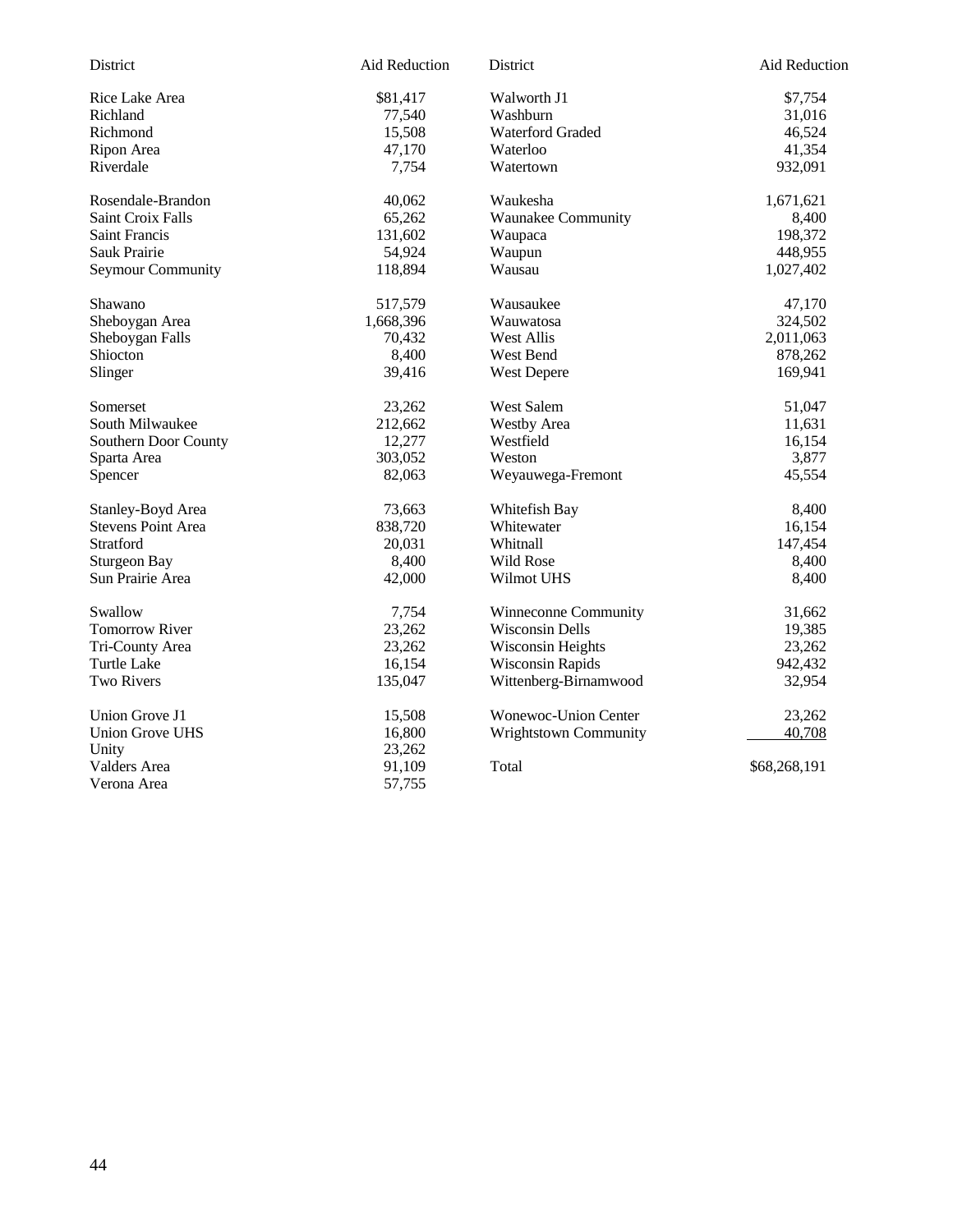# **APPENDIX VII**

### **Special Needs Scholarship Program Headcount and FTE 2018-19 School Year**

| City                 | <b>School Name</b>                                                   | Headcount         | <b>FTE</b>  |
|----------------------|----------------------------------------------------------------------|-------------------|-------------|
| Algoma               | Saint Mary School - Algoma                                           | $\overline{2}$    | 2.0         |
| <b>Brookfield</b>    | <b>Immanuel Lutheran School</b>                                      | 24                | 21.5        |
| Chippewa Falls       | McDonell Area Catholic Schools                                       | $\overline{4}$    | 4.0         |
| Fond du Lac          | Saint Mary's Springs Academy<br>Winnebago Lutheran Academy           | 41<br>3           | 40.0<br>3.0 |
| Fort Atkinson        | Crown of Life Christian Academy, Inc.                                | 12                | 10.5        |
| Franklin             | Saint Martin of Tours Parish School                                  | 5                 | 4.6         |
| Glendale             | Torah Academy of Milwaukee                                           | 3                 | 3.0         |
| Green Bay            | Notre Dame de la Baie Academy                                        | 13                | 13.0        |
| Greendale            | Martin Luther High School                                            | 10                | 10.0        |
| <b>Hales Corners</b> | Lutheran Special School & Education Services                         | 34                | 34.0        |
| Hartland             | Divine Redeemer Lutheran School<br>Lake Country Lutheran High School | 8<br>13           | 8.0<br>13.0 |
| Jackson              | Kettle Moraine Lutheran High School                                  | 11                | 11.0        |
| Kenosha              | Saint Joseph Catholic Academy                                        | 16                | 15.5        |
| Kiel                 | Divine Savior Catholic School                                        | 5                 | 5.0         |
| La Crosse            | Aquinas Catholic Schools                                             | 23                | 22.5        |
| Luxemburg            | Saint Paul Lutheran School                                           | 2                 | 2.0         |
| Madison              | High Point Christian School<br>Lighthouse Christian School           | 5<br>19           | 4.5<br>18.6 |
| Manitowoc            | Roncalli High School                                                 | 3                 | 3.0         |
| Medford              | Holy Rosary Catholic School                                          | 1                 | 1.0         |
| Menomonee Falls      | Bethlehem Evangelical Lutheran School<br>Zion Lutheran School        | 4<br>$\mathbf{1}$ | 4.0<br>1.0  |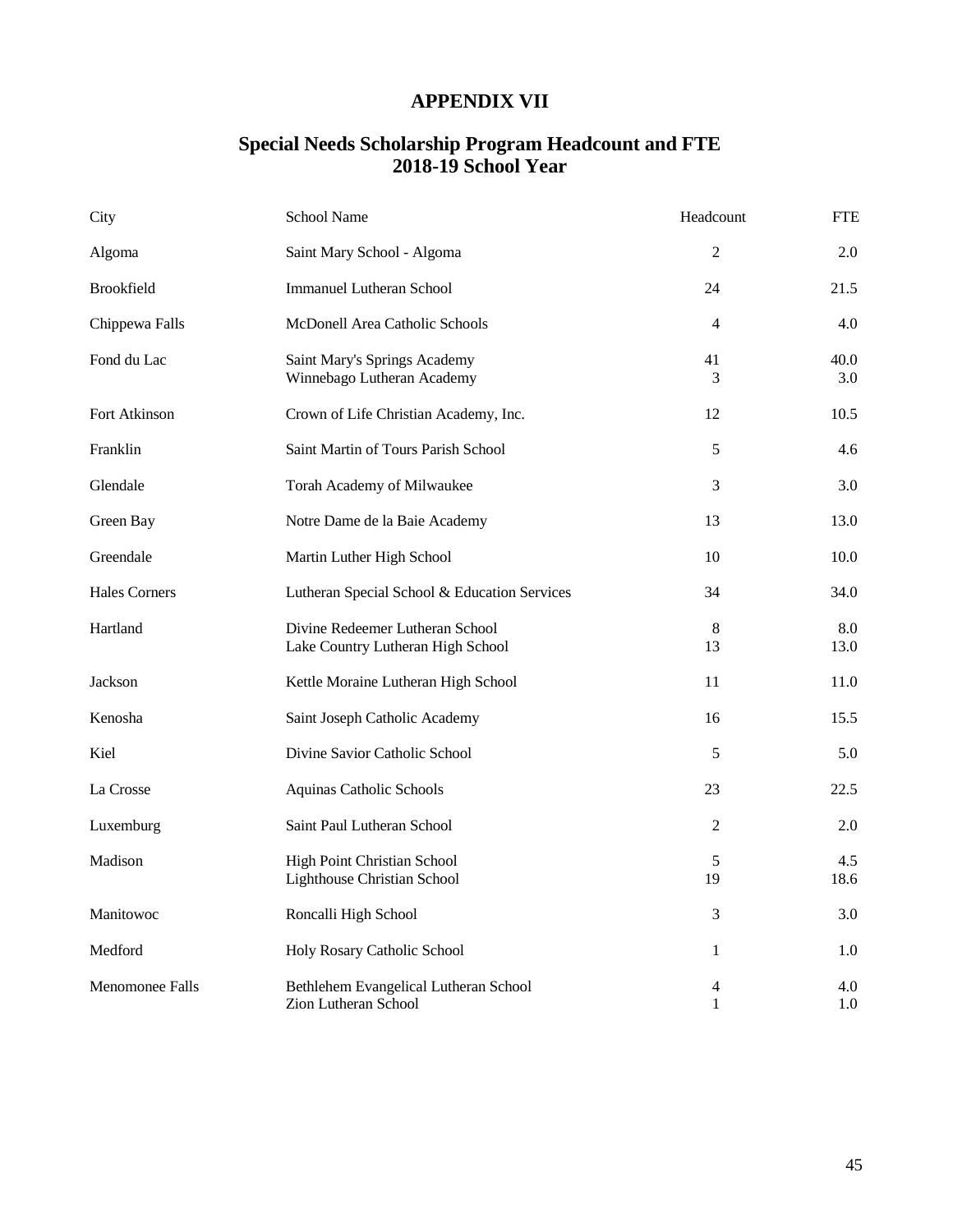| City                 | <b>School Name</b>                        | Headcount      | <b>FTE</b> |
|----------------------|-------------------------------------------|----------------|------------|
| Milwaukee            | Christ St. Peter Lutheran School          | 2              | 2.0        |
|                      | <b>Cross Trainers Academy</b>             | 6              | 6.0        |
|                      | Granville Lutheran School                 | 4              | 4.0        |
|                      | <b>Hillel Academy</b>                     | 3              | 3.0        |
|                      | <b>Messmer Catholic Schools</b>           | 4              | 4.0        |
|                      | Milwaukee Lutheran High School            | 35             | 35.0       |
|                      | Mount Olive Lutheran School               | 2              | 2.0        |
|                      | Northwest Lutheran School                 | 4              | 4.0        |
|                      | Notre Dame School of Milwaukee            | 2              | 2.0        |
|                      | Pius XI Catholic High School              | 15             | 15.0       |
|                      | Saint Augustine Preparatory Academy       | 62             | 60.0       |
|                      | Saint Coletta Day School                  | 29             | 29.0       |
|                      | Saint Lucas Lutheran School               | $\overline{4}$ | 4.0        |
|                      |                                           |                |            |
|                      | Saint Marcus Lutheran School              | 86             | 82.8       |
|                      | Saint Martini Lutheran School             | 4              | 4.0        |
|                      | Saint Rafael the Archangel School         | 3              | 3.0        |
|                      | <b>Tamarack Waldorf School</b>            | 18             | 17.6       |
|                      | <b>TransCenter for Youth</b>              | 23             | 23.0       |
|                      | <b>Wells Street Academy</b>               | 9              | 8.5        |
| New Berlin           | Heritage Christian Schools                | 9              | 9.0        |
| Port Washington      | Saint John XXIII Catholic School          | 12             | 12.0       |
| Racine               | Renaissance School                        | $\overline{2}$ | 2.0        |
| Randolph             | Randolph Christian School Society, Inc.   | 9              | 9.0        |
| Rothschild           | Newman Catholic Schools                   | 4              | 4.0        |
| Sheboygan            | Saint Paul Lutheran School                | 3              | 3.0        |
| Somers               | Shoreland Lutheran High School            | 3              | 3.0        |
| <b>Stevens Point</b> | <b>Stevens Point Christian Academy</b>    | 4              | 4.0        |
| Sturtevant           | Concordia Lutheran School                 | 24             | 23.5       |
| Waukesha             | <b>Beautiful Savior Lutheran School</b>   | 9              |            |
|                      | Montessori School of Waukesha             | 10             | 8.5<br>9.2 |
|                      |                                           |                |            |
| Waupun               | Central Wisconsin Christian School        | 17             | 16.6       |
| Wauwatosa            | Pilgrim Lutheran School                   | $\overline{2}$ | 2.0        |
| West Allis           | Mary Queen of Saints Catholic Academy     | 2              | 2.0        |
| West Bend            | Good Shepherd Evangelical Lutheran School | 2              | 1.5        |
| Whitefish Bay        | Holy Family School                        | <u>3</u>       | 3.0        |
|                      | Totals                                    | 692            | 675.9      |